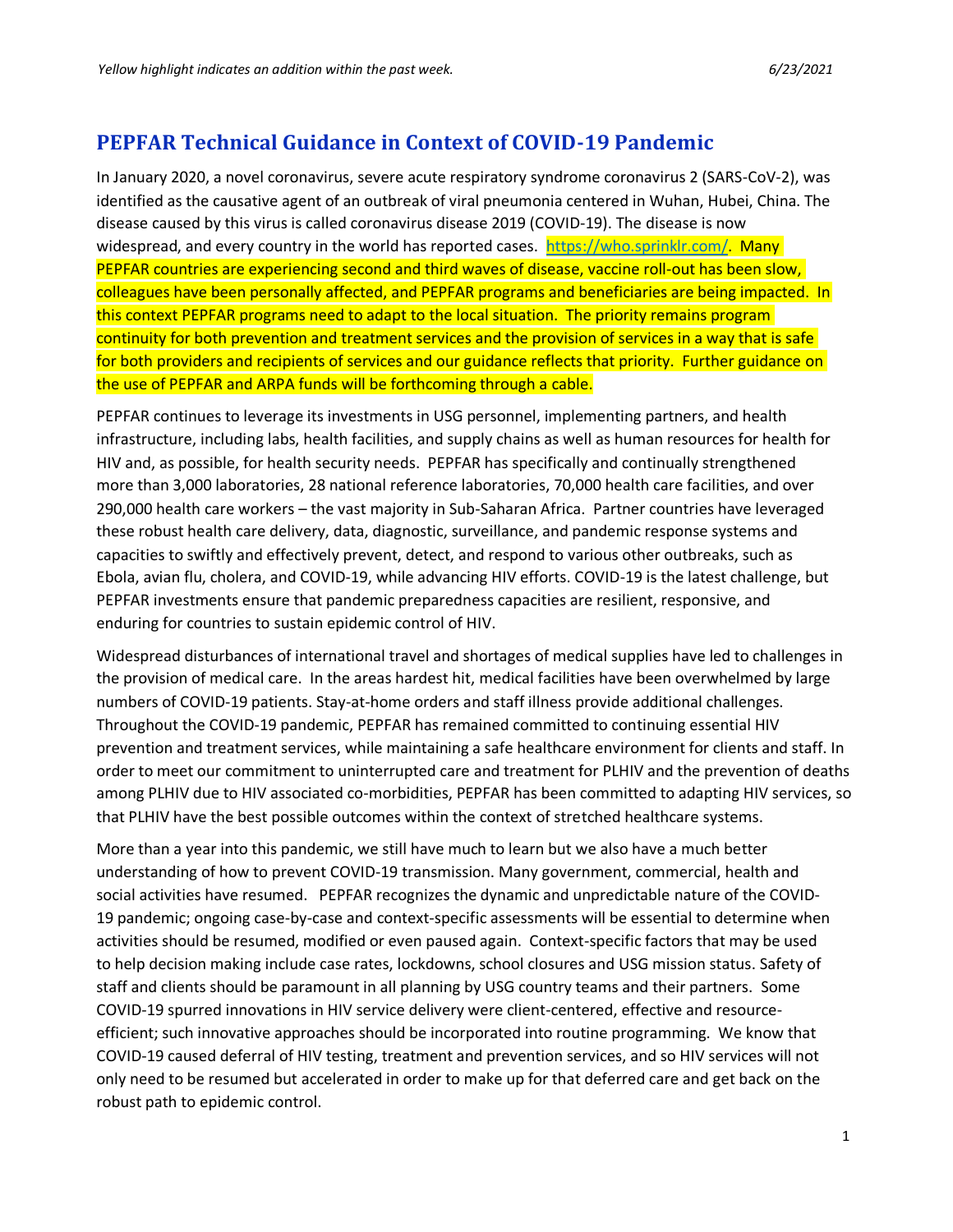The evidence on the impact of COVID-19 amongst PLHIV emerging. A growing body of evidence suggests that PLHIV are at risk for severe COVID-19. We will continue to monitor the science and will communicate important advances. HIV virological suppression is a critical intervention that improves the health of all PLHIV, and PEPFAR is committed to ensuring that PLHIV have uninterrupted care.

Technical guidance is provided here for a variety of PEPFAR issues and will be updated routinely as the situation evolves.

# <span id="page-1-0"></span>**Contents**

| 1.  | Guiding principles for the provision of services in PEPFAR-supported countries during COVID-19 Pandemic 3 |  |
|-----|-----------------------------------------------------------------------------------------------------------|--|
| 2.  |                                                                                                           |  |
| 3.  |                                                                                                           |  |
| 4.  |                                                                                                           |  |
| 5.  |                                                                                                           |  |
| 6.  |                                                                                                           |  |
| 7.  |                                                                                                           |  |
| 8.  |                                                                                                           |  |
| 9.  |                                                                                                           |  |
| 10. |                                                                                                           |  |
| 11. |                                                                                                           |  |
|     |                                                                                                           |  |
|     |                                                                                                           |  |
|     |                                                                                                           |  |
|     |                                                                                                           |  |
| 16. |                                                                                                           |  |
| 17. |                                                                                                           |  |
| 18. |                                                                                                           |  |
|     |                                                                                                           |  |
|     |                                                                                                           |  |
| 21. |                                                                                                           |  |
|     |                                                                                                           |  |
|     |                                                                                                           |  |
|     |                                                                                                           |  |
|     |                                                                                                           |  |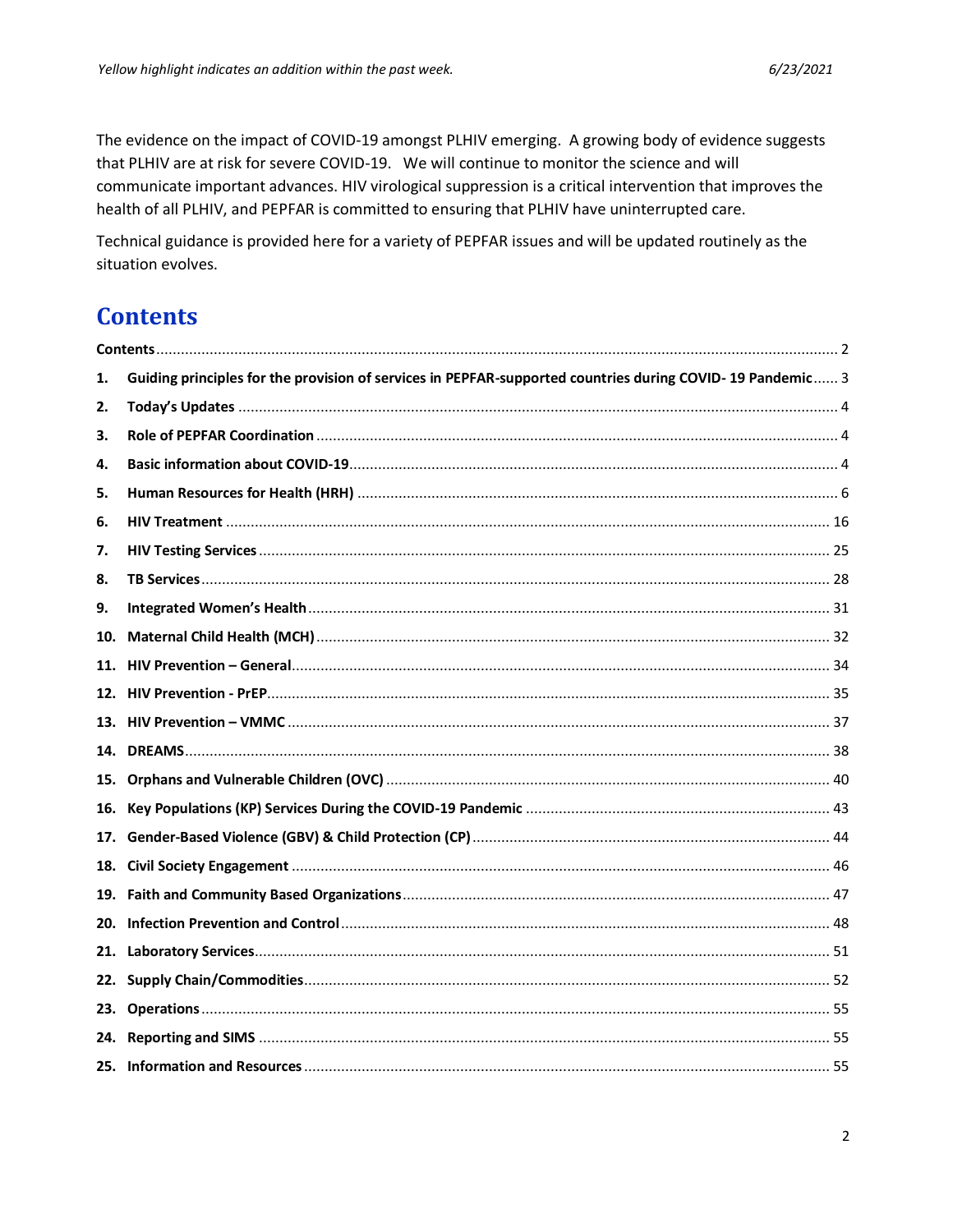# <span id="page-2-0"></span>**1. Guiding principles for the provision of services in PEPFARsupported countries during COVID- 19 Pandemic**

### ● *Protect the gains in the HIV response:*

Continuity of treatment for PLHIV is the foundation of PEPFAR programs during the COVID-19 pandemic. Several strategies are available and detailed in this document. Multi-month dispensing and decentralized delivery of medication form the basis of the PEPFAR strategy to maintain PLHIV on ART.

- The COVID-19 pandemic has highlighted the need to focus attention on site safety. COP 21 guidance emphasizes the importance of and the need for robust implementation of infection prevention and control (IPC) at PEPFAR supported health facilities. All PEPFAR programs should incorporate the implementation and monitoring of IPC interventions (i.e., administrative, environmental and personal protection) as an integral component of quality HIV care services at all PEPFAR supported facilities. All implementing partners should have dedicated resources to this activity and should incorporate them into their routine QI/QA processes.
- The safety of PEPFAR-supported staff must be assured. Programs have learned how to provide client services safely and should be able to access recommended PPE more readily. If client services cannot be adapted to be performed safely, they should not be performed and the SGAC Chair/PPM should be informed*.*
- *Reduce risk of transmission of COVID-19 among clients served by PEPFAR and PEPFAR-supported staff:*
	- o All PEPFAR programs are under Chief of Mission authority; therefore, country teams and implementing partners should follow Embassy Front Office direction on all programming that requires personnel movement.
	- $\circ$  In the setting of community transmission of COVID-19, particularly during escalations of transmission, minimizing patient contact with health facilities reduces risk to recipients of care and reduces the burden on these facilities.
	- $\circ$  Community programming should support social distancing and the use of alternative methods of communication to maintain contact and provide support to enrollees. These methods include virtual and digital platforms such as calls, SMS, social media, WhatsApp. Plans should be in place to adapt programming should service be disrupted. Most community programming that requires in-person contact can be safely resumed.
	- $\circ$  Group-based activities should follow local guidelines for large gatherings. In-person group-based activities may need to be adapted to assure safety of the participants but should be safely resumed as soon as possible.
	- *In consultation with host governments, PEPFAR Operating Units (OUs) have flexibility to determine how best to continue to serve clients with HIV prevention and treatment services in areas affected by COVID-19 using the FAQs as a guide. Further guidance on that flexibility will be forthcoming this week to USG financial points of contact*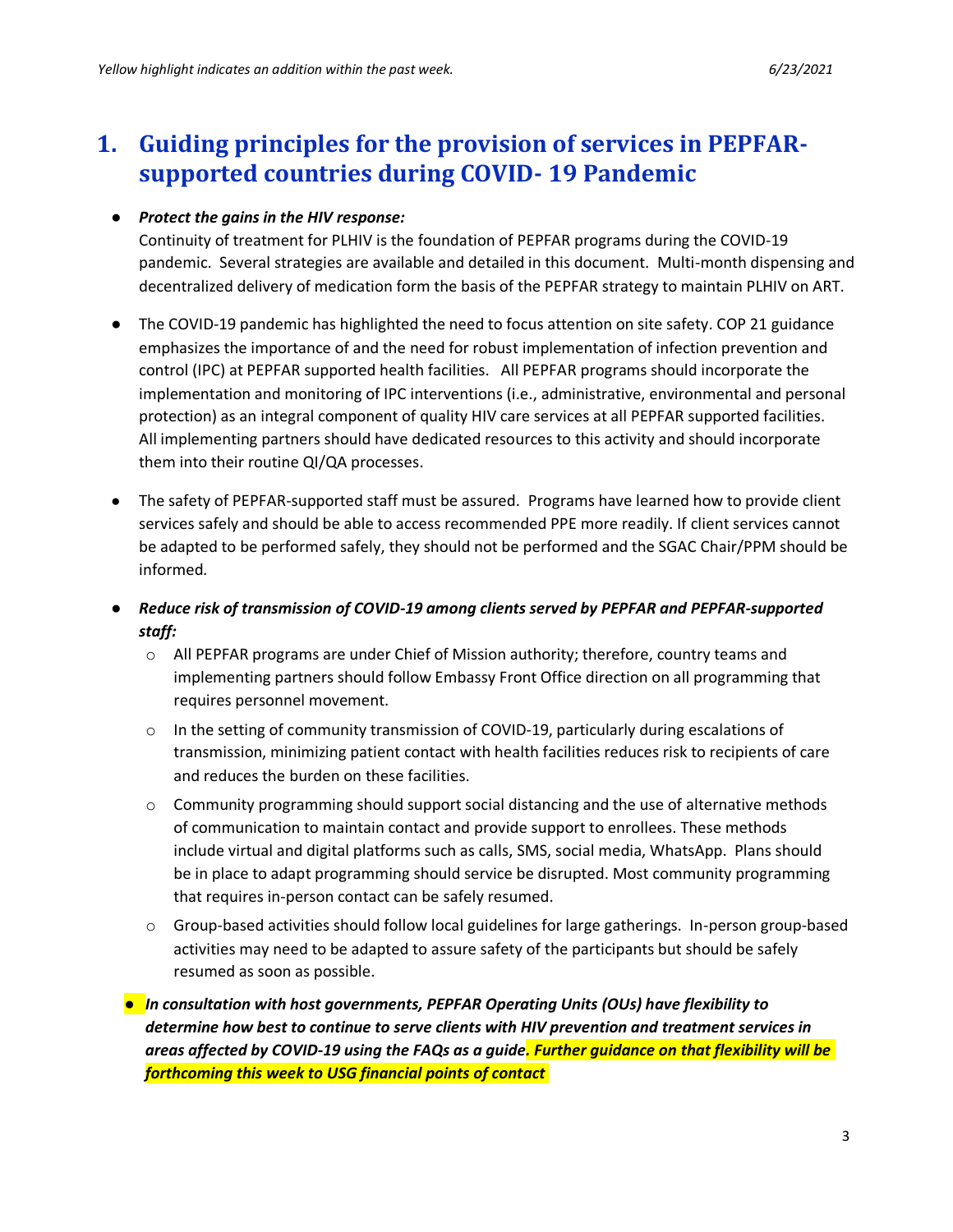# <span id="page-3-0"></span>**2. Today's Updates**

- *Updates have been made throughout the document for clarity, including information on:*
	- o *Reiterating PEPFAR programs should adapt to the evolving local COVID-19 situation; See pg 1*
	- o *COVID outcome risk and vaccines for PLHIV, using PEPFAR funds to support COVID-19 vaccine access, and COVID variants in Basic Information about COVID-19; See pgs 5-6*
	- o *COVID-19 vaccination for pregnant and breastfeeding women in Maternal and Child Health; See pg 34*
- *Highlighting link for CSO field observations and feedback on this guidance see* <https://www.surveymonkey.com/r/V7RJW59>

# <span id="page-3-1"></span>**3. Role of PEPFAR Coordination**

### *What is the role of PEPFAR Coordination Offices in the larger USG COVID response?*

PEPFAR Coordination Offices have stepped up to serve our broader U.S. interests during the COVID-19 disruption and we commend them for exceptional efforts under very trying circumstances. PEPFAR Coordination Offices should remain acutely focused on coordination of the PEPFAR program; this is the congressional appropriation for which PCOs are held accountable, and S/GAC depends on the oversight by the PEPFAR Coordination Office during this time. Beyond any Chief of Mission directive, involvement in the larger USG COVID response should be based on and limited to the intersection of HIV, HIV/TB and COVID-19. PEPFAR Coordination Offices should stay abreast of the ways in which PEPFAR program investments are being leveraged for the larger USG COVID-19 response and potential adaptations necessary to implement the PEPFAR program safely in an environment of COVID-19. PEPFAR Coordination Offices are not, however, responsible for coordinating the larger USG COVID-19 response.

# <span id="page-3-2"></span>**4. Basic information about COVID-19**

## *How is COVID-19 spread and what can people do to protect themselves and others in community and other non-healthcare settings?*

The best way to prevent illness due to COVID-19 is to avoid being exposed to the virus.

The virus spreads mainly from person-to-person and especially between individuals who are in close contact (within 1-2 meters) from infected respiratory droplets produced when an infected person coughs, sneezes or talks. COVID-19 may be spread by people who are not showing symptoms.

Personal Protective Behavior refers to taking personal responsibility for one's own behavior and not endangering anyone else. Separation from other people, respiratory [hygiene,](https://www.cdc.gov/oralhealth/infectioncontrol/faqs/respiratory-hygiene.html)(e.g., sneezing/coughing into disposable tissue or elbow, hand hygiene (see links under [hand hygiene\)](#page-47-0), close fitting face coverings which cover the nose and mouth, and avoiding large gatherings are all critical interventions each person can take to prevent the spread of COVID-19.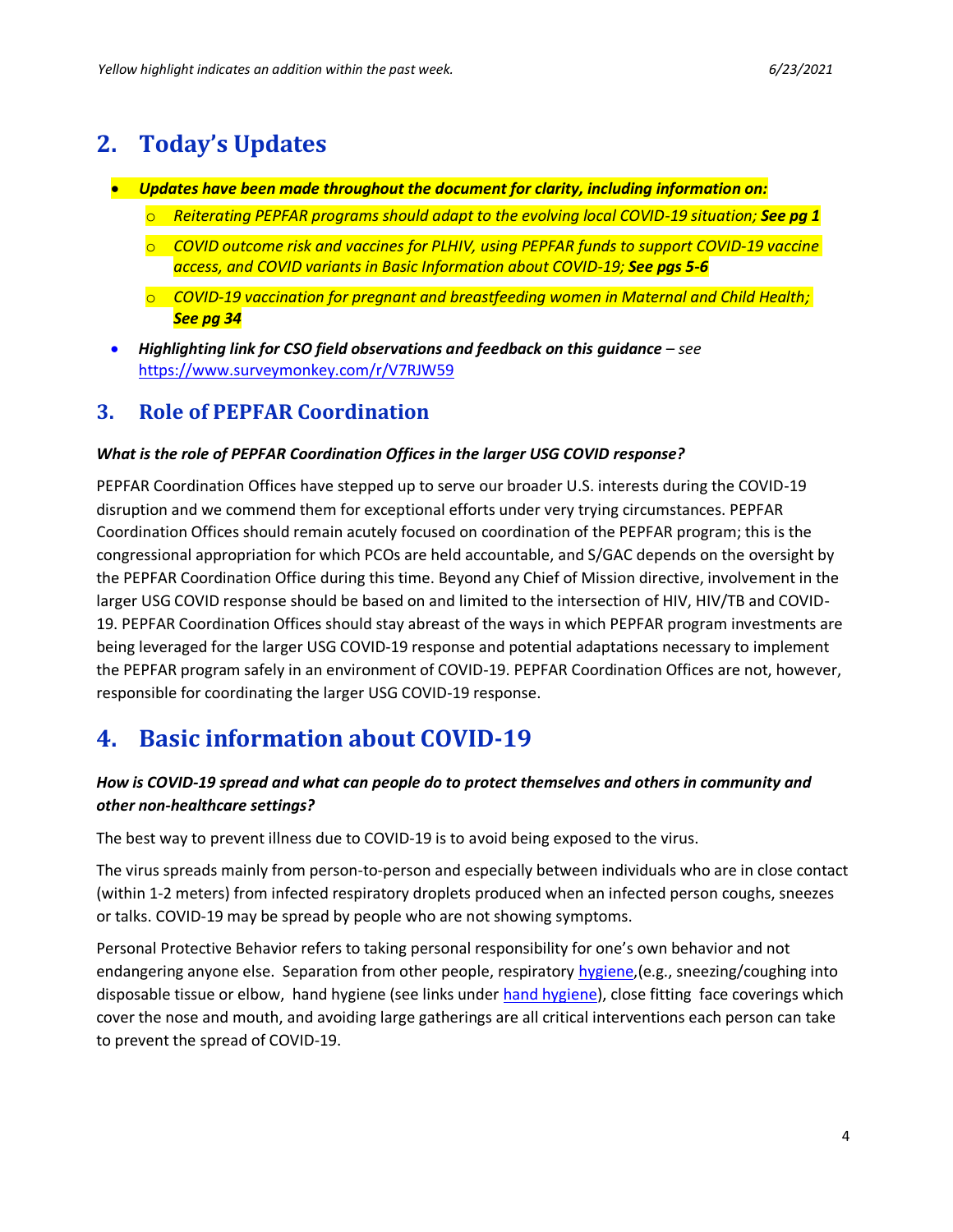In the health care setting health care workers should wear a medical mask continuously, from the beginning of their shift to the end. This is called **continuous medical masking**. All visitors and clients of the facility should wear face coverings as described above. This is called **universal source control**.

#### *Are people with HIV at greater risk for severe COVID-19?*

Emerging information suggests that individuals with HIV may be at greater risk for severe COVID-19 and a recent report suggests that individuals with HIV and severe COVID-19 may be at greater risk for death.<sup>1</sup> Well established risk factors for severe COVID-19 include older age, obesity, diabetes and hypertension. Individuals with HIV who are over 50 comprise up to a third of those receiving treatment in some programs. Many of these people have comorbidities, and thus have multiple risks for severe COVID-19. It is for this reason that PEPFAR has been permissive for the delivery of drugs for co-morbidities within the context of MMD and DDD. It is as yet unknown whether treatment of these comorbidities mitigates risk for severe COVID-19. Individuals with advanced HIV disease appear to be at greater risk for severe SARS CoV-2 (see [here\)](https://clinicalinfo.hiv.gov/en/guidelines/covid-19-and-persons-hiv-interim-guidance/interim-guidance-covid-19-and-persons-hiv). The US HHS guidelines have recommended prioritizing PLHIV for receipt of vaccine. (link); all PLHIV in PEPFAR programs should be offered vaccine when it becomes available.

#### *Can people with HIV receive the COVID-19 vaccine?*

Yes. People with HIV should be offered SARS-CoV-2 vaccines when they become available, regardless of CD4 count or viral load level. Safety and efficacy data are emerging for the current licensed vaccines; PLHIV do not appear to be at increased risk for vaccine related adverse events. A robust immune response in PLHIV has been documented for the ChAdOx1 nCoV-19 (AZD1222) manufactured by Astra-Zeneca. Se[e here.](https://www.thelancet.com/journals/lanhiv/article/PIIS2352-3018(21)00103-X/fulltext) Information for recipients of care may be found [here.](https://www.unaids.org/sites/default/files/media_asset/covid19-vaccines-and-hiv_en.pdf)

#### *When will clients and staff in programs supported by PEPFAR have access to vaccines?*

There are now several vaccines that are authorized for use in more than one country. International distribution planning efforts are underway, however are not within the purview of the PEPFAR program. Guidance from the USG will be disseminated as it is available.

### *Can PEPFAR programs support vaccine efforts for clients and PEPFAR supported staff?*

Vaccination readiness may be supported by PEPFAR funding to help ensure continuity of services. PEPFARsupported COVID-19 vaccination access efforts must explicitly complement national vaccine plans and follow national COVID-19 vaccine policy for eligibility and prioritization. PEPFAR funds should not be used to purchase or procure COVID-19 vaccines.

More information can be found [here](https://www.cdc.gov/vaccines/covid-19/hcp/mrna-vaccine-basics.html) and [here.](https://www.cdc.gov/coronavirus/2019-ncov/vaccines/different-vaccines/mrna.html)

#### *Is there a new coronavirus circulating?*

Viruses commonly mutate over time, which can change some of their characteristics-for both good and bad. Since December 2020, four independent variants that appear to spread more quickly and easily than other strains (i.e., more transmissible) have been reported. These variants were originally detected in samples

<sup>1</sup> Patient care and clinical outcomes for patients with COVID-19 infection admitted to African high-care or intensive care units (ACCCOS): a multicentre, prospective, observational cohort study. Lancet. 2021;397(10288):1885-94. doi:10.1016/s0140-6736(21)00441-4.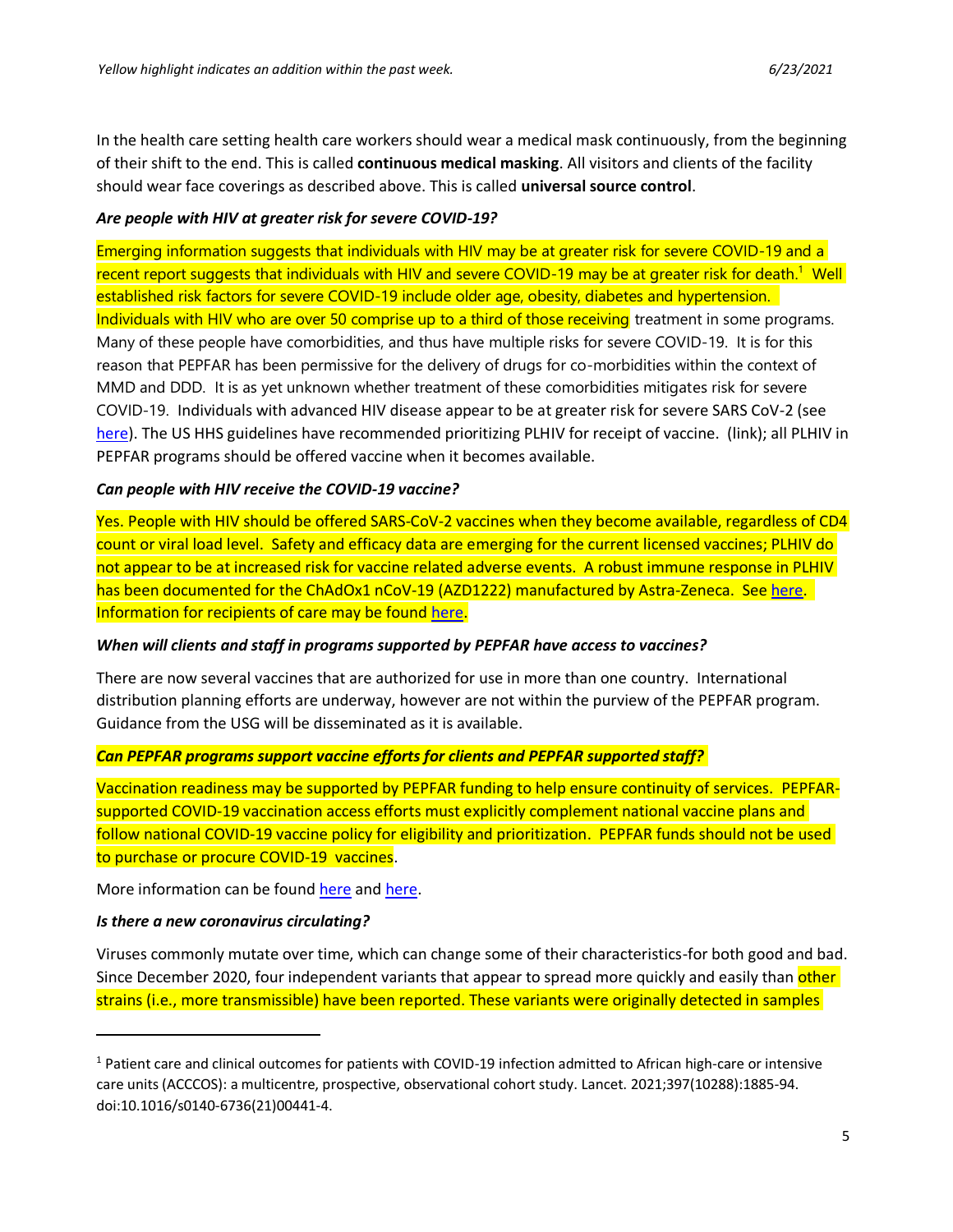from the United Kingdom (Alpha formerly called B.1.1.7), South Africa (Beta, formerly called B.1.351), Brazil (Gamma formerly called P.1 ) and India (Delta formerly called B.1.617), with increasing reports of detection in a number of additional countries. Evidence is mixed on whether these variants cause more severe illness.

Diagnostic tests do not seem to be significantly affected at this time. Available data on vaccine efficacy against variants is different across each of the vaccines. Available evidence demonstrates that all available vaccines provide protection against severe disease and death even in the presence of variants. Additional studies, including evaluations of in vitro diagnostics and serological tests are in progress. More information can be found [here.](https://www.cdc.gov/coronavirus/2019-ncov/transmission/variant.html)

Maximizing vaccine coverage remains the best way to prevent the emergence of new variants and attention to personal protective behaviors remains critical to mitigating the spread of SARS-CoV2, including these variants and any variants that may arise in the future. It will be important to continue monitoring for new information about these and other variants, including potential impact of variants on transmissibility, reinfection risk, virulence (i.e., greater ability to cause severe illness), performance of diagnostic tests and vaccine efficacy.

More information can be found from UNAIDS [here](https://www.cdc.gov/coronavirus/2019-ncov/more/science-and-research/scientific-brief-emerging-variants.html) and from CDC [here](https://www.cdc.gov/coronavirus/2019-ncov/more/scientific-brief-emerging-variant.html) and from WHO [here.](https://www.who.int/csr/don/31-december-2020-sars-cov2-variants/en/)

# <span id="page-5-0"></span>**5. Human Resources for Health (HRH)**

## *Can PEPFAR funds be used to pay for COVID testing for PEPFAR staff (HRH) to ensure continuity of HIV services?*

PEPFAR IPs may use funds from their PEPFAR program management budgets to pay for COVID-19 testing, test kits and testing supplies ONLY for the purpose of providing COVID testing for PEPFAR-supported IP staff (HRH) as necessary to ensure safe, uninterrupted delivery of HIV services.

The use of PEPFAR funds for this purpose would be subject to the usual agreement conditions including, OU Agency lead and AOs/COs or project officer approval. IPs should follow local policies, guidelines, and SOPs for when such testing is indicated.

### *How should PEPFAR partners approach staffing for resuming services?*

Over the past several months, PEPFAR programs have rapidly modified their staffing and service delivery models to maintain essential HIV treatment and prevention services and support the local COVID response as possible. PEPFAR has continued to deliver essential HIV services through reconfigured health provider teams, advanced task-sharing for essential HIV services, and repurposed or redeployed staff. PEPFARsupported staff have been able to meet clients' needs despite challenges including health worker absenteeism due to quarantine, COVID infection and/or overall social disruption.

In the coming months, countries may move through various states of opening (some fully reopened) and potentially new shutdowns, depending on the pandemic's path. PEPFAR programs will need to remain flexible in their management of the health workforce, with the safety of health workers and clients remaining the highest priority.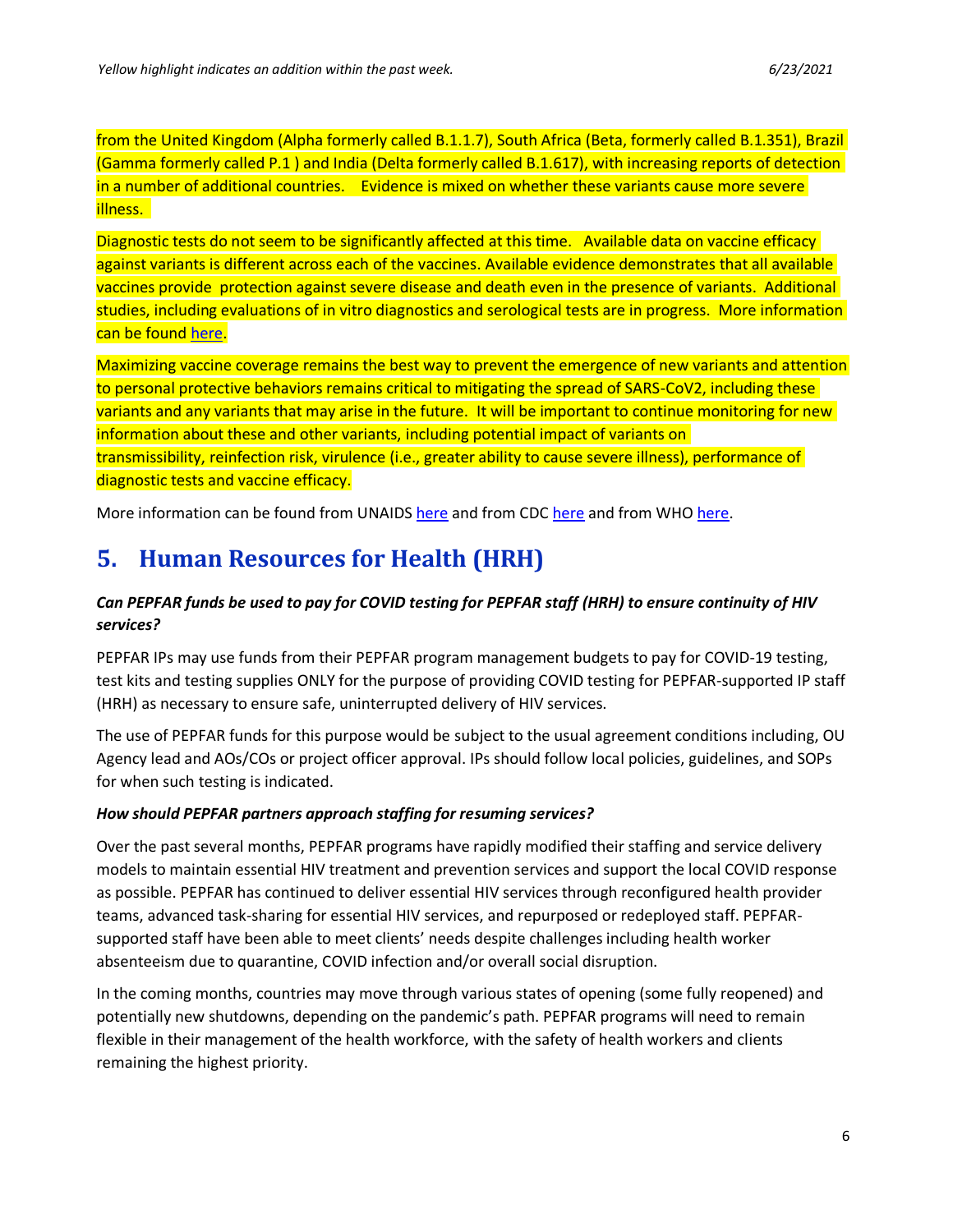As countries reopen after lock-down, PEPFAR programs should resume treatment and prevention activities if they can be performed in compliance with national government and health authority guidance, and safely, with appropriate social distancing and other modes of protection to minimize transmission of COVID-19. As services resume, PEPFAR programs should remain committed to supporting the safety of PEPFAR-supported HCWs. Programs should procure sufficient health worker supplies, including PPE, to resume HIV services delivery safely. PEPFAR-funded staff hired through the MOH will be required to follow government policies for resuming work and PEPFAR programs should support such staff to do their work safely. PEPFAR-supported cadres should continue to follow host government guidance on conducting home visits while using strategies to limit levels of in-person interactions in order to continue to minimize risk of COVID-19 transmission. To the extent possible, PEPFAR programs should continue the use of community-based services and telehealth to minimize risks to HCWs.

As the response to the COVID-19 pandemic continues, PEPFAR programs should continue to stay abreast of health worker challenges and constraints and continue to track changes made to HCW staffing. PEPFAR programs should have contingency staffing plans in place to support rapid adjustments in case of additional lockdown scenarios, staff shortages due to staff illnesses, or increases in local COVID case rates.

## *As services reopen, what are the recommended actions if there are any additional diagnosed cases of COVID-19 among health workers?*

PEPFAR programs should make all efforts to protect community- and facility-based HCWs in the provision of services to clients. This should include implementing procedures in facilities to minimize risk to health workers in patient care areas and staff areas.

**Universal source control** with face coverings for all, **continuous medical masking** for health care workers, and hand hygiene (see section 20) are critical interventions to prevent the spread of COVID-19 in healthcare settings. These measures have been documented to prevent transmission of COVID-19 to health care workers<sup>[2]</sup>.

With respect to workplace exposures, the CDC defines exposure in the health care setting as a 15-minute contact with an infected individual without source control or medical masking. See [here.](https://gcc01.safelinks.protection.outlook.com/?url=https%3A%2F%2Fwww.cdc.gov%2Fcoronavirus%2F2019-ncov%2Fhcp%2Fguidance-risk-assesment-hcp.html&data=04%7C01%7CDominisS%40state.gov%7C7c51af54b450473921f608d87f42679f%7C66cf50745afe48d1a691a12b2121f44b%7C0%7C1%7C637399270473890684%7CUnknown%7CTWFpbGZsb3d8eyJWIjoiMC4wLjAwMDAiLCJQIjoiV2luMzIiLCJBTiI6Ik1haWwiLCJXVCI6Mn0%3D%7C1000&sdata=6oJHe%2Fua5i2xZNOrY%2FaksV7NdZMUMaw4yjFg4DHPn7Y%3D&reserved=0) Follow [WHO o](https://gcc01.safelinks.protection.outlook.com/?url=https%3A%2F%2Fapps.who.int%2Firis%2Fhandle%2F10665%2F331340&data=04%7C01%7CDominisS%40state.gov%7C7c51af54b450473921f608d87f42679f%7C66cf50745afe48d1a691a12b2121f44b%7C0%7C1%7C637399270473900632%7CUnknown%7CTWFpbGZsb3d8eyJWIjoiMC4wLjAwMDAiLCJQIjoiV2luMzIiLCJBTiI6Ik1haWwiLCJXVCI6Mn0%3D%7C1000&sdata=fir7sPE1MKTsJzFC5M8a2iHpDruUJKIo6%2BB8sjYBC%2F8%3D&reserved=0)r national guidelines for the management of health workers who were confirmed to be exposed to COVID-19.

### *What is the difference between isolation and quarantine?*

Isolation refers to the practice of separating people who have disease until they are no longer infectious. Quarantine refers to separating people who have been exposed to an illness so that they do not spread the disease.

### *What is an exposure in the health care setting?*

With respect to workplace exposures, the CDC defines exposure in the health care setting as cumulative duration of 15-minutes over a 24-hour period with an infected individual without appropriate PPE or source control (see [here\)](https://www.cdc.gov/coronavirus/2019-ncov/hcp/guidance-risk-assesment-hcp.html).

<sup>&</sup>lt;sup>2</sup> Wang X, Ferro EG, Zhou G, Hashimoto D, Bhatt DL. Association Between Universal Masking in a Health Care System and SARS-CoV-

<sup>2</sup> Positivity Among Health Care Workers. JAMA: the journal of the American Medical Association. 2020.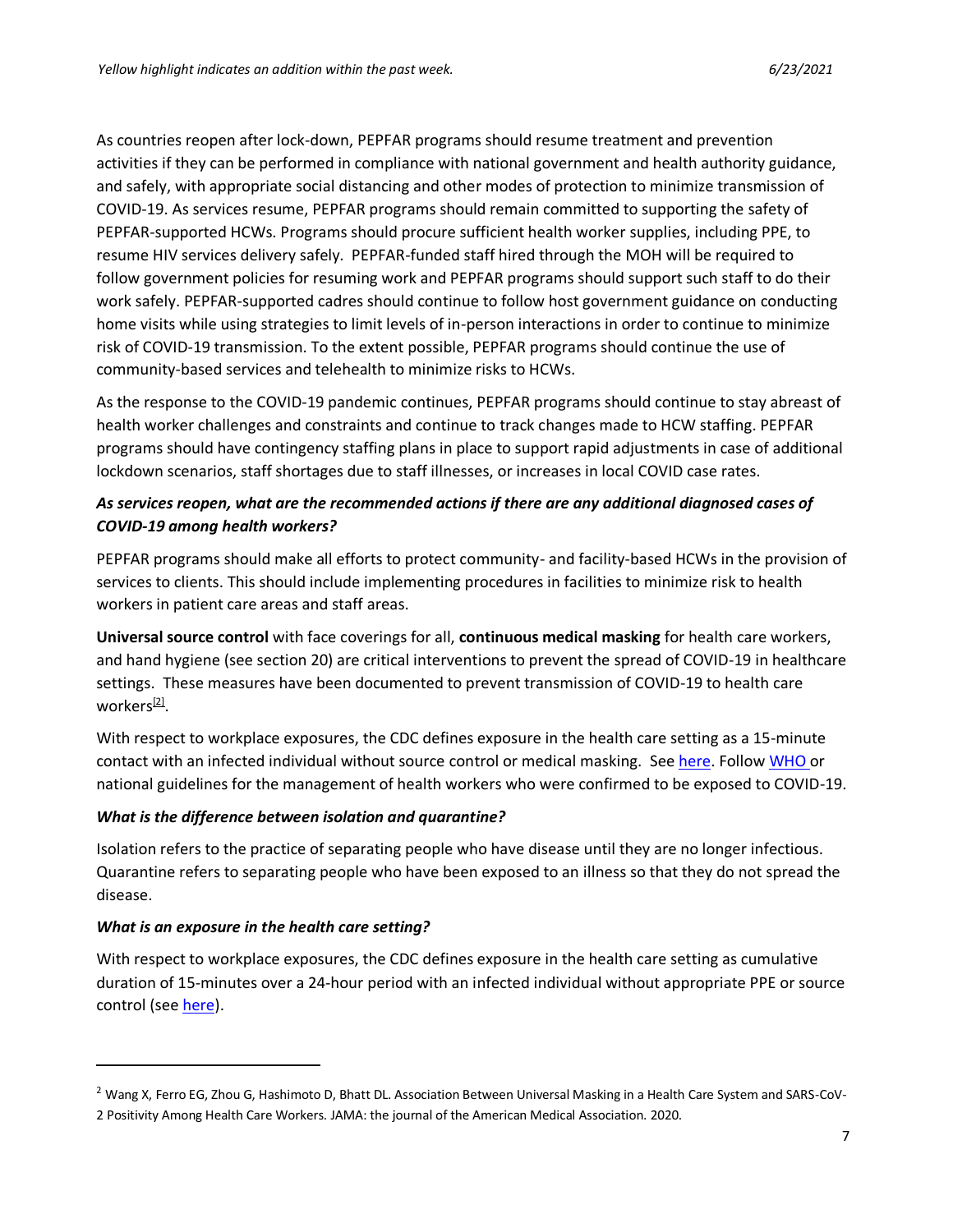[WHO](https://apps.who.int/iris/handle/10665/331340) or national guidelines should be followed for the management of health workers who were confirmed to be exposed to COVID-19. The CDC has updated guidance on quarantine based on modeling data which can be found [here .](https://www.cdc.gov/coronavirus/2019-ncov/more/scientific-brief-options-to-reduce-quarantine.html)

#### *When should isolation end for HCW who test positive for COVID-19?*

Both the [WHO](https://www.who.int/publications/i/item/criteria-for-releasing-covid-19-patients-from-isolation) and the [CDC](https://www.cdc.gov/coronavirus/2019-ncov/hcp/disposition-hospitalized-patients.html) have recommended time-based criteria for terminating isolation in individuals who test positive for COVID-19. The updated criteria reflect recent findings that patients whose symptoms have resolved may still test positive for the SARS-CoV-2 by RT-PCR for many weeks. Despite a positive test result, these individuals are not likely to be infectious. The CDC advises that health care workers with mild to moderate illness may return to work 10 days after the appearance of symptoms, as long as they are clinically improving and are afebrile. Those with severe COVID-19 illness and those who are immunocompromised require exclusion from the workplace for longer (see [here\)](https://gcc01.safelinks.protection.outlook.com/?url=https%3A%2F%2Fwww.cdc.gov%2Fcoronavirus%2F2019-ncov%2Fhcp%2Freturn-to-work.html&data=04%7C01%7CDominisS%40state.gov%7C7c51af54b450473921f608d87f42679f%7C66cf50745afe48d1a691a12b2121f44b%7C0%7C1%7C637399270473910589%7CUnknown%7CTWFpbGZsb3d8eyJWIjoiMC4wLjAwMDAiLCJQIjoiV2luMzIiLCJBTiI6Ik1haWwiLCJXVCI6Mn0%3D%7C1000&sdata=ZdWOLR8e6yBizJXgseDmc8F9dOTDEJcZCl%2BlsQ0kKOg%3D&reserved=0). The WHO has developed detailed guidance on management of HCW infection; updated 30 October. Of note, they recommend that asymptomatic health care workers with a positive test may return to work 10 days after their last positive [test.](https://www.who.int/publications/i/item/10665-336265)

Clinic closures pose a risk to clients and in most cases, an isolated case of COVID-19 should not prompt clinic closure. Clinic closures may be warranted if there is a cluster of cases, especially if associated with a breach of infection prevention and control procedures may warrant clinic closure. Staff absenteeism because of illness or quarantine due to high risk exposure may also require suspending services until there are sufficient staff to provide safe and effective care. Please see FAQ (*How do we prepare for clinic closures or disruption of services related to COVID-19?)* for suggestions on how to ensure continuity of care should clinical services be suspended. Guidance on disinfection can be found in the IPC section (here) and the associated [links.](https://gcc01.safelinks.protection.outlook.com/?url=https%3A%2F%2Fwww.who.int%2Fpublications%2Fi%2Fitem%2Fcleaning-and-disinfection-of-environmental-surfaces-inthe-context-of-covid-19&data=04%7C01%7CDominisS%40state.gov%7C7c51af54b450473921f608d87f42679f%7C66cf50745afe48d1a691a12b2121f44b%7C0%7C1%7C637399270473910589%7CUnknown%7CTWFpbGZsb3d8eyJWIjoiMC4wLjAwMDAiLCJQIjoiV2luMzIiLCJBTiI6Ik1haWwiLCJXVCI6Mn0%3D%7C1000&sdata=t50w%2BzR0xNn%2FUuHbbqR5L6J%2BTidBGvS0cAFSaLX8r9k%3D&reserved=0)

## *What should the role of PEPFAR programs be in ensuring testing of exposed or symptomatic PEPFARsupported health care workers for COVID-19?*

COVID-19 testing for HCWs exposed to COVID-19 or with symptoms concerning for COVID-19 can be an important tool in detecting and preventing transmission of COVID-19 in healthcare settings.

Local and national guidelines should be followed for COVID-19 testing, contact tracing and quarantine. PEPFAR programs can facilitate development and dissemination of guidelines that provide specific policies on the use of COVID-19 testing in symptomatic and exposed health care workers that are consistent with published guidance. Where testing is limited, and where there is community transmission the WHO recommends prioritizing [HCW.](https://gcc01.safelinks.protection.outlook.com/?url=https%3A%2F%2Fwww.who.int%2Fpublications%2Fi%2Fitem%2Flaboratory-testing-strategy-recommendations-for-covid-19-interim-guidance&data=04%7C01%7CDominisS%40state.gov%7C7c51af54b450473921f608d87f42679f%7C66cf50745afe48d1a691a12b2121f44b%7C0%7C1%7C637399270473910589%7CUnknown%7CTWFpbGZsb3d8eyJWIjoiMC4wLjAwMDAiLCJQIjoiV2luMzIiLCJBTiI6Ik1haWwiLCJXVCI6Mn0%3D%7C1000&sdata=dkcSNbShhuNlqKOMXgw128x0iSquciTD4HtY14VN4CI%3D&reserved=0)

If such policies exist but are not being properly implemented at PEPFAR-supported facilities country teams should discuss with host governments and inform country chairs. This is an evolving area, and the following documents may be helpful from [CDC](https://gcc01.safelinks.protection.outlook.com/?url=https%3A%2F%2Fwww.cdc.gov%2Fcoronavirus%2F2019-ncov%2Fhcp%2Fnon-us-settings%2Fpublic-health-management-hcw-exposed.html&data=04%7C01%7CDominisS%40state.gov%7C7c51af54b450473921f608d87f42679f%7C66cf50745afe48d1a691a12b2121f44b%7C0%7C1%7C637399270473920549%7CUnknown%7CTWFpbGZsb3d8eyJWIjoiMC4wLjAwMDAiLCJQIjoiV2luMzIiLCJBTiI6Ik1haWwiLCJXVCI6Mn0%3D%7C1000&sdata=pSnjttEyskReEshLSePiURDXkINDkzE7FNn6rkT2u8o%3D&reserved=0) and [WHO.](https://gcc01.safelinks.protection.outlook.com/?url=https%3A%2F%2Fapps.who.int%2Firis%2Fbitstream%2Fhandle%2F10665%2F331340%2FWHO-2019-nCov-HCW_risk_assessment-2020.1-eng.pdf&data=04%7C01%7CDominisS%40state.gov%7C7c51af54b450473921f608d87f42679f%7C66cf50745afe48d1a691a12b2121f44b%7C0%7C1%7C637399270473920549%7CUnknown%7CTWFpbGZsb3d8eyJWIjoiMC4wLjAwMDAiLCJQIjoiV2luMzIiLCJBTiI6Ik1haWwiLCJXVCI6Mn0%3D%7C1000&sdata=OJEmiRvFcu27kQcDxxrzR5xYnJ8xDmJYmmg%2B8Vo4hsk%3D&reserved=0)

#### *What training should be provided to PEPFAR HCW to continue to respond to HIV in the context of COVID-19?*

PEPFAR-supported HCWs should receive regular refresher training in Infection Prevention and Control (IPC) to protect themselves and PLHIV patients from COVID-19, TB and other infections. While delivering HIV services, all HCWs should be equipped to provide COVID-19 risk communications to at-risk populations and PLHIV. As appropriate to their HIV service delivery role, HCWs should be trained to screen PLHIV and their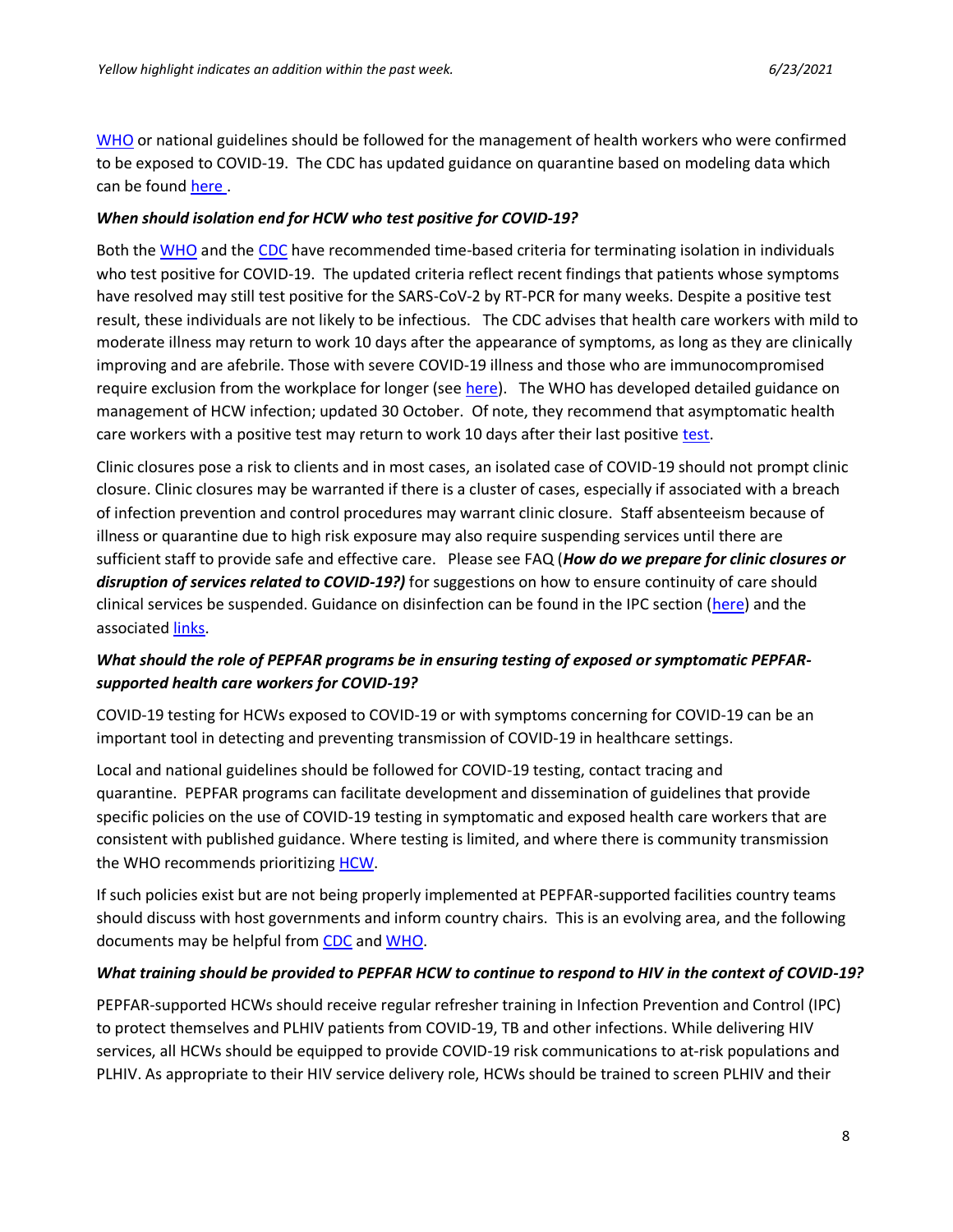household members for COVID-19 & TB and refer based on national guidelines. HCW should be provided with up-to-date in-country COVID-19 guidance and case referral information (hotlines, facilities, etc.)

During the COVID-19 pandemic, most training for HCWs and other PEPFAR providers, including prevention and OVC implementers, should be provided virtually using online platforms or printed job aids. In the rare exception that an OU would like to hold an in-person training during the pandemic, they should have a strong justification for why the training could not be done virtually. In the setting of escalating community COVID-19 spread, all in-person trainings should be paused. Country teams and implementing agencies should be fully aware of planned training events and involved in decision making on whether and how to most safely proceed. A landscape assessment is currently underway and country and activity-specific guidance, recommendations, and SOPs will be shared, as available, to assist country teams in their considerations.

WHO is regularly updating available COVID-19 training [here.](https://www.who.int/emergencies/diseases/novel-coronavirus-2019/training/online-training)

#### *What actions - beyond provision and use of PPE - should be taken to safeguard PEPFAR HCW?*

PEPFAR programs should continue to follow host country and WHO guidance on minimizing HCW risk of contracting or spreading COVID-19. Identify opportunities to support HCWs to do their jobs in different, safer ways. PEPFAR programs should report all continued concerns regarding HCW staff safety and movement in communities to PEPFAR country staff.

- During continued or new lockdowns, support HCW safety within the communities they serve by securing authorization from local authorities for continued work, and work with local governments and civil society to raise awareness in the community, in particular for lay workers such as community health workers or social workers. Consider introducing a uniform, badge, or other marker to aid law enforcement/community in readily identifying CHWs on official duties and provide CHWs with documentation of their role and authorization to continue work.
- In areas with higher COVID-19 transmission, support HCW staff to use transportation methods that reduce risk of exposure while traveling to and from work, and when delivering services in the community (i.e. refrain from public transport). Consider introducing a transport stipend or arranging transport.
- Be aware and sensitive that HCWs may have underlying conditions that may affect their outcomes if they contract COVID-19, consider offering opportunities for staff to safely and discreetly transition to roles away from direct service delivery if they are concerned; maintaining privacy and dignity.
- Provide clear guidance to HCWs on OU national policies and applicable international policies that provide for workplace rights for safety, self-quarantine, and time off for caregiving of sick family members.
- Continue to support reduced in-person contact for routine administrative tasks, such as using digital payment mechanisms to ensure continuity of salary and stipend payments.
- Ensure that HCW staff are kept abreast of relevant technical updates on COVID-19.
- The role of community health workers has expanded during the COVID-19 response and has been widely leveraged to support COVID-19 services. It is critical to safeguard and support these workers, including though adequate remuneration.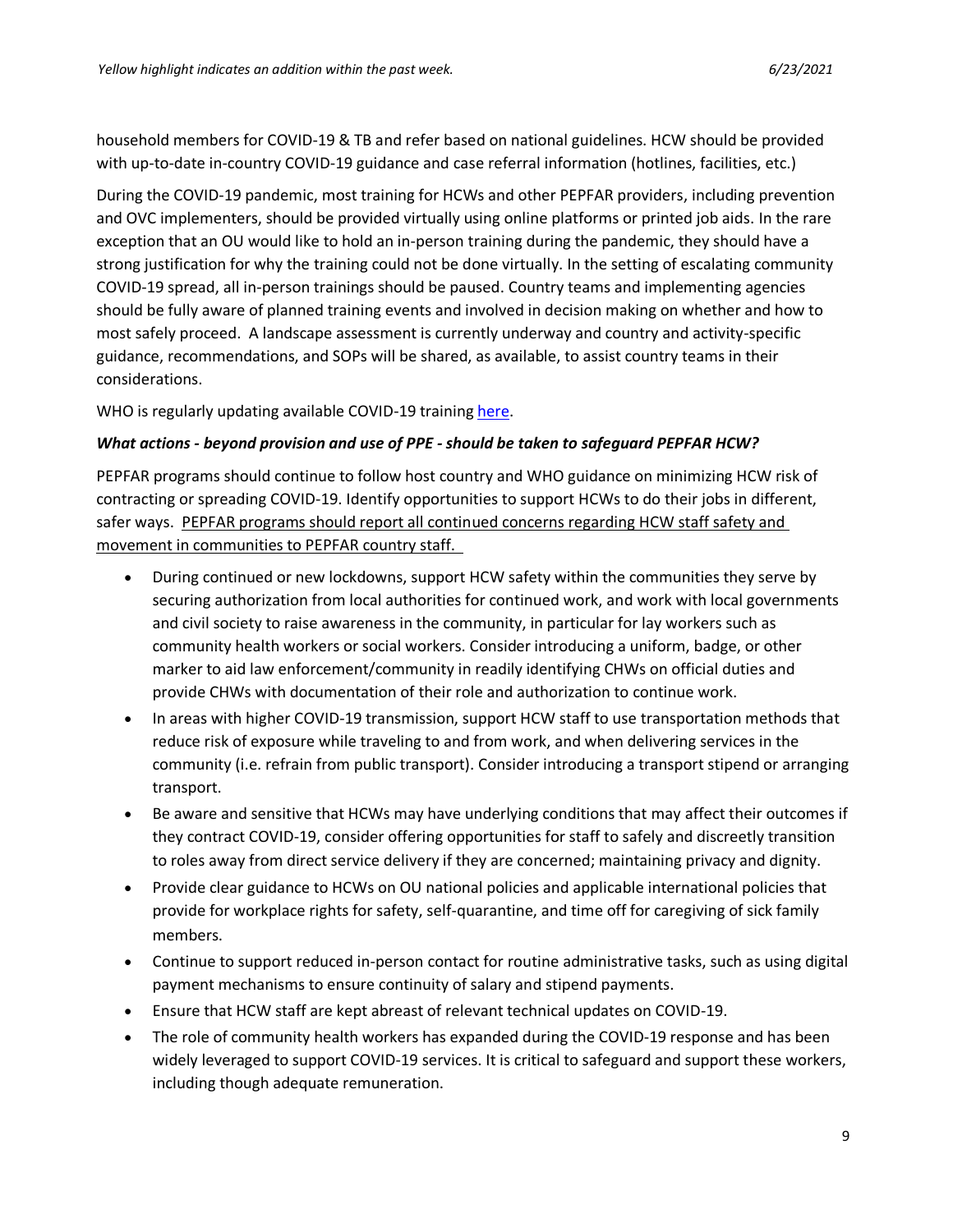## *How can the wellness and mental health of the health workforce be protected in a prolonged COVID-19 environment?*

• Working in a prolonged COVID-19 response environment can negatively impact the wellness and mental health of PEPFAR supported staff. PEPFAR programs should continue to focus on building PEPFAR supported health workers' resilience to reduce the risk of burnout and preempt longer term mental health effects. Ensuring a safe working environment is vital for supporting physical and mental health. Partners should conduct routine wellness checks on the health workers they support to determine their emotional and physical well-being and ability to maintain responsive services. Health workers should be taught skills to increase resilience, such as taking short breaks to calm anxiety, establishing work routines/rituals, and taking time for self-care and for grieving the loss of family members and colleagues and friends. Health workers should be given adequate time between shifts to recuperate. Partners should work to ensure that staff have access to mental health services and encourage staff to utilize the support. Further resources may be found from [WHO,](https://www.who.int/docs/default-source/coronaviruse/mental-health-considerations.pdf) [UNAIDS,](https://www.unaids.org/en/resources/infographics/hiv-and-covid-19) [NIMH](https://www.nimh.nih.gov/health/education-awareness/shareable-resources-on-coping-with-covid-19.shtml) and [IASC.](https://interagencystandingcommittee.org/iasc-reference-group-mental-health-and-psychosocial-support-emergency-settings/interim-briefing)

# *Should PEPFAR-supported healthcare worker (HCW) staffing continue to be reconfigured to maintain essential HIV services?*

Early in the pandemic, a number of PEPFAR HCW clinical staff were repurposed in response to staffing shortages or because PEPFAR staff's regular services were paused or delayed. As services resume, PEPFARsupported HCWs should continue to deliver the essential HIV services using service delivery teams that may be rapidly and regularly reconfigured in response to changes in staffing requirements. Consideration should include health worker needs, the impact of service disruptions from lockdowns, patient demands for more flexible and virtual services, and community fears and concerns. PEPFAR programs should plan for additional health worker staffing needs and continued care model provider team reconfiguration, such as modified roles that may include integrated HIV and COVID-19 services (e.g., COVID-19 screening of PLHIV when warranted). Staff should continue to be prepared for task-sharing of essential services where allowed and should work with MOH and policy makers to allow emergency task-shifting where formal task-shifting policies are not in place. PEPFAR staff whose regular services continue to be paused or delayed (e.g., VMMC, roving technical assistance) should continue to be repurposed and redeployed to support essential HIV clinical services (e.g., treatment services). Rapid training may be required to refresh or build capacity in new roles. Every effort should be made to retain the health workforce that PEPFAR supports, including repurposing into new roles to support HIV services for the duration of the pandemic and redesigning how services are delivered to make it safe for PEPFAR-supported HCW staff to continue.

### *How should the use of digital applications for virtual/telehealth services continue?*

PEPFAR programs have rapidly adopted use of technology to provide virtual services since the onset of the COVID-19 response. As services reopen, PEPFAR partners should continue to plan for reconfigured service delivery with use of virtual services to provide HIV services safely for the duration of the pandemic. Health workers should continue to be supported with the tools, airtime and data required, as well as training and scripts to use the technologies effectively and protect confidentiality and privacy. PEPFAR programs have also applied digital applications to provide technical assistance such as supportive supervision and clinical mentorship to providers across facilities. Continued use of these technologies in lieu of site visits, even when no longer driven by COVID-19 disruption, is encouraged where these approaches have been effective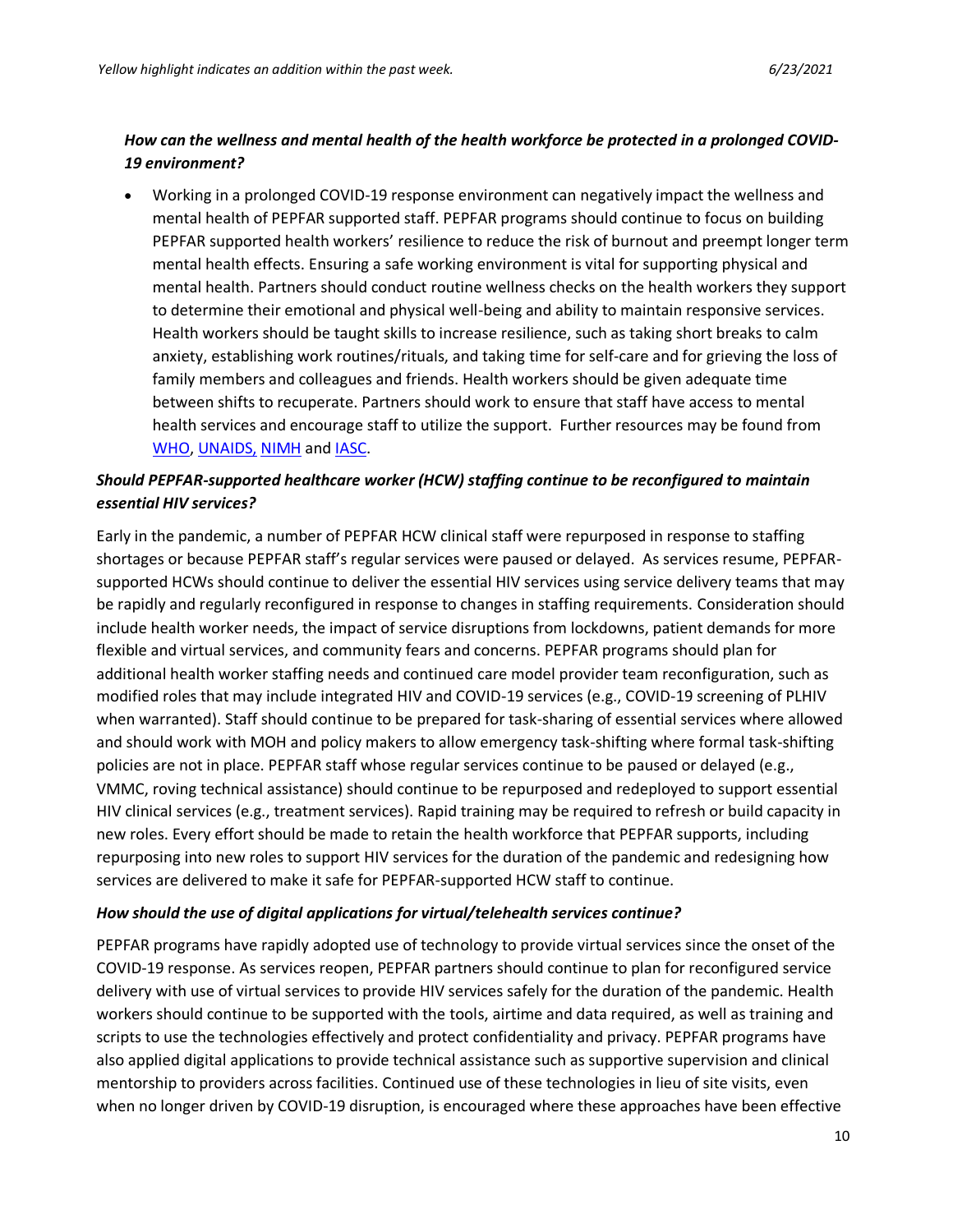and well received by clients. Expanded use of technologies can promote better provider performance, productivity and collaboration to support client-centered care.

## *How can client confidentiality and privacy be safeguarded with the increasing use of digital applications for virtual/telehealth services?*

As programs continue to increase their use of technology for virtual/remote patient contact, they should ensure use of standard processes to safeguard the confidentiality and privacy of clients. Key considerations for standard operating procedures include:

- Ensure virtual technology use is consistent with National Guidelines
- Develop standard operating procedures (SOPs) for the HCW's environment at the time of the conversation in order to ensure client privacy.
- Confirm with clients their individual preferences (in advance, when possible) on receiving calls, receiving voicemails, and receiving SMS messages.
- Develop SOPs for what content can be left in voicemails/sent via SMS to clients.
- Verify identity and receive client permission before discussing any health information.
- Before initiating a voice call, always confirm whether the client is in a safe in safe/comfortable environments to discuss their health care before initiating a conversation about sensitive health issues.
- Verify identity and receive client permission before discussing any health information.
- Develop guidelines for the HCW's environment at the time of the conversation in order to ensure client privacy.
- Develop guidelines regarding management of audio/video content (e.g. advising HCWs not to record/capture any content and developing safe channels for sharing client information).
- Develop guidelines for what content can be left in voicemails/sent via SMS to clients.

### *Is the provision of health worker hazard pay allowable?*

PEPFAR's stance is that if services cannot be provided safely, they should not be provided. PEPFAR does not support providing hazard pay to PEPFAR supported health workers, unless a government mandate requires hazard pay for all at-risk health workers, including those supported by donors, or where such pay is contractually or otherwise legally required. In such an instance, PEPFAR OUs should consult with the relevant Agency Headquarters and their Chairs to determine a way forward, considering: the current compensation of PEPFAR health workers (those whose regular compensation is higher than the sum of the government pay scale plus hazard payment will not be eligible for additional compensation), the timeline for introduction and suspension of hazard pay, and the types of health workers/roles that are eligible for payment. Under no circumstance should PEPFAR-supported workers who are not directly delivering services receive a hazard pay allowance.

## <span id="page-10-0"></span>**Community meetings and trainings**

### *What community trainings and programming can be done in the setting of COVID-19?*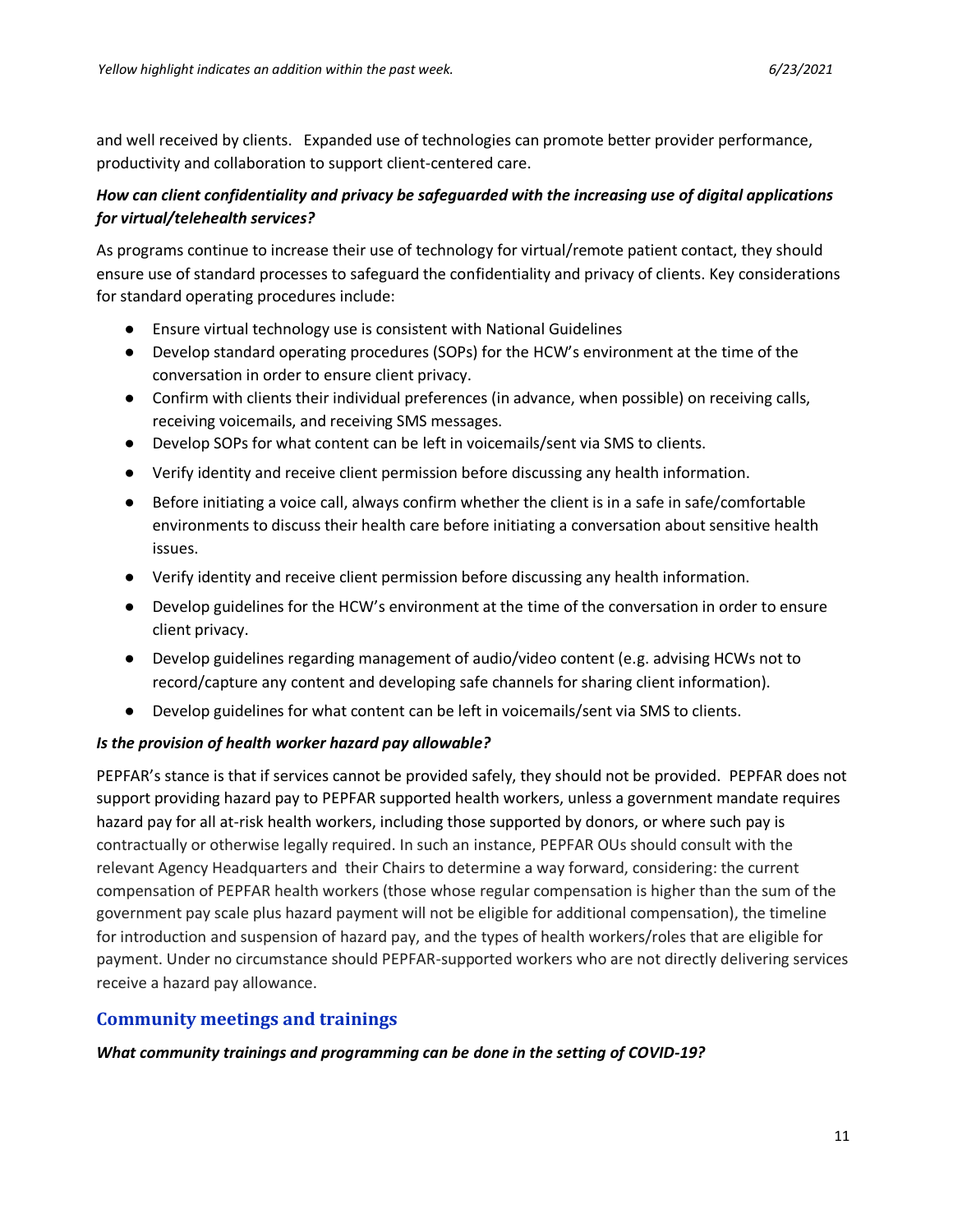Increases in COVID-19 transmission in several countries have created a need for clearer guidance to steer ongoing community, group-based training and program implementation activities. Community in this case includes all non-medical or health facility training and activities outside of health facilities.

For the purpose of this guidance, a group is defined as two or more people from different households. Community, group-based training includes trainings of individuals who will deliver the program to the end user (i.e., training of trainers, facilitators, implementers, teachers, mentors). Community program implementation includes bringing together peers and others (e.g. mentors) to deliver a curriculum, intervention, or similar activity.

There are 2 critical objectives that need to be balanced that align with the general principles outlined in the introduction:

- Minimizing the risk of COVID-19 during PEPFAR-supported community activities; and
- Ensuring that the core of community programming moves forward as much as safely possible.

Final decisions about training and program activities should be made on a case-by-case manner by considering these recommendations as well as the country's local government policies and U.S. Embassy protocols. Decisions should be made in collaboration with OU implementing agency leadership, MoH, and implementing partners. Please refer to the program-area-specific sections of this guidance (e.g. DREAMS, OVC, etc.) for additional information on approval required for virtual training and program implementation. The OU should follow the most conservative guidance.

In general, training should be conducted virtually whenever possible. It may be that resources can be allocated for the purchase or use of affordable hardware (e.g., laptops, tablets, and/or smart phones), phone and/or internet credit, and data packages (e.g., Wi-Fi and hotspots) to enable trainees or beneficiaries to participate remotely. Programs should work with AORs/CORs, project officers or other relevant agency budget leads to determine if there are resources available and with Chairs/PPMs to see if an OPU is required.

The following are requirements for in-person training and program implementation. Programmers should know that the situation is dynamic; maximum flexibility is required, and mitigation plans should be in place, should there be a local change in the COVID-19 transmission dynamics.

- IPs should designate a focal person to oversee infection prevention and control measures, for any inperson activities (see Infection Prevention and Control section of this guidance [here](#page-47-0)).
- Group size should always fall within local guidance. IPs should consider whether group sizes can be reduced even further depending on venues, available equipment, and other relevant factors.
- Social distancing of at least 2 meters (or local definition) throughout all activities
- Consistent use of face coverings by all participants and facilitators at all times, except when actively eating or drinking
- Routine daily symptom and exposure screening should be conducted.
- No singing or shouting is permitted.
- No sharing of laptops or other equipment is permitted.
- Hand sanitizer and/or hand washing facilities must be available.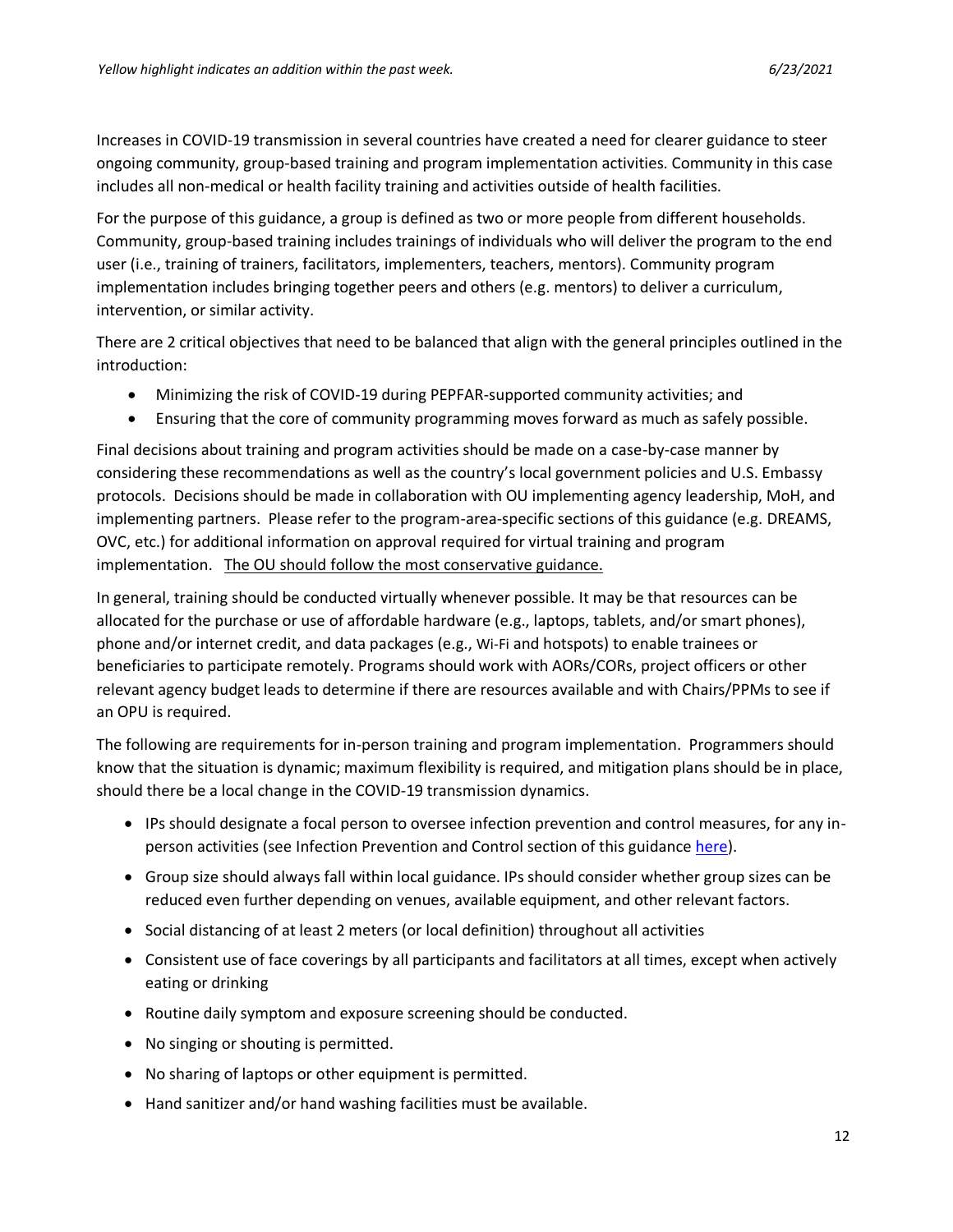- Regular cleaning and disinfecting measures must be undertaken.
- If communal meals and/or tea are served, participants must maintain appropriate distance and may not share utensils; meals should be packed or served individually.
- Transport of participants to and from the in-person activities should be considered and arrangements should be made to keep participants as safe as possible (see [here\)](https://www.cdc.gov/coronavirus/2019-ncov/daily-life-coping/using-transportation.html).
- Programs should try to avoid lodging participants.
- Gather contact information of everyone involved and create a response plan in case of COVID-19 exposure

## *Are there specific recommendations for community-based training of trainers (e.g., program facilitators, instructors, implementers, providers)?*

These trainings commonly involve a group of people who meet for multiple hours in the same room across multiple days or even weeks*.* This type of event could carry serious risk of transmission among participants and, therefore, the threshold for considering such an activity during COVID-19 should be very high. The table below outlines requirements and considerations as OUs make decisions about training of trainers during COVID-19.

| <b>Situational Assessment</b>                                                                      | <b>Requirements</b>                                                                                                                                                                                                                                                                                                                                                            | <b>Considerations</b>                                                                                                                                                                                                                                                                                                                                                                                                                                                                   |
|----------------------------------------------------------------------------------------------------|--------------------------------------------------------------------------------------------------------------------------------------------------------------------------------------------------------------------------------------------------------------------------------------------------------------------------------------------------------------------------------|-----------------------------------------------------------------------------------------------------------------------------------------------------------------------------------------------------------------------------------------------------------------------------------------------------------------------------------------------------------------------------------------------------------------------------------------------------------------------------------------|
| <b>OU or SNU/Locality</b><br>prohibiting non-essential<br>gatherings and travel due<br>to COVID-19 | If fully virtual is not<br>$\bullet$<br>possible, postpone<br>activity.                                                                                                                                                                                                                                                                                                        | If IPs must postpone critical in-<br>person trainings because of COVID-<br>19, they should promptly notify<br>PEPFAR country and HQ teams<br>(through their ISMEs and agency<br>budget leads if necessary) so that<br>program achievement impacts can<br>be anticipated and tracked.<br>IPs/OUs should NOT request<br>exceptions or special permission<br>from public health authorities in                                                                                             |
| OU or SNU/Locality<br>permitting travel and<br>gatherings with specific<br>restrictions            | If at all possible, activity<br>$\bullet$<br>should be fully virtual.<br>If fully virtual is not<br>$\bullet$<br>possible, activity may be<br>in-person and outdoors.<br>If virtual or outdoor<br>training are not options,<br>programs may consider an<br>in-person indoor training<br>in a well-ventilated space<br>(i.e., open air building, or<br>doors and windows open). | order to conduct in-person training<br>Is this a critical training that must<br>$\bullet$<br>take place now, or can it be<br>postponed? (e.g. new programming<br>that can't begin without the training<br>and there is no current<br>programming in place)<br>If the training cannot be fully virtual<br>or outdoors, what is the justification<br>for this?<br>Can group size be reduced to<br>$\bullet$<br>maximize safe social distancing?<br>(e.g., if a group of 20 usually meets, |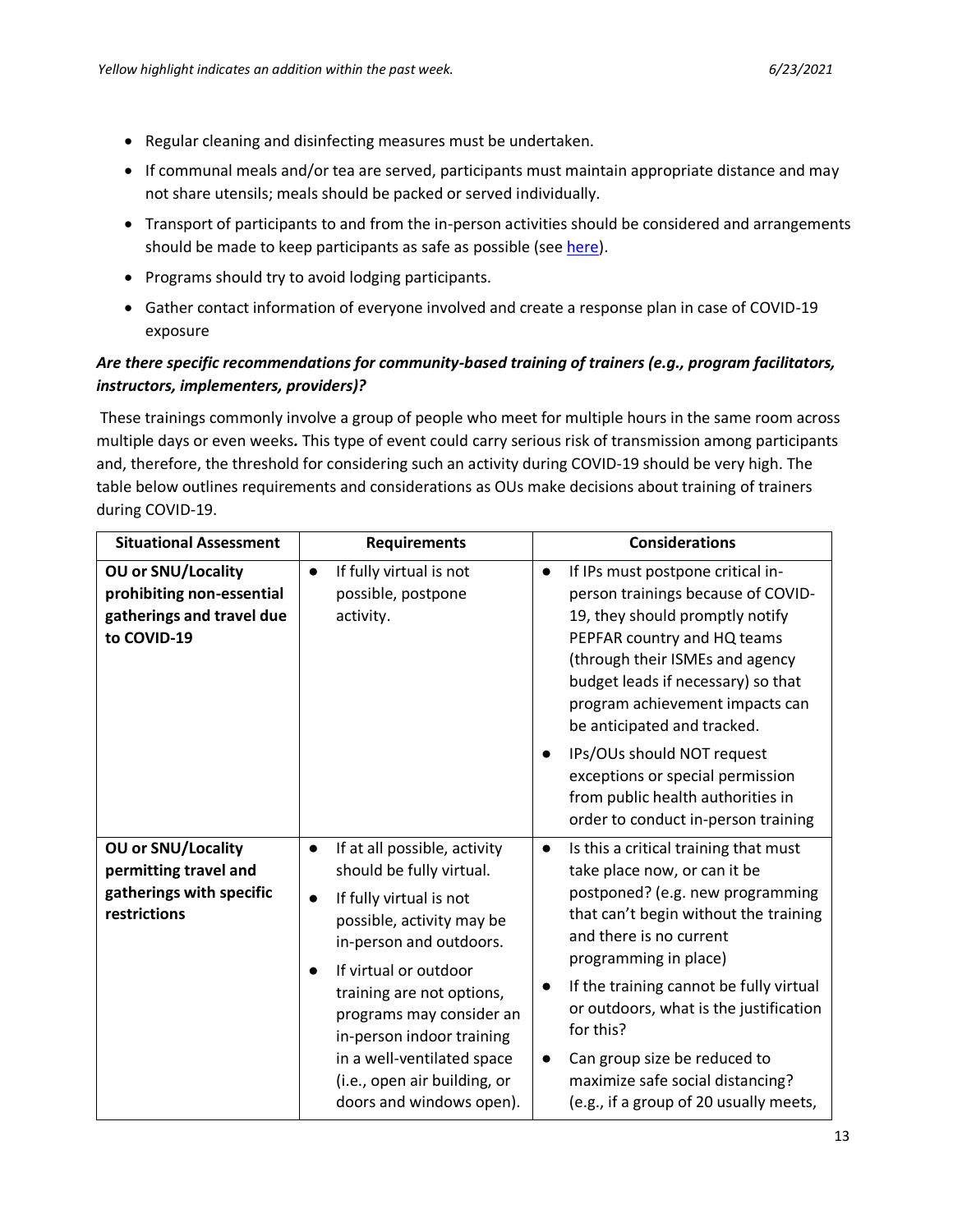| If in-person (outdoors or<br>$\bullet$<br>indoors), must follow all<br>COVID-19 safety<br>precautions and public<br>health guidance. | can this be split into smaller<br>groups?). If so, teams should<br>consider the need for additional<br>staffing or less frequent meetings.<br>Can group lodging be avoided?                                                                                                         |
|--------------------------------------------------------------------------------------------------------------------------------------|-------------------------------------------------------------------------------------------------------------------------------------------------------------------------------------------------------------------------------------------------------------------------------------|
|                                                                                                                                      | If IPs must postpone critical in-<br>person trainings because of COVID-<br>19, they should promptly notify<br>PEPFAR country and HQ teams<br>(through their ISMEs and agency<br>budget leads if necessary) so that<br>program achievement impacts can<br>be anticipated and tracked |
|                                                                                                                                      | IPs/OUs should NOT request<br>exceptions or special permission<br>from public health authorities in<br>order to conduct in-person training                                                                                                                                          |

## *What about community-based program implementation for beneficiaries?*

This often involves a small group of people who meet weekly and for a short period of time (1-2 hours). This type of programming is often the center of our community work, and therefore, should be continued if allowable by local restrictions and the IP is able to meet the requirements laid out on the next page.

| <b>Situational Assessment</b> | <b>Requirements</b> | <b>Considerations</b> |
|-------------------------------|---------------------|-----------------------|
|-------------------------------|---------------------|-----------------------|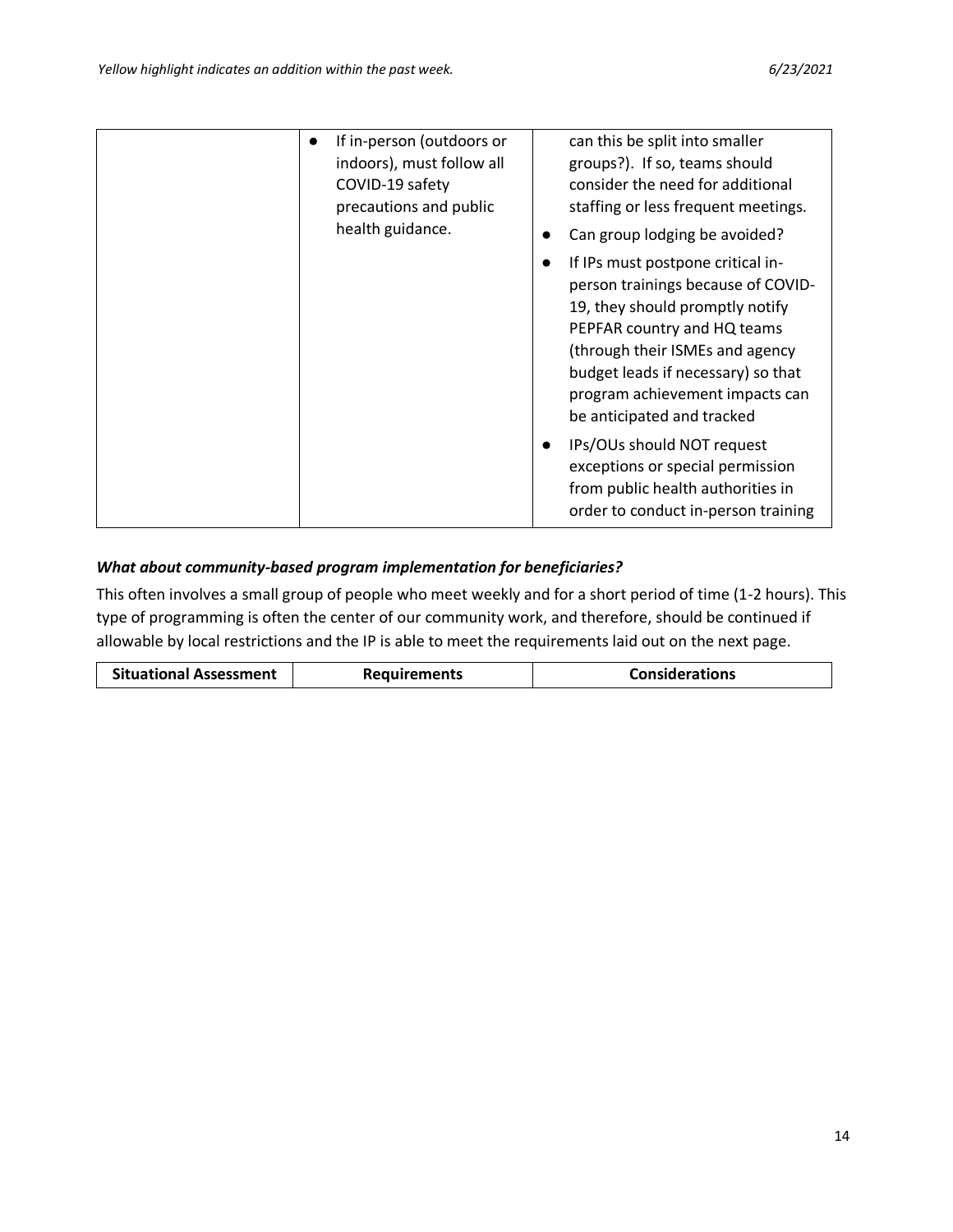| OU or SNU/Locality<br>prohibiting non-essential<br>gatherings and travel due<br>to COVID-19 | • If activity is amenable to<br>virtual delivery, then it should<br>be conducted fully virtual.<br>Delivery to beneficiaries<br>within a household (e.g. OVC<br>home visits) that must take<br>place, should be conducted<br>outdoors with COVID-19<br>safety measures and<br>assuring confidentiality.<br>Group activities that must<br>$\bullet$<br>take place in person should<br>be deferred.<br>If in-person, must follow all<br>$\bullet$<br>COVID-19 safety precautions<br>and public health guidance.                | The decision to implement virtually<br>should follow specific program<br>guidance (e.g., DREAMS and OVC are<br>not permitted to deliver skills-based<br>curricula in a fully virtual format; see<br>the DREAMS section of this<br>guidance)<br>If IPs must postpone critical in-<br>$\bullet$<br>person services because of COVID-<br>19, they should promptly notify<br>PEPFAR country and HQ teams<br>(through their ISMEs and agency<br>budget leads if necessary) so that<br>program achievement impacts can<br>be anticipated and tracked<br>IPs/OUs should NOT request<br>$\bullet$<br>exceptions or special permission<br>from public health authorities in<br>order to conduct in-person training |
|---------------------------------------------------------------------------------------------|------------------------------------------------------------------------------------------------------------------------------------------------------------------------------------------------------------------------------------------------------------------------------------------------------------------------------------------------------------------------------------------------------------------------------------------------------------------------------------------------------------------------------|-----------------------------------------------------------------------------------------------------------------------------------------------------------------------------------------------------------------------------------------------------------------------------------------------------------------------------------------------------------------------------------------------------------------------------------------------------------------------------------------------------------------------------------------------------------------------------------------------------------------------------------------------------------------------------------------------------------|
| OU or SNU/Locality<br>permitting travel and<br>gatherings with specific<br>restrictions     | • If activity is amenable to<br>virtual delivery, then it<br>should be conducted fully<br>virtual.<br>If fully virtual is not possible,<br>activity may be in-person<br>outdoors.<br>• If virtual or outdoor delivery<br>are not options, programs<br>may consider implementing<br>in-person and indoors in a<br>well-ventilated space (i.e.,<br>open air building, or doors<br>and windows open).<br>• If in-person (outdoors or<br>indoors), must follow all<br>COVID-19 safety precautions<br>and public health guidance. | The decision to implement virtually<br>$\bullet$<br>should follow specific program<br>guidance (e.g., DREAMS and OVC are<br>not permitted to deliver skills-based<br>curricula in a fully virtual format)<br>Can group size be reduced to<br>maximize safe social distancing?<br>(e.g., if a group of 20 usually meets,<br>can this be split into smaller<br>groups?). If so, teams should<br>consider the need for additional<br>staffing or less frequent meetings.                                                                                                                                                                                                                                     |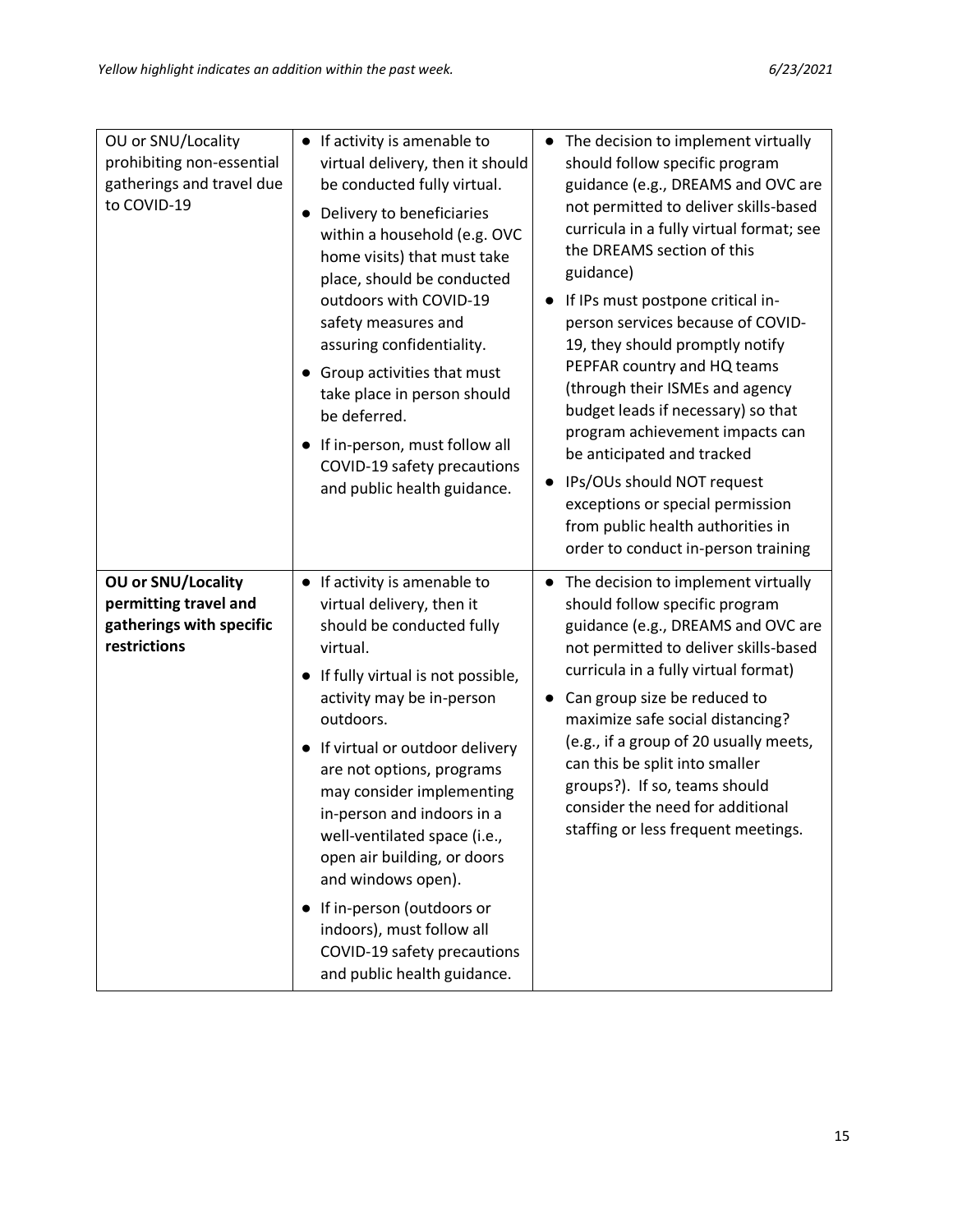# <span id="page-15-0"></span>**6. HIV Treatment**

#### *What is most important for PEPFAR teams to implement at this time?*

Key principles for the PEPFAR response to COVID include high quality clinical care, continuity of ART therapy and accelerated decongestion of health facilities to minimize transmission of COVID-19 and protect PLHIV. Separation of clinical services and drug delivery will allow individuals to have the supplies they need for treatment and provides streamlined access care when appropriate and necessary. The critical intervention for all programs and individuals is to accelerate and complete scale-up of 3-6 multi-month dispensing (MMD) of ART and decentralized distribution for all PLHIV including PBFW and children. Most programs have adopted this intervention and are providing MMD to their clients. If there are any barriers to MMD (such as sufficient ARV availability) implementation, programs should alert their S/GAC Chair and PPM and USAID immediately for advice and assistance and should immediately quantify the increased ARV needs to scale up MMD. USAID is working with PSM to consider the additional quantities that may be required beyond the amount budgeted in COPs; and additional PEPFAR funding to roll out MMD at a broader scale will need to be considered by S/GAC before additional TLD is procured to support a rapid implementation of MMD.

#### *How will clinical services for PLHIV be affected?*

Guidance for continuation of essential medical service may be found [here.](https://www.who.int/publications-detail/responding-to-community-spread-of-covid-19) Ensuring and maintaining HIV viral load suppression should be considered an essential medical service for PLHIV. Please see laboratory section for suggested prioritization of viral load testing. Routine viral load monitoring in stable patients may be delayed based on local circumstances.

### *Can clients initiating ART receive multi-month dispensing?*

PEPFAR recommends that ALL PLHIV who are starting ART receive at least 3 but preferably 6 months of drugs. Phone or electronic follow-up may be helpful to assess and support adherence and to assess and manage side effects. Evidence from cohort studies indicate that <5% of clients initiating ART will require a change in ARV regimen in the first 6 months of treatment. Two forms of contact, as recommended in the COP 20 guidance, should be obtained in all PLHIV, especially in ART initiators.

## *Can ART initiation in newly HIV diagnosed be delayed in those who are also either suspected or confirmed to have COVID 19?*

No. COVID-19 should not delay ART initiation.

### *How do we prepare for clinic closures or disruption of services related to COVID-19?*

To prepare clinics for potential closure due to COVID-19 pandemic, the following steps should be taken aligning with local context and guidance:

- Develop a complete client list with contact details.
- Make the client list available to key clinic staff.
- Ensure databases are backed up and encrypted.
- Secure paper patient records, where applicable.
- Contact clients and provide instructions for medical emergencies and medication refills.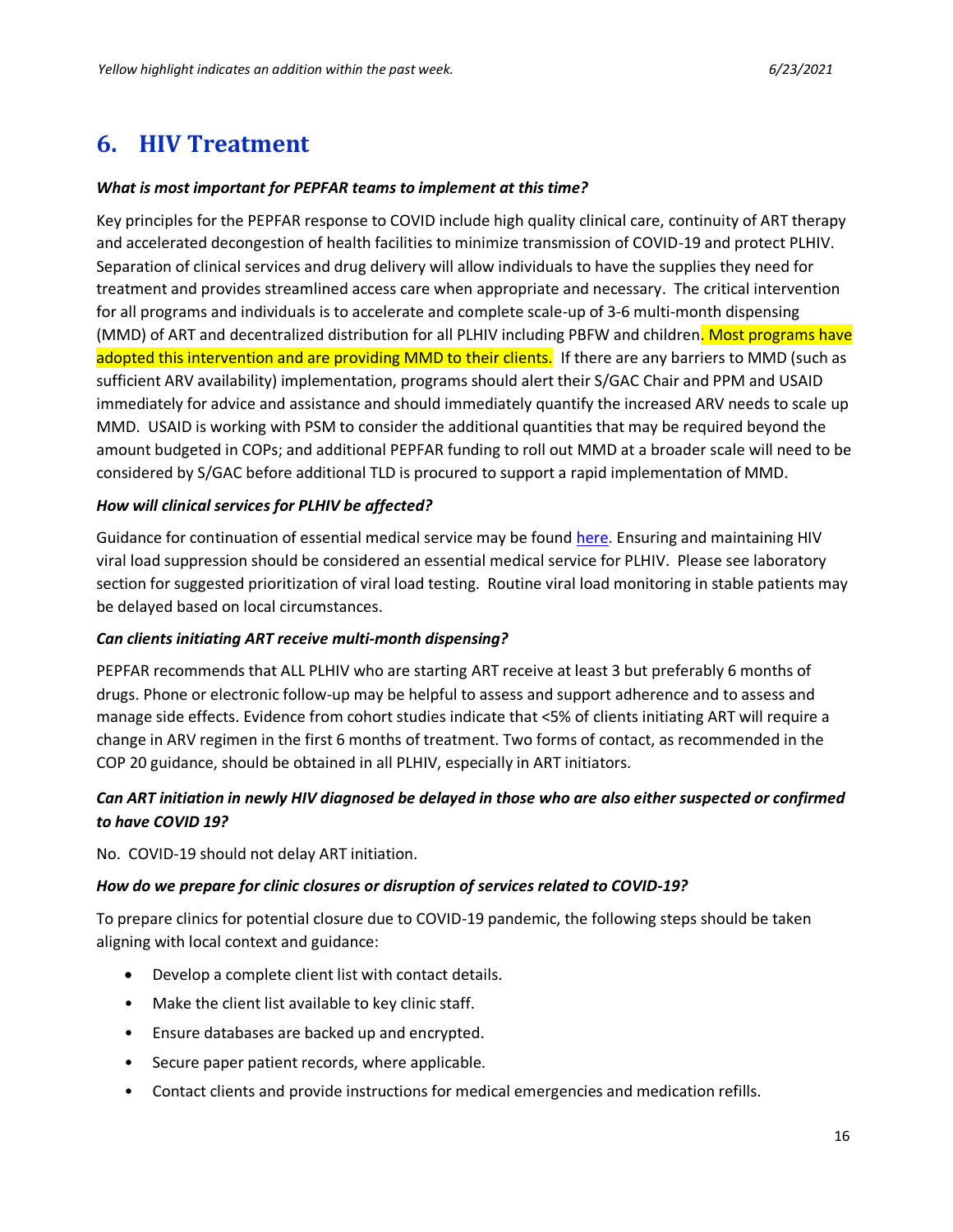- $\circ$  Post these instructions for medical emergencies and medication refills at the clinic and as an outgoing message for the clinic telephone.
- $\circ$  Coordinate with MOH public address announcements providing guidance on what to do for medical emergencies, medication refills, and medical hotlines for advice and assistance during clinic closures.
- Ensure that facility and community partners are aware of clinic closure. If possible, continue to provide virtual support to OVC and other vulnerable clients.

### *What about clients coming to clinic who usually receive their medication elsewhere?*

These clients, regardless of their citizenship or immigration status, should be provided medication. Please note that they should not be counted as TX\_NEW.

## *What should I do about individuals who are on our books but have not accessed meds in in the last 3 to 6 months?*

Every effort should be made **now** to trace individuals who have been lost to follow-up and provide them with the package of care and treatment that they require before COVID-19 disruptions worsen. This is a core principle of COP20 and section 6.1.2 of the COP20 guidance contains tools for tracking and tracing which may be adapted for use in the current environment. The HRH section of this document provides additional considerations for ensuring home visits are safe.

### *What about individuals who are returning to care after having been out of care for a year or more?*

These individuals should have a CD4 performed to assess eligibility for the advanced disease package of care. If clinically unwell, these individuals should at least receive cotrimoxazole as well as prompt initiation of ART. If a CD4 cannot be performed, consideration should be given to providing the individual with cotrimoxazole until a CD4 count can be obtained. If TB screen is negative, TPT may be provided if appropriate. Please see updated recommendations on individuals with advanced disease.

## *What if PEPFAR's recommendations for adapting HIV services in the context of COVID-19 do not align with local policy?*

PEPFAR operates in partnership with the host government, and under Chief of Mission authority. PEPFAR country teams are urged to work promptly and closely with national governments to effect changes in policy that will allow uninterrupted essential HIV services to children, adolescents, pregnant and breastfeeding women, and adults while minimizing potential exposures to COVID-19.

## *Can clients still be counted as "TX\_CURR" they are getting ARVs delivered but only having phone (or other virtual) contact with program staff instead of clinic visits?*

Programs can continue to count clients on ART towards TX\_CURR if the client is not more than 28 days from when, based on the last delivery, their ARVs would be expected to run out. Programs should continue to be available to serve clients on ART, but the interaction does not have to include in-person contact. Please see MER guide for definitions of TX CURR and TX ML.

## *We have stock of TLE in country. TLD rollout is underway, but we are having issues with supply. We also have EFV 200 in country. LPV/r pellet and granule rollout is underway but supply has been challenging. How should we prioritize treatment?*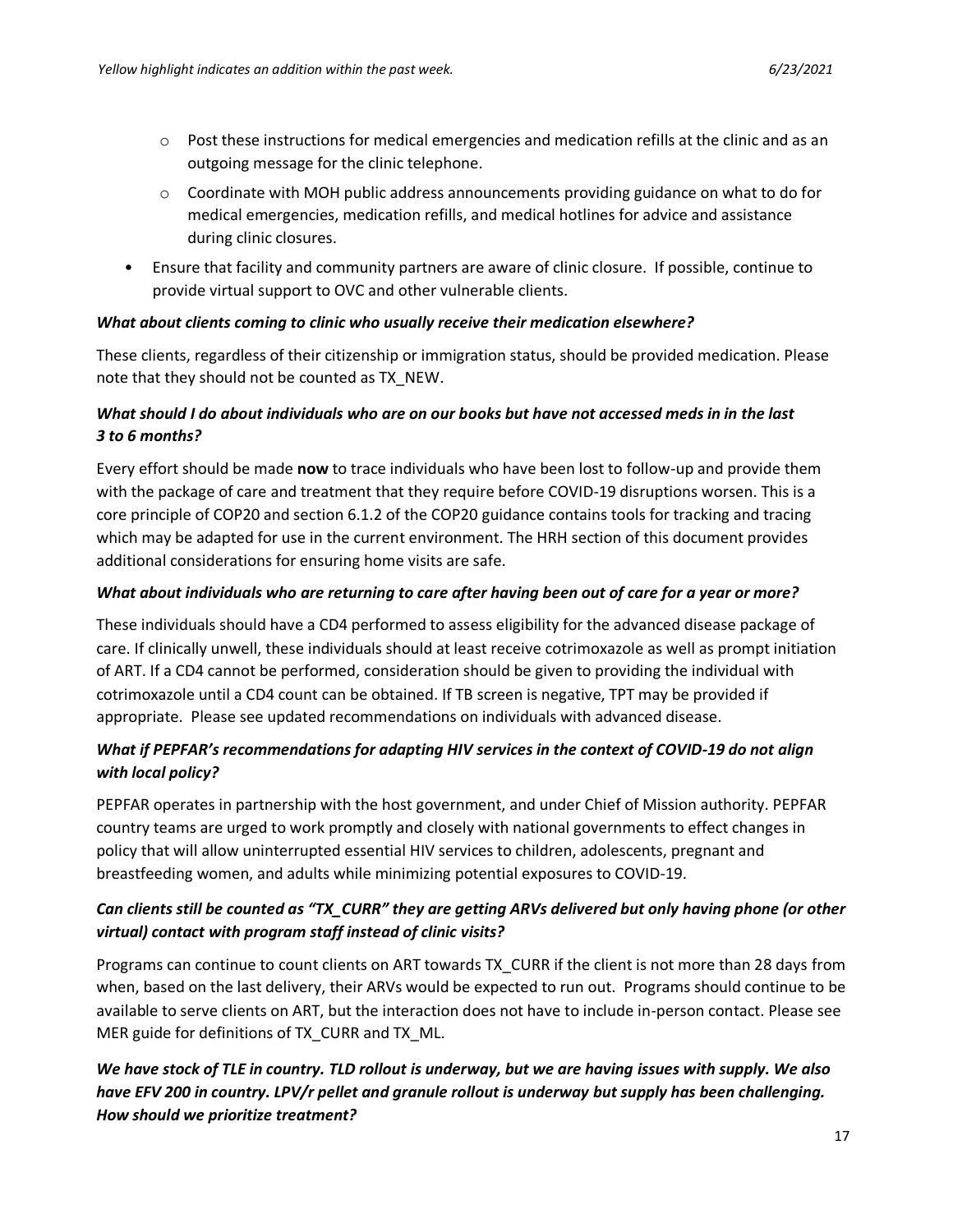PEPFAR prioritizes continuity of therapy for recipients of care. Countries should carefully evaluate stock on hand and projected availability to determine the best options for all PLHIV, either transitioning to newer regimens or maintaining on current regimens. If an individual is stable on the current regimen and stock is available, irrespective of bottle size, it may be reasonable to continue the current regimen, with a plan to transition to optimized regimens (TLD, ped LPVr) in the future where appropriate.

## *The ongoing shortage of LPV/r 200/50 has been affected by COVID-19 and we expect to run out of LPV/r in mid-August. What should we do?*

For adults on LPV/r, dolutegravir is the preferred alternative; either as TLD or as DTG with alternate NRTIS. ATV/r may be used for patients who are intolerant of or otherwise medically unable to use TLD or DTG. Both DTG and ATV/r are significantly less expensive than LPVr 200/50 based regimens. Due to ongoing shortages of LPV/r 100/25 mg tablets and 40/10 mg pellets/granules and lack of available alternative regimens, these pediatric LPV/r formulations should not be considered as substitutes for adults on LPV/r 200/50 mg tablets.

## *How can the impact of COVID-19 be minimized for PLHIV supported by PEPFAR?*

The critical intervention for all programs and individuals is to accelerate and complete scale-up of 3 to 6 month dispensing of ART and decentralized distribution.

## *What changes should be considered for adjusting the model of service provisions for PLHIV?*

- The overarching goal is to minimize exposure to COVID-19 at healthcare facilities and reduce the burden on these facilities.
- Health facilities should optimize clinic spaces in order to minimize potential exposure to COVID-19. Individuals with proven or suspected COVID-19 should be separated from where care is provided to other clients. Dedicated HIV clinic spaces where they do not already exist may be useful in accomplishing this goal.
- Through phone calls or SMS, facilities staff should proactively communicate with HIV clients using positive messaging about the need to stay healthy.
- Clients should preferentially receive their drug supplies outside of the health facility. These options may be used for dispensing ARV for any duration (for 1 month, 3 month or 6-month pickups), PrEP, HIV self-tests and other medicines already being supplied for chronic conditions (including drugs for hypertension, diabetes, etc.). Decentralized distribution approaches include:
	- o Home deliveries: through peer-run groups OR private delivery mechanisms that maximize social distancing and respect client's privacy.
	- $\circ$  Community or private pharmacies: with scheduled pick-up times to maximize social distancing.
	- $\circ$  Pop-up pharmacy: that provide additional infrastructure in remote areas outside hospital or clinic settings with pick-up windows that are configured to ensure social distancing.
	- o Automated lockers: provide additional infrastructure outside hospital or clinic settings for drug pick-ups.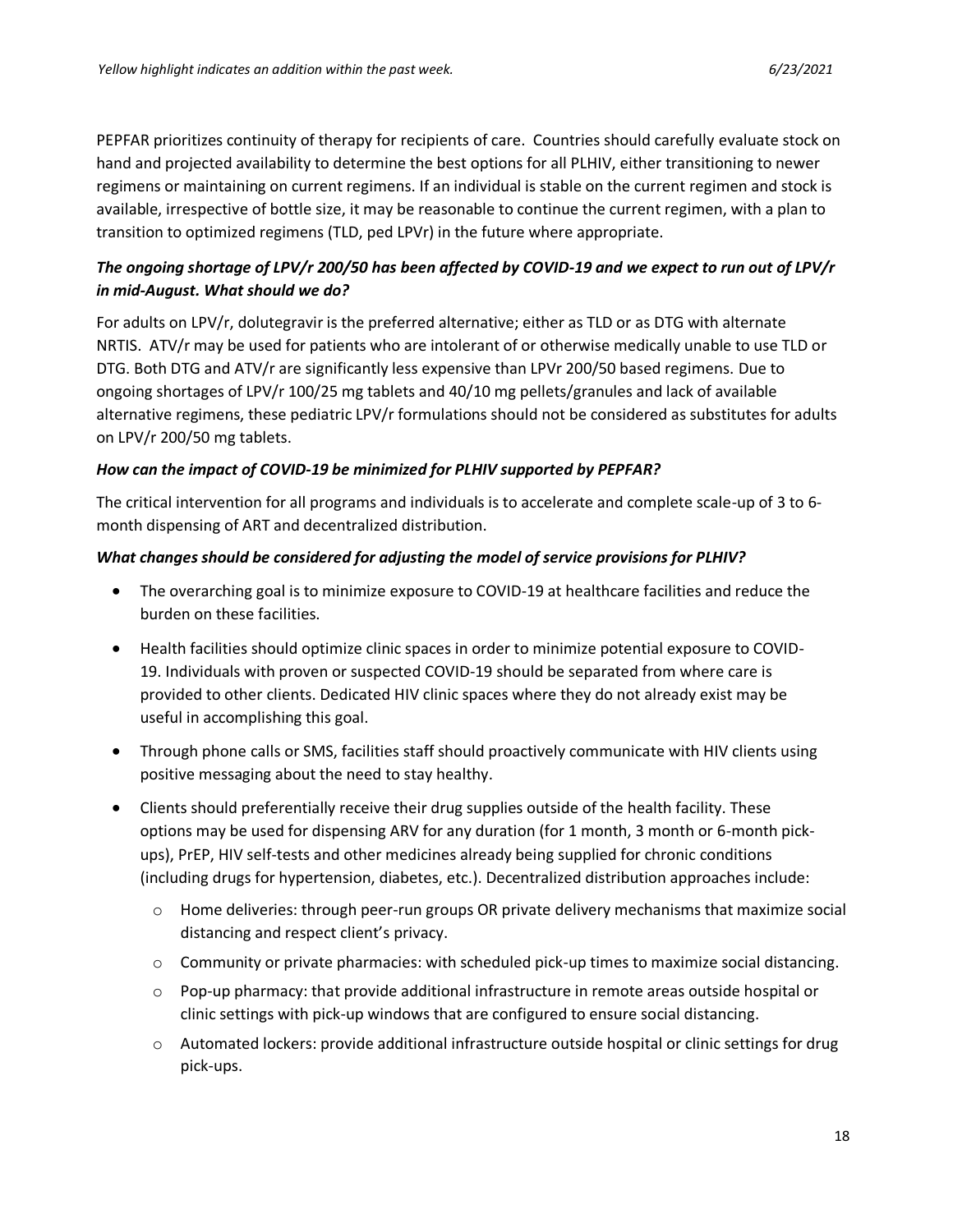- o Community pickup: through community structures such as schools, churches/FBOs, post offices or KP-focused sites
- Where countries are moving towards limiting movement, due to COVID-19, countries will need to work with law enforcement, national militaries, and other officials to:
	- o Ensure importation and transport of health commodities is not interrupted
	- $\circ$  Designate health commodity logistics, warehousing, and distribution (e.g. last mile delivery) operations - including private sector providers - as exempted activity and related personnel as essential personnel
	- o Ensure that decentralized distribution approaches are permitted
- If OUs have significant movement restriction and/or high absenteeism amongst HCW, alternatives to face-to-face care provision should be considered, including the use of phone consultations.

# *Given the priority on reducing non-essential visits to health facilities to limit COVID-2 exposure among PLHIV coupled with known adherence challenges among Adolescent and Youth living with HIV (A/YLHIV), what are the recommendations for peer support groups and mentoring for A/YLHIV?*

To the extent possible, and in line with host country guidelines, please ensure that peer support groups, one-on-one peer support, and treatment literacy activities are maintained virtually and ideally at the same frequency that they would normally meet. Adherence group meetings and one-on-one peer support can convene over the phone, SMS, through WhatsApp, or through other social media platforms that adolescents find acceptable, accessible, and can protect confidentiality. One-on-one virtual check-ins should be conducted for appointments and ART/MMD pick-up scheduling.

If staff/resources are limited, the highest risk A/YLHIV should be prioritized, including those with high viral load, newly initiated on ART, that are pregnant and breastfeeding, at risk for treatment disruption (running out of ARVs at home), and those with mental health or psychosocial challenges. Adolescents without personal phones can consent for their caregivers to be engaged and are encouraged to identify an accessible phone when possible. To the extent possible, incorporate COVID-19 prevention messaging per host country MOH guidelines and resources into the adherence group meetings and one-on-one check-ins.

Please ensure that youth peer leaders and facilitators have adequate resources, including airtime and/or data, to continue performing these functions. [\(See here\)](http://childrenandaids.org/node/1342).

### *Children may have stressful reactions to COVID-19. How can they be supported?*

Children may respond to difficult/unsettling situations in different ways: clinging to caregivers, feeling anxious, withdrawing, feeling angry or agitated, having nightmares, bedwetting, frequent mood-changes, etc. Children usually feel relieved if they are able to express and communicate their disturbing feelings in a safe and supportive environment. With assistance, children can find positive ways to express disturbing feelings. Children need adults' love and often more dedicated attention during difficult times. Children often take their emotional cues from the important adults in their lives, so how adults respond to the crisis is very important.

Techniques that can be used: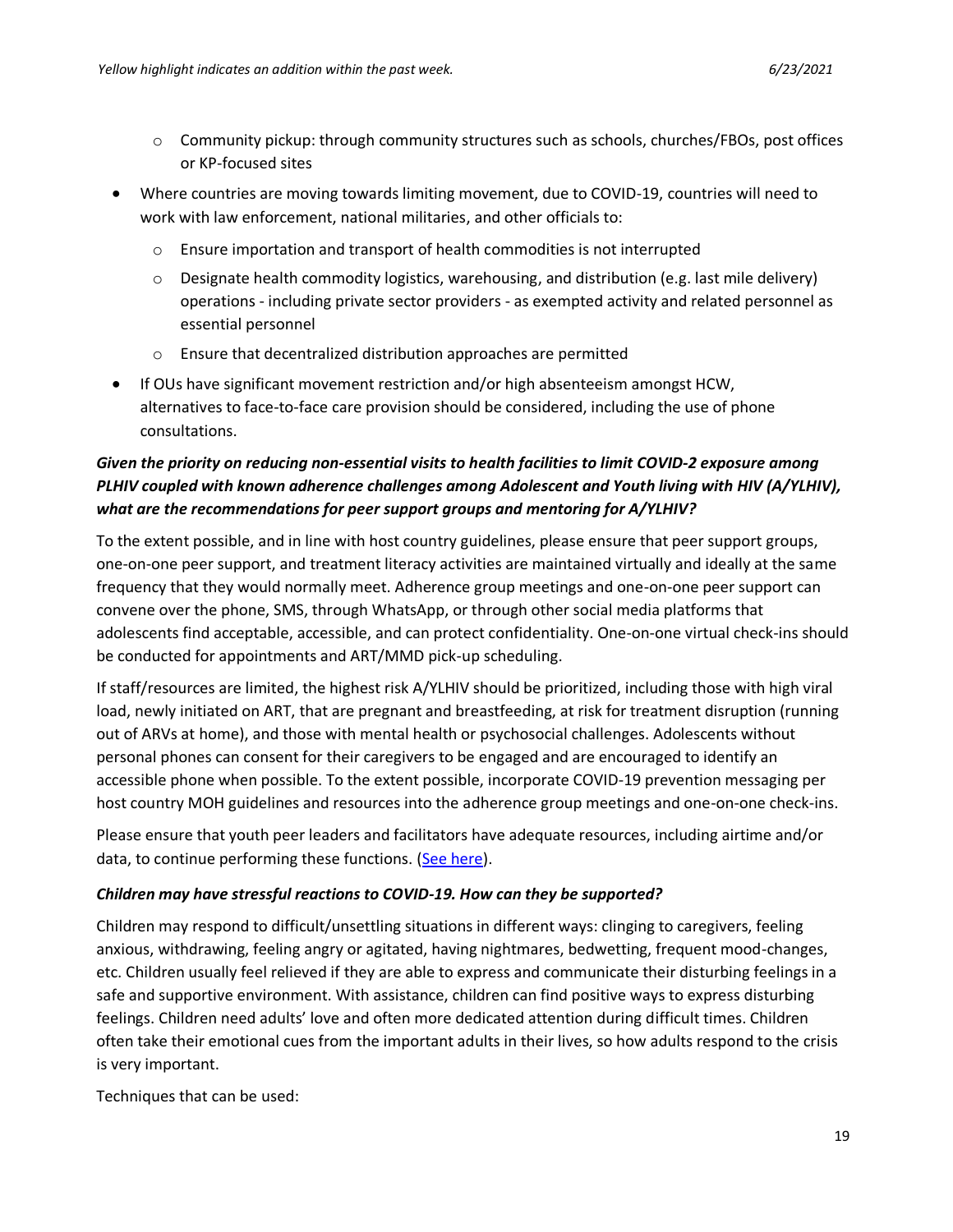- Keep regular routines and schedules as much as possible or help create new ones in a new environment
- Provide facts about what is going on and give clear child-friendly information about how to reduce risk of infection and stay safe in words they can understand
- Demonstrate to children how they can keep themselves safe (e.g., show them effective handwashing).
- Provide information about what has happened or could happen in a reassuring, honest and ageappropriate way
- Support adults/caregivers with activities for children during home isolation/quarantine.

One-page tips for parents that cover topics like managing stress, and talking about COVID-19 can be found at "[Parenting in the Time of COVID-19](https://www.who.int/emergencies/diseases/novel-coronavirus-2019/advice-for-public/healthy-parenting)".

### *What changes in the clinic flow should be made to protect patients and HCW?*

Waiting rooms can be a source of transmission for respiratory illness. Despite measures to maximally reduce the number of PLHIV coming for in-person facility visits, some visits will be necessary.

Consider staggering clinical appointments to avoid crowding and streamlining clinic flow so PLHIV do not interact with multiple HCW (e.g. avoiding multiple points of contact between PLHIV and HCW).

Optimizing space to reduce close contact may be helpful. HIV patients should be seen in clinics that are dedicated spaces for HIV treatment services.

### *What is the role of ARVs in the treatment of COVID-19?*

There is no evidence that ARV drugs have any activity or role in treating COVID-19 infections ARVs including Lopinavir/r<sup>3</sup> and, more recently, tenofovir disoproxil fumarate (TDF)<sup>4</sup> have been studied for potential role in treatment of COVID-19 but there is no strong or *consistent evidence supporting efficacy. Accurate messaging to prevent diversion of ARVs should be provided.*

### *How can the most vulnerable patients be protected?*

Older age and presence of uncontrolled comorbidities such as obesity, hypertension, diabetes and heart disease pose a higher risk for COVID-19 morbidity and mortality. All efforts should be made to streamline

<sup>&</sup>lt;sup>3</sup> Cao B, Wang Y, Wen D, Liu W, Wang J, Fan G et al. A Trial of Lopinavir-Ritonavir in Adults Hospitalized with Severe Covid-19. 2020. doi:10.1056/NEJMoa2001282.

<sup>4</sup> del Amo J, Polo R, Moreno S, Díaz A, Martínez E, Arribas JR et al. Incidence and Severity of COVID-19 in HIV-Positive Persons Receiving Antiretroviral Therapy. Annals of internal medicine. 2020. doi:10.7326/M20-3689.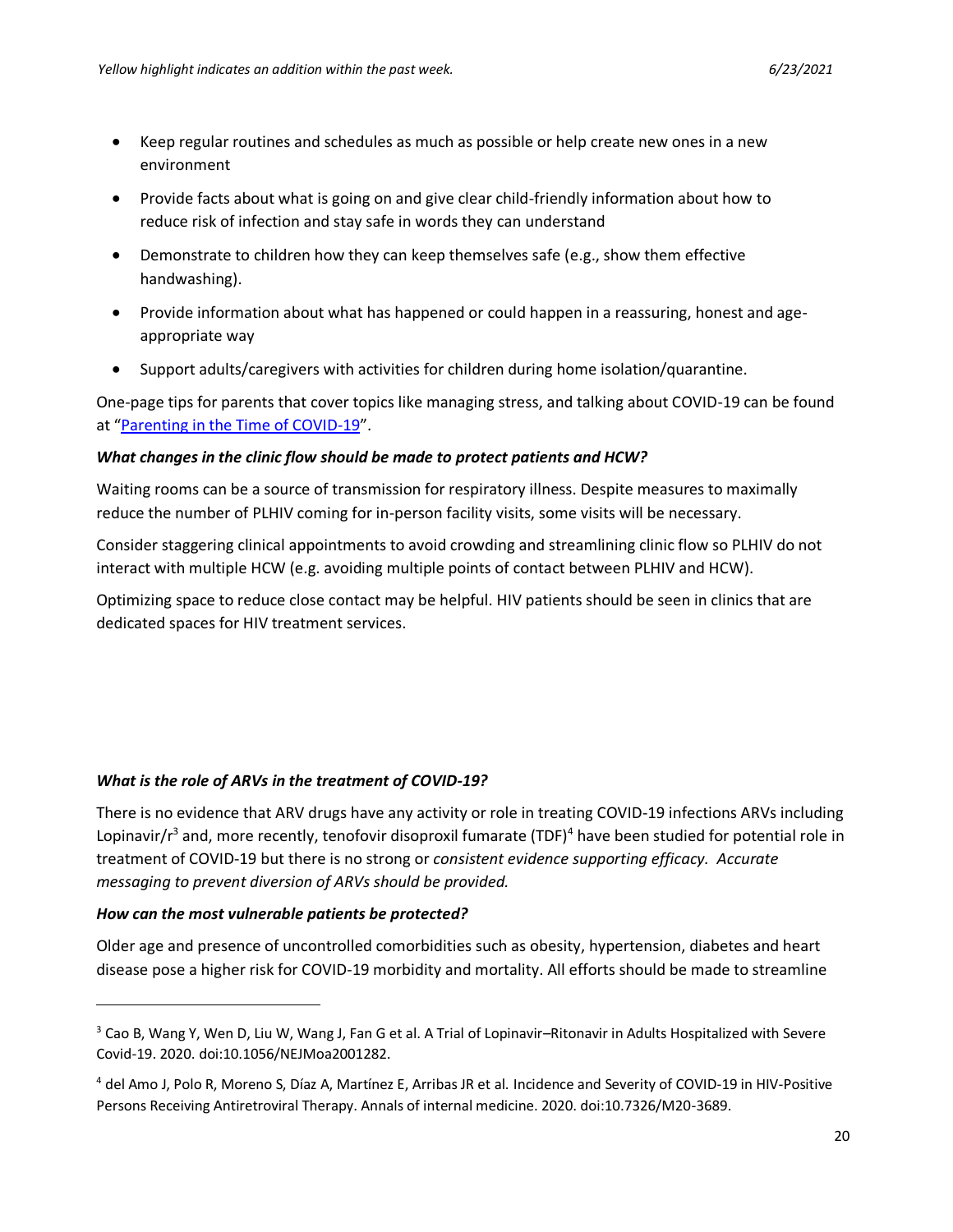health services for older individuals living with HIV (>age 50), PLHIV with advanced disease, and those with co-morbidities. Programs should be sensitive to the medication needs of these individuals, seek methods to reduce the number of times these individuals require visiting health care facilities.

#### *Some of the older clients are struggling with COVID-19. How do we best help them?*

Age is one of the key drivers of COVID-19 mortality and morbidity. Medical needs of older adults living with HIV need to be met and may include other comorbidities for which they require uninterrupted access to their medications.

Older adults may have more difficulty with quarantine especially if they are sheltered or alone. As with all clients, emotional support can be provided through informal networks (families) and mental health professionals. Simple facts about what is going on and clear information about how to reduce risk of infection that can be understood easily by people with and without cognitive impairment are key to improved mental health. Information in clear language with large font from multiple trusted sources (family, health care providers, media) with frequent repetition may be necessary.

Use of online platforms and messaging apps may not be the preferred method of communication for this group. Personal contact may be needed.

## **PLHIV with advanced HIV disease**

### *Should evaluation of newly diagnosed clients for advanced disease continue during the COVID-19 pandemic?*

Yes. Extant activities for the evaluation and management of advanced disease in clients newly diagnosed during the COVID-19 pandemic should continue. PEPFAR's recommendations for the diagnosis and treatment of individuals with advanced HIV disease can be found in the COP20 guidance. If COVID19 disrupts timely availability of CD4 testing (to assess for advanced disease), in addition to prompt initiation of ART, consideration should be given to providing cotrimoxazole to all newly diagnosed clients until CD4 testing can be performed.

### *Should individuals with advanced disease stay away from health care facilities?*

Individuals with advanced disease represent a subset of PLHIV who require more intensive care, and careful consideration should be given to whether they should be seen in person. In many instances the benefits of being seen in person outweigh the risks of COVID-19 acquisition in health care facilities. A phone consultation with a mid-level or advanced level practitioner may be helpful in monitoring this group of individuals and may lessen the need for in-person evaluations.

#### *When should individuals with advanced disease be evaluated in person?*

Concerning symptoms include, but are not limited to fever, persistent cough, shortness of breath, intractable headache and inability to walk unaided. For children other concerning signs and symptoms include fever, lethargy, convulsions, poor oral intake, and persistent vomiting or diarrhea. Note: all CLHIV under age 5 years who are NOT taking ART are classified as having advanced disease.

### *Should PLHIV with advanced disease be given MMD?*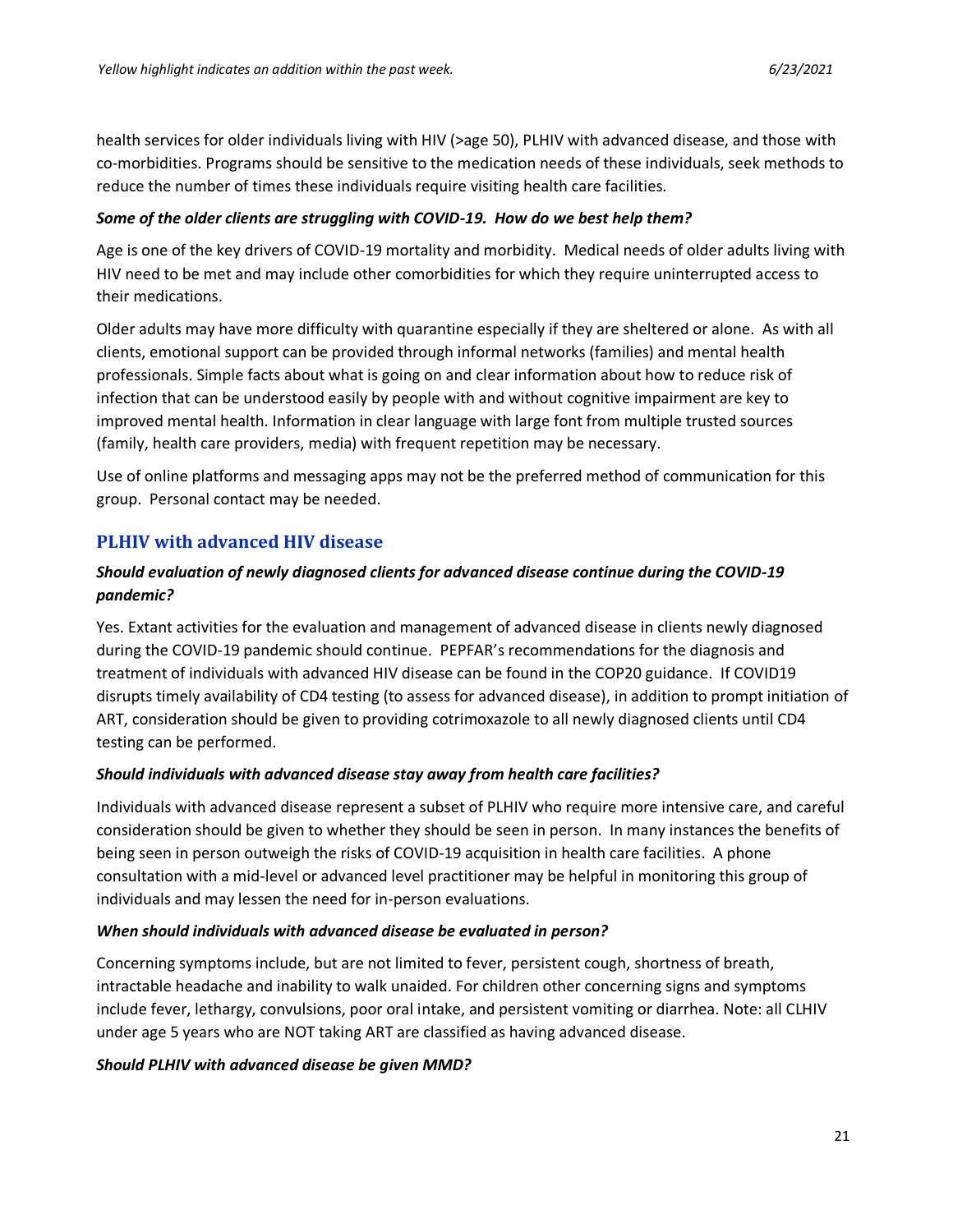Absolutely. Medication delivery should be separated from clinical care. Extra effort should be taken to ensure that these fragile patients have sufficient medications to avoid unnecessary trips to the health facility. In addition, they should be provided with all of the other medicines that they may need, such as cotrimoxazole and TPT.

## **Pediatric Issues**

#### *How will the COVID-19 epidemic affect children living with HIV or HIV/TB?*

Children can become infected and severely ill with COVID-19/SARS-CoV2; however, they appear to be at lower risk for severe COVID-19 disease when compared to adults. [\(See here\)](https://www.cdc.gov/coronavirus/2019-ncov/hcp/pediatric-hcp.html). Multisystem Inflammatory Syndrome in Children (MIS-C) is a rare condition temporally associated with current or recent infection with SARS-CoV2 among children requiring immediate intervention. (See [https://www.cdc.gov/mis-c/\)](https://www.cdc.gov/mis-c/). Most reported cases have occurred in high transmission communities. No common risk factors have yet been determined but the majority of children diagnosed with MIS-C were previously healthy.

There are few data on the impact of COVID-19 on children with HIV or TB or those co-infected with both diseases. However, children and especially children with HIV are at very high risk for mortality and morbidity from TB which can present with symptoms similar to COVID-19. Therefore, it is critical that routine programs be maintained for screening and testing for TB among children and adolescents, especially those with HIV, and among child household contacts (<5 years of age) of individuals with TB. Children assessed for SARS-CoV2 should be concurrently assessed for TB and HIV, if appropriate, with IPC precautions taken as recommended in current guidelines. If negative for TB (through screening or full diagnostic evaluation), C/ALHIV and child household contacts of individuals with TB/HIV should be initiated on TPT with MMD.

OVC programs can help support C/ALHIV and their caregivers during COVID-19 by offering communitybased services. Clinical and OVC programs can work together to leverage their strengths to best support C/ALHIV's retention and adherence during COVID-19 and support their households. See the OVC Section for more information.

### *PEPFAR COP19 guidance was to phase out NVP-based ART regimens by now. What should be done with current supply of NVP-based ART regimens?*

Due to high rates of resistance to NVP, PEPFAR recommends against the use of NVP-based ART regimens even during the COVID-19 response. PEPFAR funds cannot be used to procure NVP-based ART regimens. Continuity of treatment for C/ALHIV is essential. Please urgently reach out to your Chair, PPM, and HQ supply chain and pediatric clinical ISMEs if the only option is to provide NVP-based ART regimens.

## *Our host country requires documented virological failure before optimizing a pediatric or adolescent ART regimen. What should we do if routine VL monitoring has been impacted by COVID-19 (i.e., unreliable sample transport, lengthened turnaround time due to competing needs with SARS-CoV-2 testing, etc.)?*

Please see HIV Treatment FAQ "*What if PEPFAR's recommendations for adapting HIV services in the context of COVID- 19 do not align with local policy?"* In addition, WHO recommends that viral load monitoring should not be a rate limiting step to optimizing ART. CLHIV who weigh < 20 kg should be on a LPV/r regimen (or continued on an EFV-based regimen if last viral load was < 1000 copies/mL) and C/ALHIV who weigh 20+kg can be transitioned to DTG-based therapy. Transitioning C/ALHIV who weigh 20+ kg to DTG-based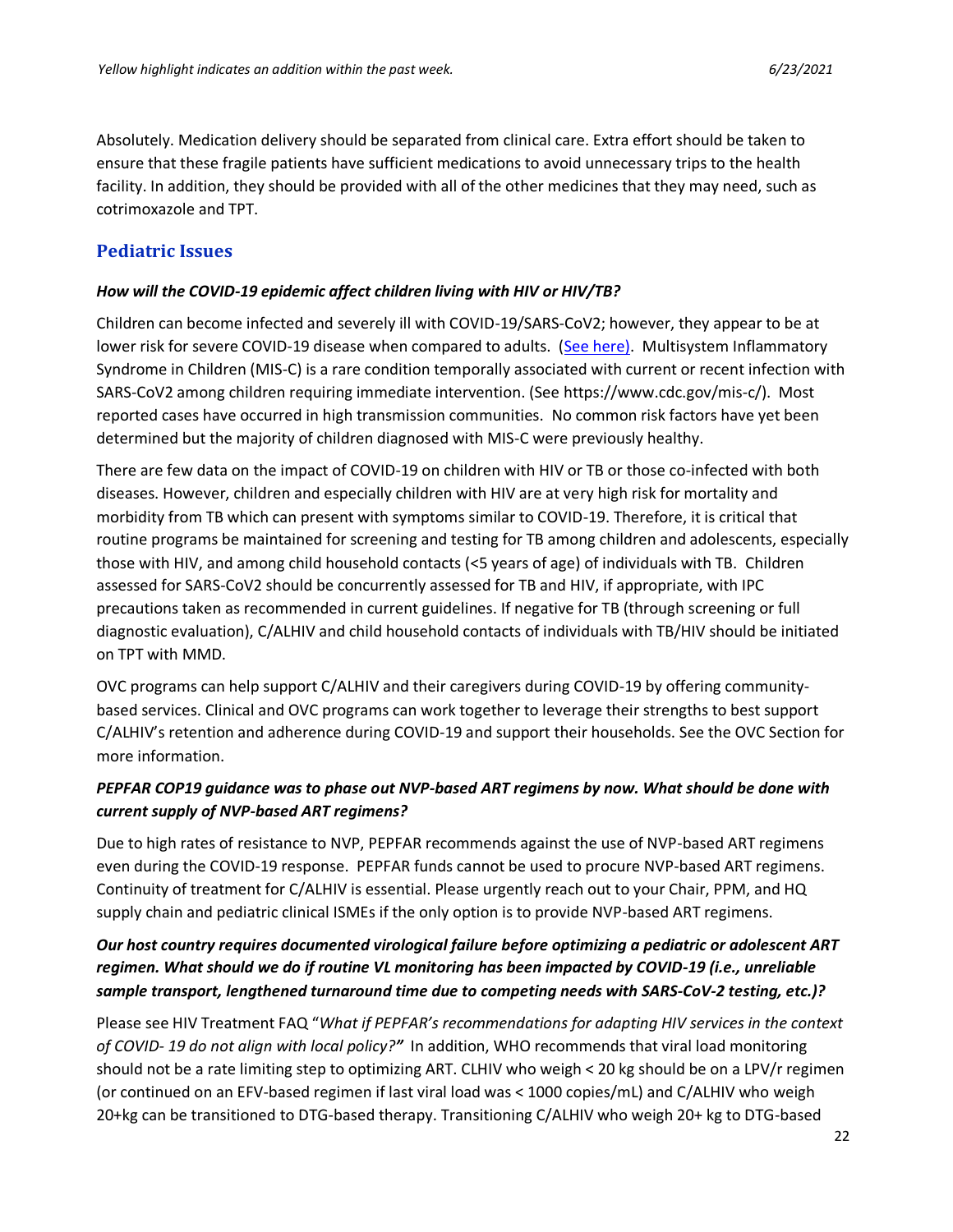regimens can help spare the supply of pediatric LPV/r formulations for younger CLHIV. Please also see previous FAQ responses below.

### *What are the recommendations for pediatric MMD in the setting of COVID-19?*

Programs should make every effort to supply children and adolescents living with HIV (CLHIV/ALHIV) initiating and refilling ART with a 3-month supply of ARVs for those who weigh < 20 kg and a 6-month supply for those who weigh 20+ kg. The caregiver should be allowed to pick up the child's medication without bringing the child, unless the child needs a clinical visit. For children requiring Cotrimoxazole, a 3-6-month supply should be provided at the same time as ARV pickup. For children starting a new medication, administration of the first dose should be demonstrated and administered in clinic, particularly LPV/r-based formulations (liquids, pellets, granules, and 100/25mg tablets). Phone or electronic follow-up for pediatric clients (within 3-4 weeks) should be emphasized and include assessment of medication dosing and administration.

HIV-exposed infants should be given the greatest quantity of infant prophylaxis, both ART and cotrimoxazole as possible to last until the next immunization or EID testing appointment.

## *Our stock of LPV/r 40/10 pellets and granules is inadequate for monthly dispensing; will we have enough supply to provide 3-month dispensing?*

Programs should evaluate current stock (including buffer stock) to determine when replenishment stock is needed to provide MMD. This information should be communicated to interagency pediatric and supply chain ISMEs and to the OU's S/GAC Chair and PPM. PEPFAR-funded orders required for the remainder of CY 2020 should be made now.

## *In light of the shortage of LPVr 100/25 tablets, how can our program employ MMD for patients that require this product?*

CLHIV who receive **LPVr 100/25** tablets can 1) be transitioned to a LPV/r 200/50mg formulation as soon as safely possible, or 2) receive a one month supply of LPV/r 100/25mg, or 3) depending on in-country supply, receive a 3-month supply of LPV/r 40/10mg pellets or granules. OUs are encouraged to reach out to HQ clinical and supply chain ISMEs with questions.

## *In the face of COVID-19 disruptions to PEPFAR-supported treatment programs, what is PEPFAR's guidance for children who are receiving EFV based regimens?*

CLHIV who are already 20kg and receiving EFV should immediately transition to a DTG-based regimen. CLHIV who are <20kg and stable on EFV with virologic suppression can continue to receive EFV temporarily (during program disruption by COVID-19) but should be transitioned to DTG 50mg once they reach 20 kg.

## **Food Insecurity and Nutritional Status**

## *What is the potential impact of COVID-19 on food security and nutritional status of PLHIV and OVC households?*

● There is ongoing concern about food shortages and the world food program and other international organizations are monitoring impacts. The situation is fluid and there is concern that a prolonged pandemic and the associated mitigation measures will profoundly increase the risks to food and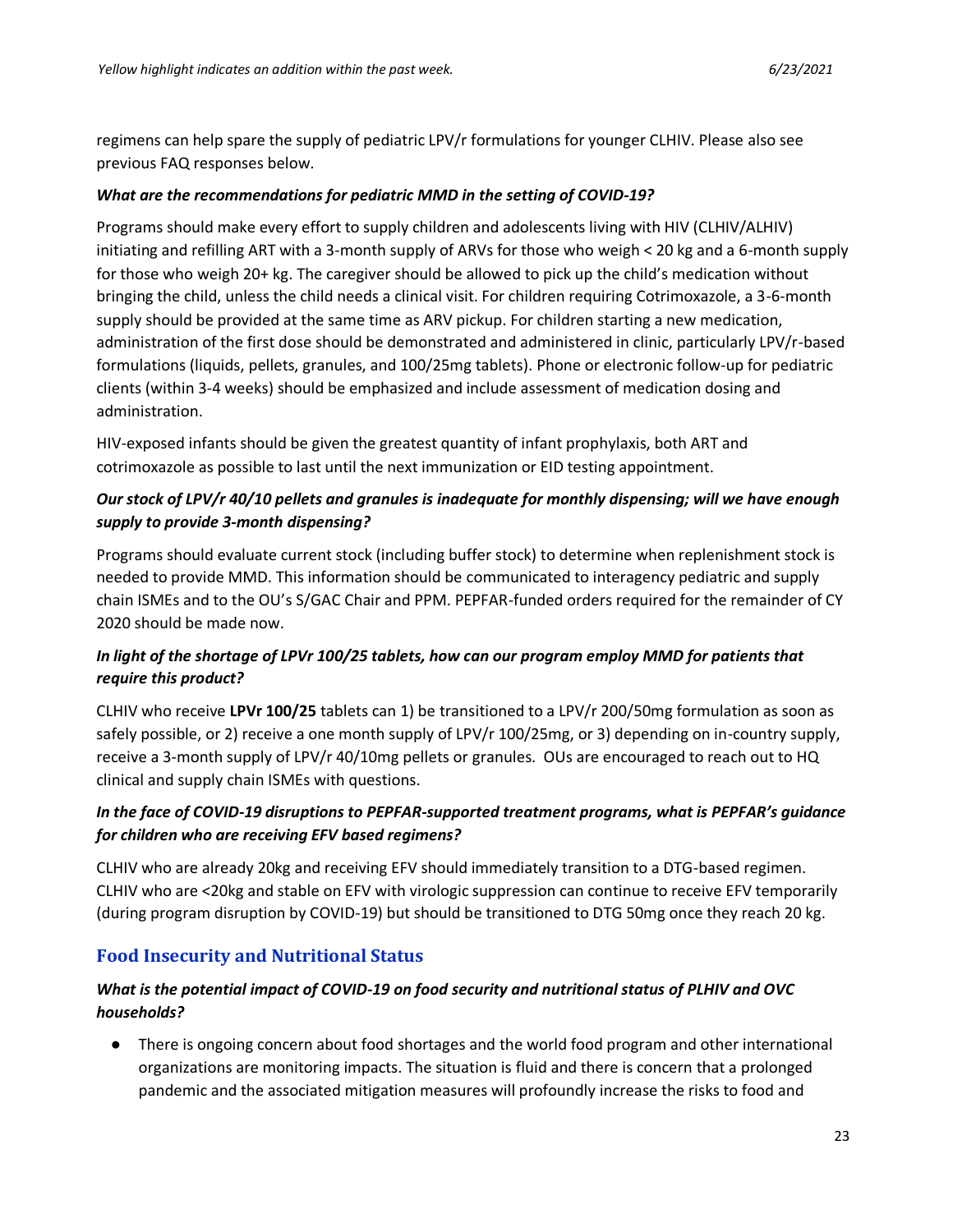economic insecurity, particularly among individuals with pre-existing vulnerabilities, including those with HIV.

- Food insecurity and poor nutritional status are recognized threats to successful ART therapy and are also associated with a range of poor outcomes for children and pregnant/breastfeeding women regardless of HIV status. ART clients previously considered stable may face rapid onset of food insecurity in the current context.
- Food insecurity is also an acknowledged driver of HIV risk behaviors, particularly among key populations selling sex, and may limit consistent condom and lubricant use, as well as uptake and adherence among PrEP and ART clients. Moreover, key populations are less likely to be eligible for food and other social protection assistance that may be available to the general population from traditional structures, government schemes, and donor-funded programs.

### *How should programs deal with food insecurity?*

Recent SitReps all point to rapidly deteriorating food security in the Southern and Eastern Africa region due to COVID-19 restrictions, including widespread unemployment, reduced cross-border remittances, and food price spikes.

- Country teams should closely monitor the evolving situation (and planned local response) through in-country food/nutrition clusters and global situation reports from [WFP,](https://www.wfp.org/publications/covid-19-situation-reports) [FEWS NET,](https://fews.net/covid-19-pandemic-impacts-food-security) an[d FAO.](https://datalab.review.fao.org/)
- USG country teams should coordinate closely with USG supplemental food assistance planned for the COVID-19 response, led by USAID's Bureau for Resilience and Food Security (RFS), to determine planned coverage, eligibility criteria, and resources available for priority PEPFAR beneficiaries. This supplemental assistance should be the primary mode of support, where available, for PEPFAR beneficiaries experiencing acute food insecurity related to COVID-19.
- If usual international or bilateral food assistance is unavailable in a PEPFAR supported area and given documented needs, OU's may work with their respective Chairs and PPMs to develop proposals using limited amounts of PEPFAR funding for nutrition assistance. All proposals will need to be cleared by S/GAC executive management.
- For more information about USAID's RFS programs for specific countries please contact USAID's program office in country.

## *What mitigation measures should be put into place for PLHIV and OVC households experiencing food insecurity as a result of the COVID-19 pandemic?*

- IPs should continue food and nutritional assistance activities previously authorized under COP19.
- IPs should integrate food security and nutritional assessments into routine beneficiary follow-ups (virtual or in-person) to identify and prioritize beneficiaries requiring immediate support (highest priority are ART clients at risk of treatment disruption). IPs should clearly document any trends in deteriorating food security or nutritional status among their beneficiaries to inform country-level planning and coordination.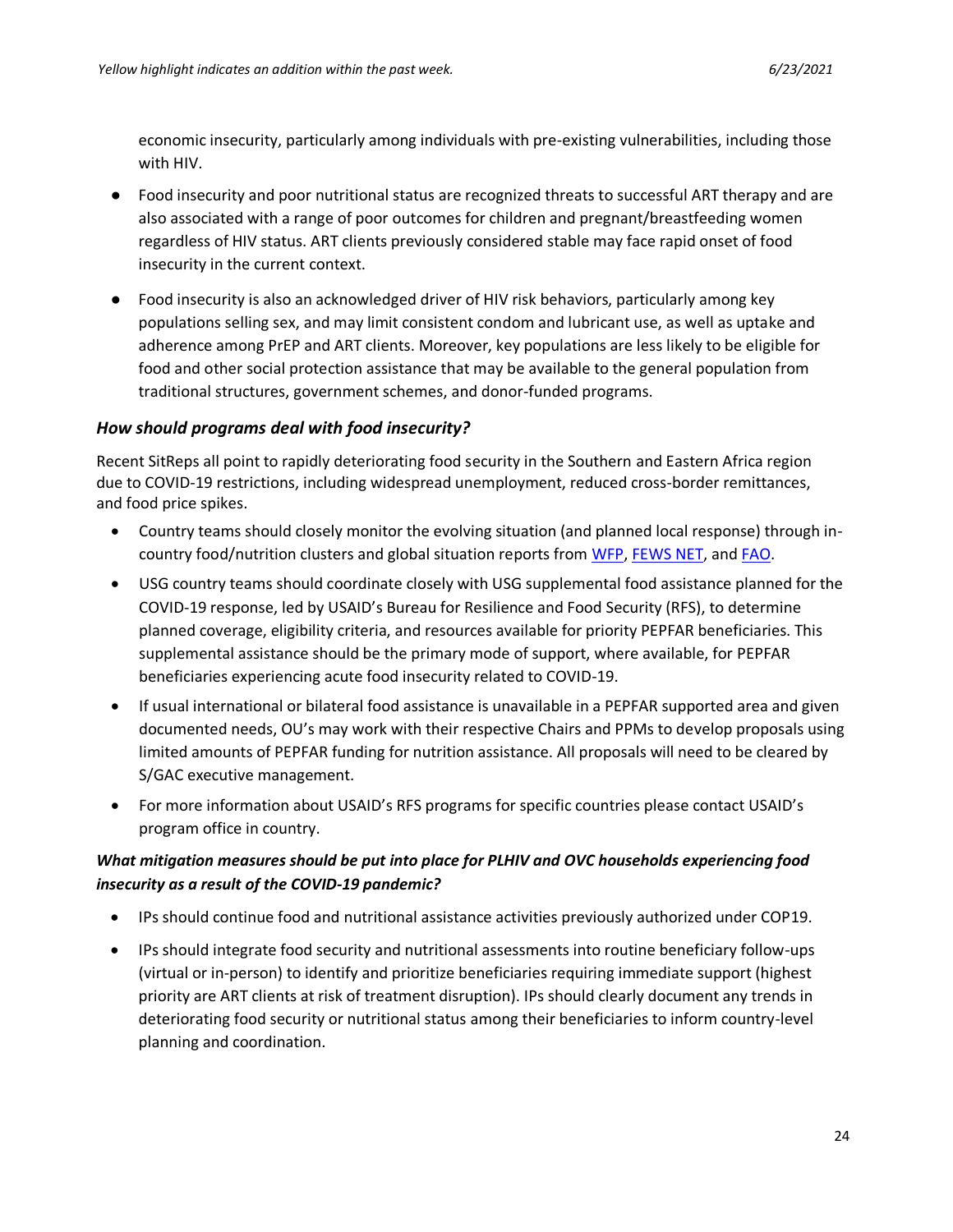# <span id="page-24-0"></span>**7. HIV Testing Services**

### *Should all people being evaluated for COVID-19 also be tested for HIV?*

It is unknown whether patients with HIV are at increased risk for acquiring COVID-19. There is overlap in COVID-19 symptoms with TB (see TB-HIV FAQ guidance) and other respiratory infections, which may be more common in PLHIV.

We recommend application of the usual criteria for determining eligibility for HIV testing when patients with unknown HIV status present with symptoms consistent with COVID-19.

### *How will HIV testing activities be affected?*

See guiding principles. All efforts should be made to support community social distancing and reduce contact of well persons with health care settings. Plans should be in place to adapt programming should service be disrupted. We acknowledge that everyone who needs an HIV test may not get tested and target achievement may be impacted by COVID-19.

Potential issues/responses include:

- Adapting HTS programming to government directives or policies on social distancing.
- Maximizing use of self-testing outside of the clinic setting (including providing self-tests through decentralized distribution approaches such as: peer home delivery, private or community pharmacies, etc.)
- Prioritizing clinical-based HTS for those most in need:
	- Testing in ANC
	- Diagnostic testing for individuals presenting (or admitted) to facilities withillness suspicious for HIV infection (Diagnostictesting)
	- Individuals with TB, STIs,malnutrition
	- Early infant diagnosis (EID)detection
	- Partner/index/family testing may be offered for individuals presenting atfacilities (passive testing),
	- Testing in KP programs if ongoing and not facility based.
- HRH (including lay counselors/testers) may be impacted, reducing capacity fromthose affected by COVID-19
- HTS should not take place where routine adequate PPE is not available, (e.g. gloves) and where there is not adequate ventilation and appropriate waste disposal.
- For RTK implications, please see Supply Chain/Commodities section

### *COVID-19 transmission is continuing in our community; how should we proceed with HIV testing?*

Community case finding strategies may need to be modified in these circumstances and programs should consider the following factors as they make program adaptations: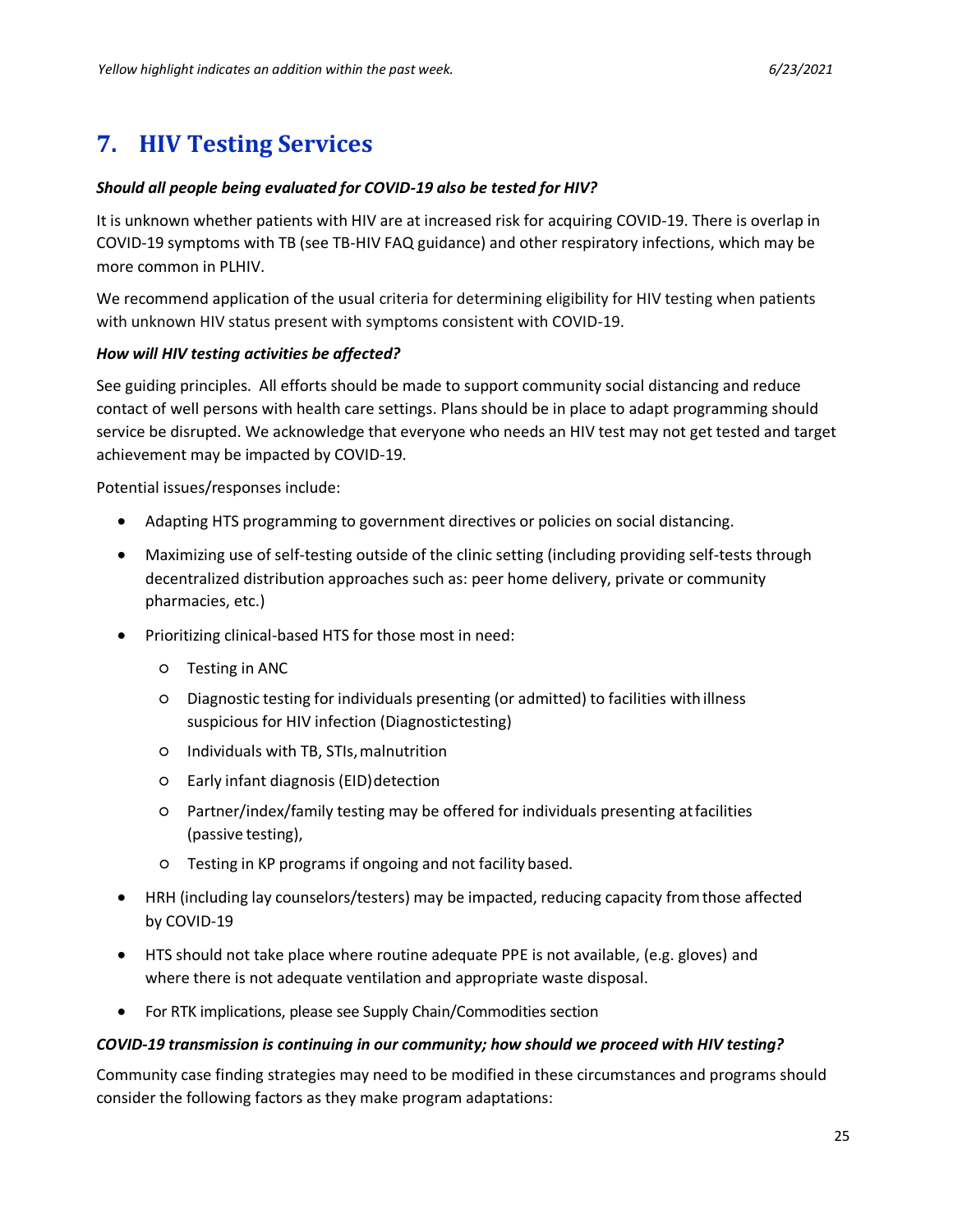- Safety of community staff in performing case finding activities
- Adequate levels of PPE
- Ability to conduct program monitoring to ensure program adaptions are effective
- Mitigating fear/stigma related to Covid-19 to ensure safety of health workers in the community

Program adaptations should be clearly articulated and effective in reaching the target populations. When possible, programs may continue to leverage successful COVID-19 adaptations, such as the targeted expansion of HIV self-testing (below, p. 26). With HIVST expansion and other adaptations, it is important to continue to support and track linkage to treatment to assess effectiveness of program adaptations.

If the program determines that it is unsafe or ineffective to perform certain case finding strategies within the community, the strategy may be modified and active testing in community settings may be limited. COP 20 implementation funds should not be diverted to less effective testing strategies. We accept that this may mean that the original testing target (and consequently, original treatment targets) for COP20 may not be met. Whenever possible, pauses in testing should be avoided as case finding when associated with linkage and viral suppression is a life-saving strategy.

Accordingly, we expect that some portion of planned funding for such activities related to scalable costs (e.g. travel, test kits, related commodities) would not be outlayed at the end of COP20; we expect that funds for non-scalable costs like salaries would continue to be disbursed. If possible, staff may be shifted to support other activities as described in the HRH section on reconfiguration of staffing (p.9). OUs should work closely with their Chairs and PPMs in implementing programmatic adaptations.

### *Can community testing for HIV continue?*

Programs should adapt provision of active index testing services (also referred to as provider assisted notification) and community-based HIV testing accordingly to ensure the safety and security of testing staff and other health personnel. In some settings, it may be appropriate to continue to distribute HIV selftesting kits for KP, DREAMS, OVC, and partner testing. Any changes to guidance should be reviewed with the Chair/PPM and be in accordance with Chief of Mission directives.

### *Can active index testing for HIV, facility or community-based, continue?*

Programs should adapt provision of active index testing services (also referred to as provider assisted notification) accordingly to ensure the safety and security of testing and other health personnel. Newly diagnosed individuals should be counseled on the importance of partner testing. Client-referral should be offered as an approach for index testing. However, in the context of COVID-19, programs are encouraged to distribute HIV self-testing (HIVST) kits to index clients so that partners can screen themselves prior to coming to the facility. This will ensure that only partners who are most likely to have HIV will come to the facility for confirmatory HIV testing (see FAQ about role of HIV self-testing). National policies may limit the feasibility of active index testing and country teams should review guidance with the Chair/PPM.

### *What is the role of HIV Self-testing in the context of COVID-19 planning?*

To alleviate congestion at the facility level and reduce the need for in-person testing services, countries may consider accelerating their plans for scaling HIV self-testing distribution for those with increased risk of HIV infection. Programs may need to develop alternate workflows to ensure that patients can receive for confirmatory testing. Please discuss with your Chair/PPM to ensure there is adequate supply of HIV self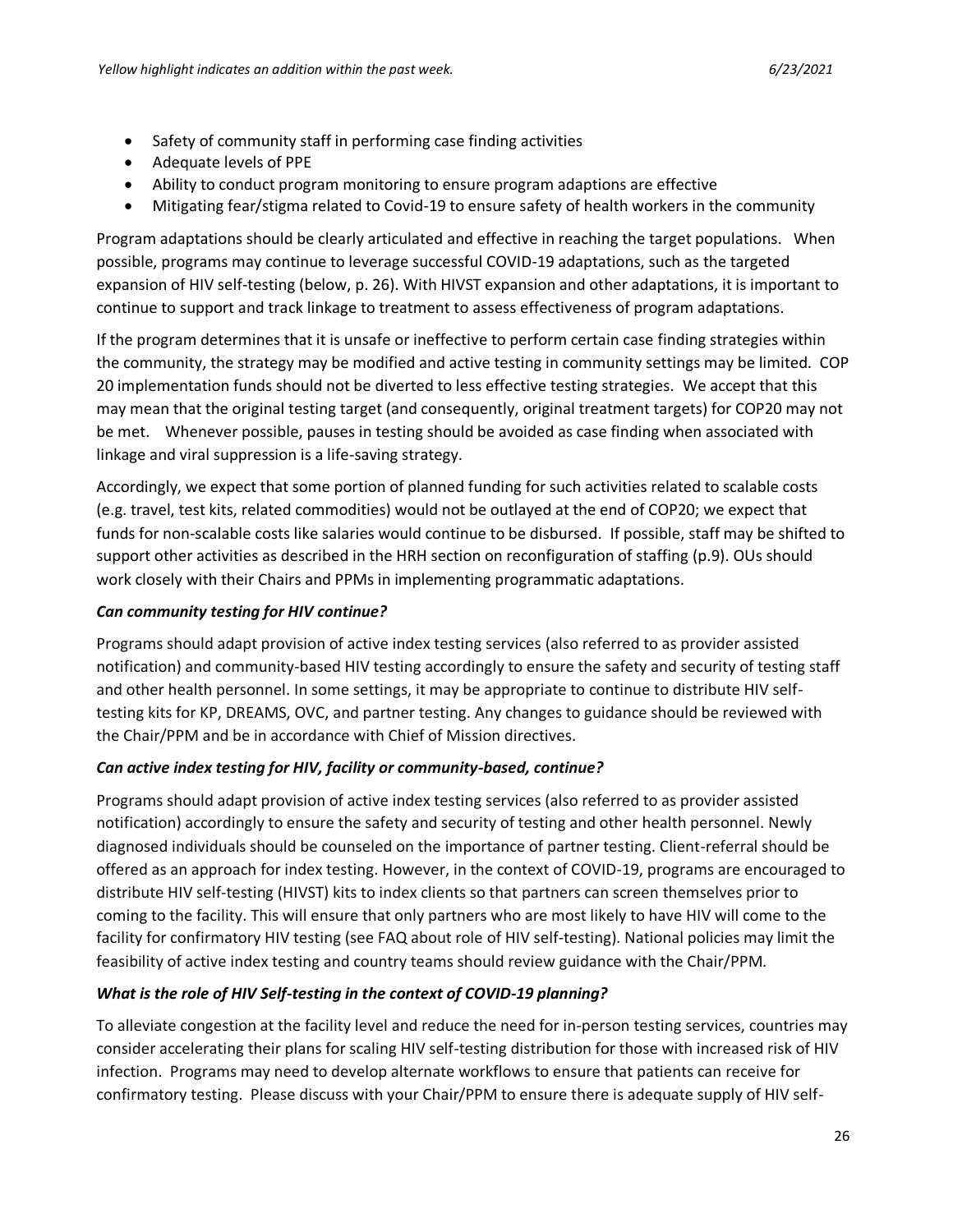testing kits. Please see the FAQ on testing in children for additional guidance on the role of HIV self-testing in the context of COVID-19 for children.

## *If we are expanding HIV self-testing in the setting of COVID-19, do we need to adjust our IPs' HIV selftesting targets?*

Targets should not be adjusted prospectively to expand HIV self-testing in the setting of COVID-19. This should be discussed with Chairs and PPMs. Please recall HIV self-testing is not recommended for monitoring PrEP at this time because the test is not sensitive enough to detect breakthrough HIV infections in individuals taking PrEP.

## *Some IPs are participating in COVID-19 contact tracing activities. Can they incorporate HIV testing/case finding into their activities as long as they are able to do so safely?*

Yes, HIV and TB testing/case finding (including TB symptom screening) can be incorporated into COVID-19 contact tracing with agreement from the team. Use of HIVST through oral screening is encouraged. Please see guidance related to HIVST for adults and for children/adolescents.

# **How should partners and field staff approach HTS for children and adolescents during the COVID-19 response?**

Per previous guidance, we recommend maximizing use of self-testing outside of the clinic setting and prioritizing clinical-based HTS for those children most in need

### *HIV Oral Screening in Children*

WHO Prequalification Department approved the use of OraQuick oral HIV testing kits for use in children 2- 11 years of age in November 2019. To promote HIV screening in children during the COVID-19 response, PEPFAR Programs, in collaboration with Ministries of Health, may consider providing parents with HIV **(index clients)** with oral screening kits to screen their biological children >2 years of age for HIV at home. This temporary adaptation is intended to mitigate the effects of COVID-19 on identifying children with HIV before disease progression. Children with a positive oral HIV screening require prompt confirmatory HIV testing and, if infection is confirmed, immediate ART initiation.

## **HIV Recency Testing**

## *Should recency testing be resumed as COVID-19 restrictions are lifted?*

Recency testing continues to be an important part of PEPFAR programming which will inform targeted and effective community HIV prevention interventions. Due to restrictions in group gatherings and travel associated with COVID-19 and pauses in non-essential clinical services, trainings and site visits for activation, monitoring, and quality assurance activities for recency testing have previously been postponed, scaledback, or transitioned to virtual formats. While recency testing may add time to the provider-client interaction and overall clinic visit and does not affect the overall clinical care of individual patients, there may be benefits to resuming the program to inform targeted and effective community HIV prevention interventions. As COVID-19 restrictions are lifted and routine HIV testing resumes, it is recommended that each country, in collaboration with MoH, consider starting or resuming recency testing as soon as infection control protocols and adequate supplies of PPE are in place to protect both clients and health care workers during the extended provider-client interactions and counselling sessions. Countries restarting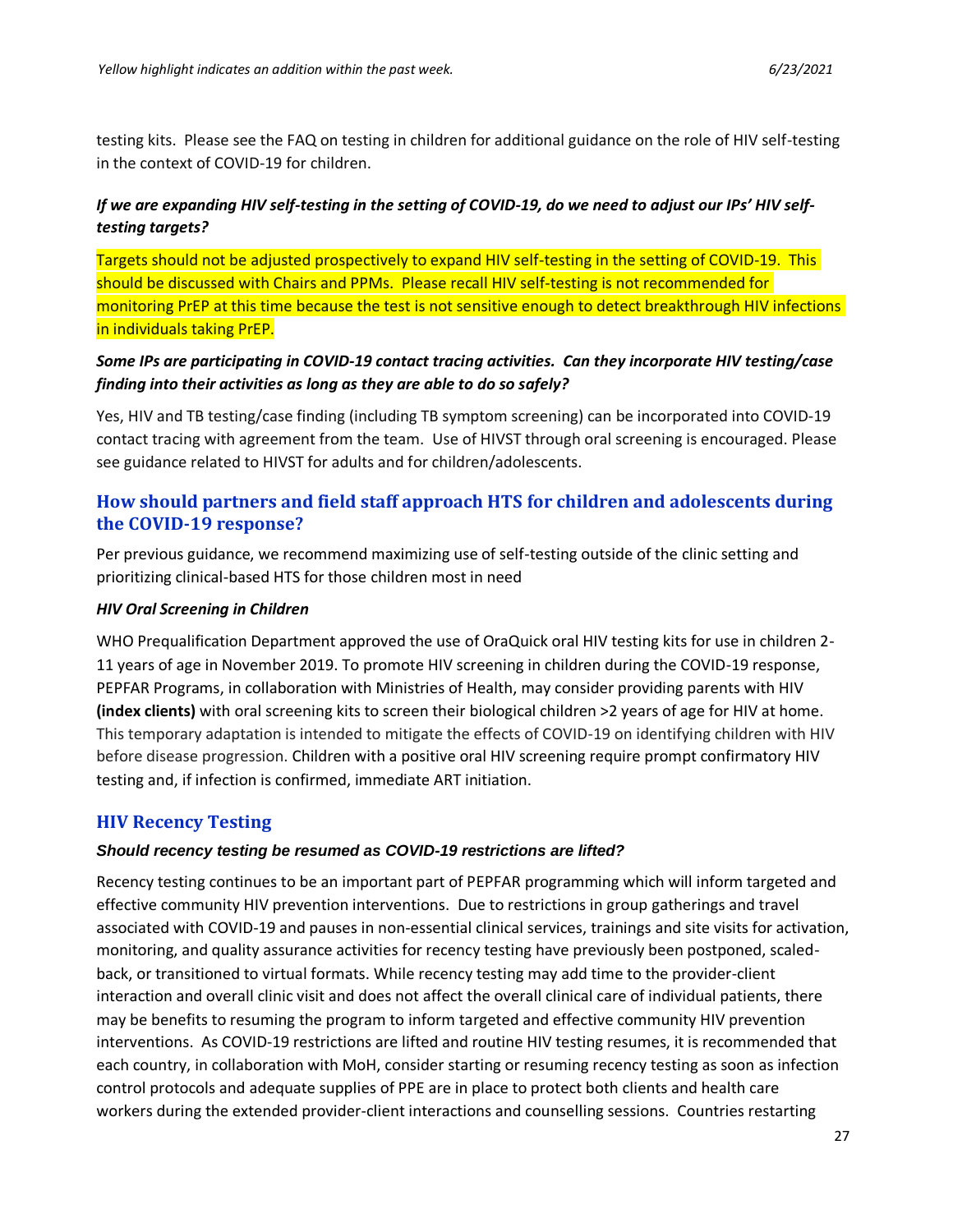recency surveillance activities after significant pause (>3 months) due to COVID-19 restrictions should consider refresher trainings and re-assessment of testing competency through QC specimen panels for staff conducting recency testing. In settings with SARS-CoV-2 transmission, trainings will need to be adapted to be consistent with local transmission prevention regulations. This will likely include appropriate personal protective equipment (PPE), smaller class size, social distancing, symptom screening, and virtual training, if [appropriate.](https://pepfar.sharepoint.com/sites/COVID-19/OtherResources/Forms/AllItems.aspx)

# <span id="page-27-0"></span>**8. TB Services**

### *How can we distinguish COVID-19 from tuberculosis (TB) in PLHIV?*

TB and COVID-19 symptoms may overlap, and patients may be co-infected.

Programs should continue to screen, test, and think TB in high prevalence areas and consider testing for both TB and COVID-19 in PLHIV, especially in people presenting with fever and cough.

### *How will COVID-19 affect contact tracing for TB among PLHIV?*

TB contact investigations are administered by the TB Programs not through PEPFAR. However, if normal TB contact investigations for PLHIV are suspended, PEPFAR programs may consider coordinating with local TB programs to identify contacts and reiterate the importance of informing health care workers of their contact status should they present to a health facility for symptoms. If PEPFAR programs are supporting TB contact investigations for TB/HIV clients, they should make every effort to maximize their use of mobile and virtual platforms for conducting contact investigations.

Community-based testing and active TB case finding strategies among PLHIV should follow local guidance on movement restriction and social distance measures to preserve the safety of healthcare workers and should be consistent with the national programs' continuity of operations in setting of COVID-19. If mobile and virtual platforms cannot be used and it is not safe for HCWs to conduct contact investigation in the community, programs may need to defer these activities.

### *How can we ensure continuity of services for TB-treatment in the context of COVID-19 disruptions?*

- PLHIV on TB treatment, including CLHIV, should continue their TB and HIV treatment and avoid potential exposures to COVID-19 at health facilities.
	- $\circ$  Patients should be provided the full or remaining course of their drugs for TB at the next scheduled visit or sooner, if possible.
	- $\circ$  Where possible, we recommend adhering to the usual schedule of evaluations for PLHIV with TB substituting telephonic consultations for in-person evaluations.
	- $\circ$  Specimen collection should adhere to national guidelines. Individuals should be provided with materials and instructions for sample self-collection in an outdoor or well-ventilated space.
	- $\circ$  Telephone or digital consultation during the intensive phase of TB treatment is critical and should focus on screening for signs of deterioration that would warrant a visit to a healthcare facility and on counseling regarding medication adherence.
	- o Provision of refills should be adapted to align with MMD for ART.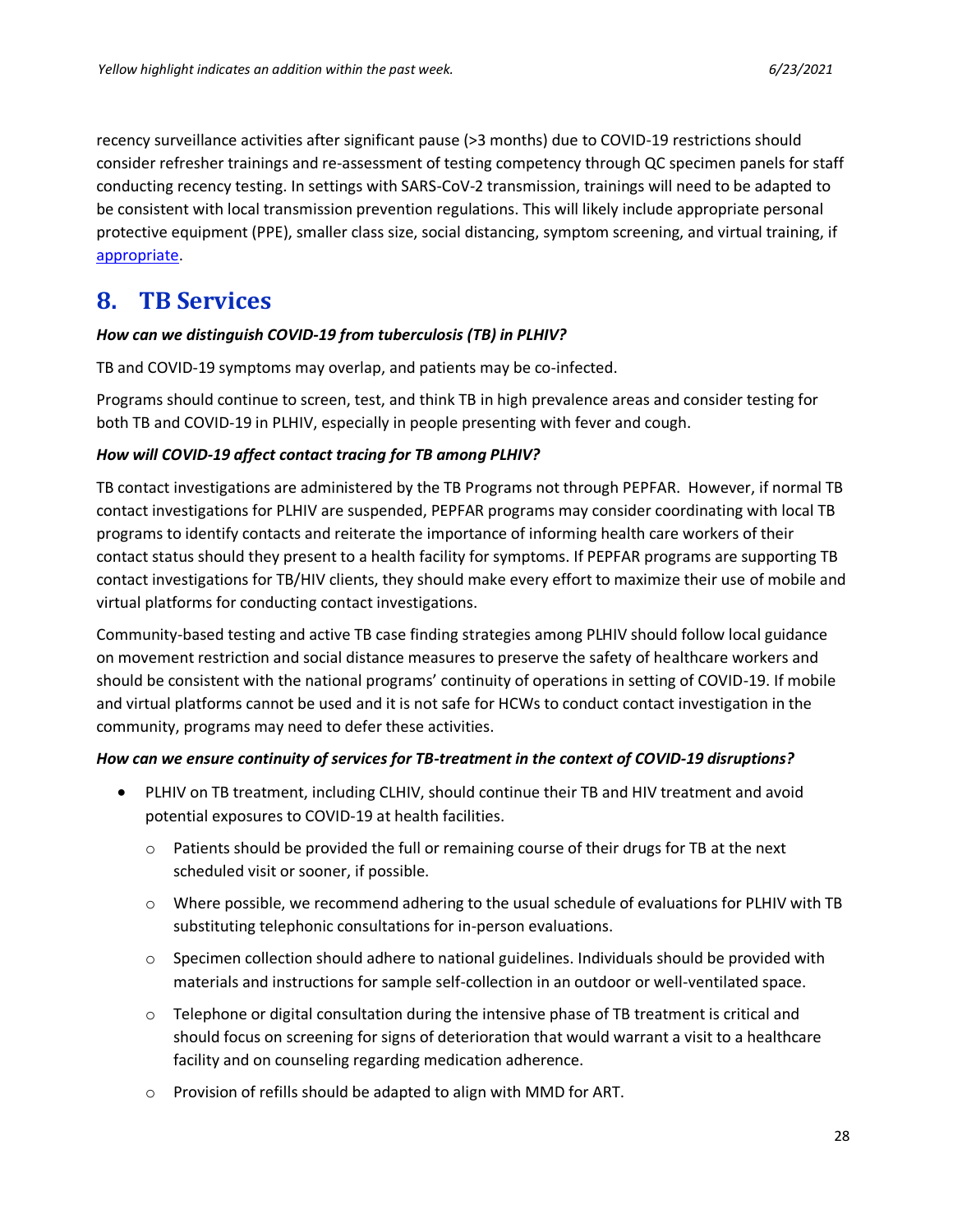- $\circ$  For PLHIV undergoing treatment for active TB, a clinical visit may be warranted based on the clinical course at the end of the intensive phase of therapy.
- TB screening algorithms should incorporate COVID-19 evaluation pathways. PLHIV screened for COVID-19 should be screened for TB. PLHIV screened for TB should be screened for COVID-19.
- Routinely assess PLHIV for TB & COVID-19 symptoms, even if they are being seen in the community. Ensure that CHWs have a clear protocol for referring and linking PLHIV to further assessment and testing, if appropriate.
- Further guidance may be found [here.](https://www.who.int/tb/COVID_19considerations_tuberculosis_services.pdf)

### *How will COVID-19 epidemic affect HIV testing of individuals with presumptive TB?*

All patients with suspected or confirmed TB should continue to receive HIV testing. Please refer to testing guidance for strategies and guidance for HIV testing in the setting of COVID-19. Those who test positive for HIV, should be linked to ART.

### *How do we manage people with TB newly diagnosed with HIV in context of COVID-19 epidemic?*

ART is usually started after TB therapy is underway. Consideration may be given to dispensing ART at the same time as the initial TB therapy with clear instructions, and close follow-up on when to start ART and for clinical follow-up to detect potential adverse events (e.g., IRIS-related symptoms). ART visits should be aligned with TB visits.

### *How will the COVID-19 epidemic affect TB testing of PLHIV with presumptive TB?*

Any patient presenting with suspected COVID-19, should also be tested for TB and HIV. All PLHIV should be screened for both TB and COVID-19 symptoms at every visit, and if screen-positive for either or both diseases, appropriate specimen(s) should be collected for molecular diagnostic testing according to local policies and guidance. Note that presence of a positive COVID-19 test does not eliminate the need for TB testing, which should proceed according to current country and PEPFAR guidance.

COVID-19 testing should take place according to local guidance and should be conducted concurrently with TB testing. PLHIV who screen positive for TB and/or COVID19 should be sent directly for testing, bypassing HIV outpatient clinic areas. Whenever possible, programs should facilitate the provision of safe, accessible, and free services to patients reporting TB and COVID-19 symptoms and conduct testing for PLHIV. Programs should encourage the use of innovative digital platforms to encourage PLHIV to self-report symptoms using phone, SMS, email or other digital applications.

### *Can we distinguish between COVID-19 and TB symptoms among PLHIV?*

There is overlap between TB and COVID-19 symptoms. PLHIV who present with fever, cough, shortness of breath or difficulty breathing should be referred for concurrent testing for both TB and COVID-19 based on national guidelines. Countries should follow WHO guidance on laboratory testing for COVID-19 found **[here](https://www.who.int/emergencies/diseases/novel-coronavirus-2019/technical-guidance/laboratory-guidance)**.

Appropriate specimens should be collected for both TB and COVID-19 according to specimen types found **[here](https://www.cdc.gov/coronavirus/2019-ncov/lab/guidelines-clinical-specimens.html)** and biosafety guidelines. If only sputum samples are available for collection, facilities should have clear guidelines in place for the prioritization of testing if the person is only able to produce one specimen to be tested for either TB or COVID-19. If COVID-19 testing is prioritized, then arrangements must be made to collect another specimen for TB testing. Specimens should be initially processed and transported according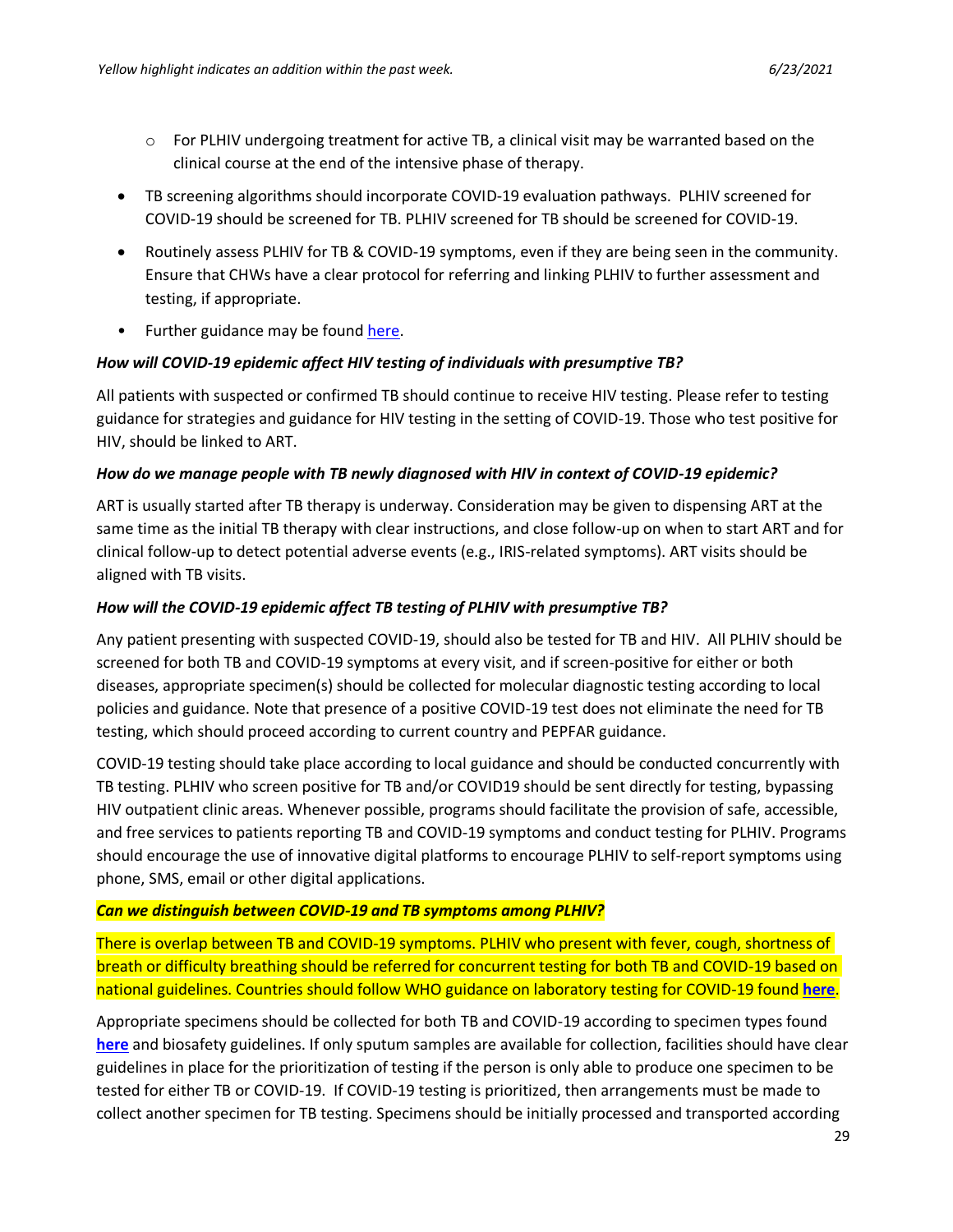to national TB biosafety guidelines for TB and interim laboratory biosafety guidance related to COVID-19 found **[here](https://www.who.int/publications-detail/laboratory-biosafety-guidance-related-to-coronavirus-disease-2019-(covid-19))**. Existing TB/HIV specimen transportation mechanisms should be used to transport COVID-19 specimens for diagnosis and surveillance.

As described in the laboratory guidance, SOPs for prioritizing specimens using of the GenXpert should be followed.

## *What about TB/HIV patients who become unwell at home?*

TB-HIV patients who become unwell at home, should first contact the health facility or community health worker by telephone, SMS or WhatsApp to determine whether it is necessary to come into the facility and COVID-19 symptom screening should be performed. If an in-person visit is necessary, ensure understanding of procedures on arrival which should include screening for COVID-19 symptoms and COVID-19 isolation where appropriate.

## *How will the COVID-19 epidemic affect people undergoing directly observed therapy (DOT)?*

Individuals providing DOT should follow local guidance on social distance measures and restrictions on movement. The benefits of DOT must be balanced against the potential unintended exposure of healthcare workers. Telephone and/or video-assisted visits can help ensure adherence while abiding by social distance measures.

## *What infection control precautions should healthcare workers caring for TB-HIV patients take in the setting of COVID-19?*

Please see Section 20 for infection control guidance.

## *Addressing the triple risk of stigma, discrimination and social isolation for patients with TB, HIV, and COVID-19*

Stigma, discrimination, and social isolation are relevant for COVID-19, TB, and HIV. Programs should use lessons learned and ongoing efforts to reduce stigma for HIV and TB to also address and reduce the potential impacts of stigma and discrimination against patients with COVID-19.

### *What should be done with TPT programs?*

Tuberculosis preventive therapy (TPT) remains a core HIV service and countries should continue their scale- up.

- TPT: Sites should have sufficient quantity of isoniazid (INH) and B6 or 3HP:
	- $\circ$  To dispense multi-month supplies that allow PLHIV and CLHIV already having started a TPT course to complete it without returning to the health facility
	- $\circ$  To cover 6 months isoniazid preventive treatment (IPT) for volumes of PLHIV and CLHIV projected to initiate TPT
	- o Provision of refills should be adapted to align with MMD for ART

Programs should ensure that systems are in place for side effect and adverse event monitoring whether via telephone, SMS, or electronically. Differentiated service delivery models, if in place, may be utilized for community distribution and adherence support as long as they adhere to infection control, social distancing policies, and guidance within the country/district.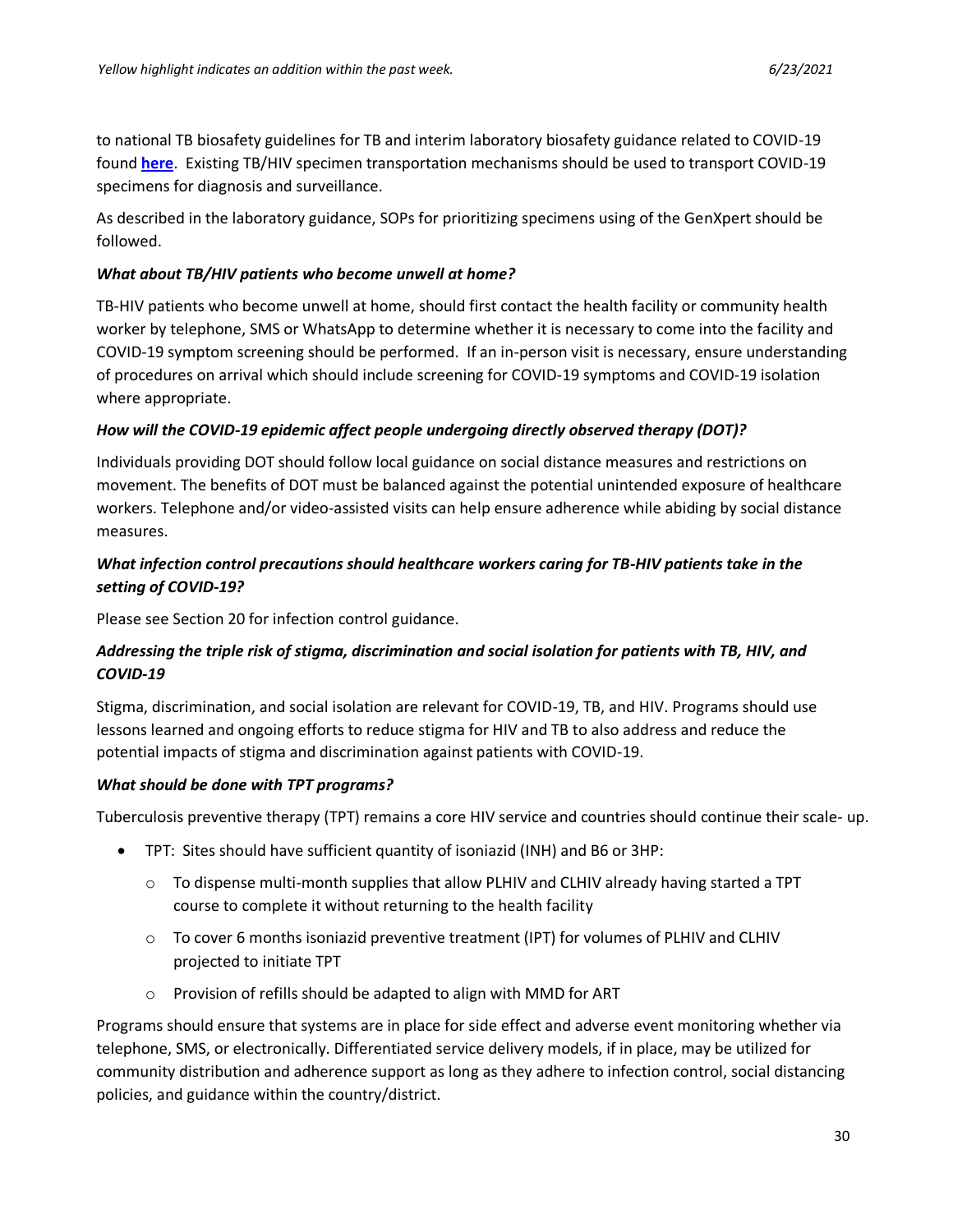# <span id="page-30-0"></span>**9. Integrated Women's Health**

### *What changes for integrated women's health services are needed for women living with HIV (WLHV) during the COVID-19 response?*

During the COVID-19 pandemic, voluntary family planning (FP) services and reproductive health (RH) care continue to be an essential service for women of reproductive age, per country guidance. Principles of voluntarism and informed choice guide USG health service efforts.

HIV services which are integrated with contraceptive services should be optimized and streamlined to avoid unnecessary patient visits to health facilities and to efficiently use client and provider time when clinic visits are necessary.

PEPFAR funds cannot be used to procure contraceptives except condoms; however, multi-month provision of oral contraceptive pills (OCPs) and condoms should be provided to clients who choose to use/continue use one of those methods; where allowed by policy, emergency contraceptive pills (ECPs) can also be provided to women in need of this method

- Through coordination with other programs that procure contraceptives, voluntary long-acting and reversible contraceptives (LARCs) and permanent methods (PMs)should be offered and available to clients; Sites should develop and disseminate a schedule of service provision to ensure that clients have continued access during periods of limited facility operations/provider availability; for women who wish to discontinue implants or IUDs, removal services should be offered when possible or referred for removal to an appropriate facility that can provide the service;
- **•** Fertility awareness methods of contraception may be helpful because they do not require commodities, resupply, or continued contact with health care, but women must be informed of expected efficacy of all methods to allow informed choice;
- Client-centered FP education and counseling should proactively address possible side effect concerns related to hormonal contraceptive use to help minimize need for revisits;
- Client FP revisits should be coordinated with other individual and family follow-up services to streamline and/or integrate revisit appointments.

## *How will programs ensure an adequate supply of FP commodities are available for WLHIV in PEPFAR integrated programming during COVID-19?*

Although PEPFAR funds cannot be used to procure contraceptives, they are made available to PEPFAR supported programs through coordination and collaboration with national FP programs and through USAID and other donor-funded FP activities. Due to ongoing and newly emerging challenges with global contraceptive supply chains, it is possible that some countries may experience problems with procuring certain contraceptives. Country teams are advised to keep in close contact with their national contraceptive coordination team to get updates and report contraceptive supply problems. Contraceptives are to be included in the list of essential drugs that are allowed entry into countries while shipments are restricted. Integrating FP and HIV supply chain management and distribution may also help ensure that contraceptives are available for HIV affected populations.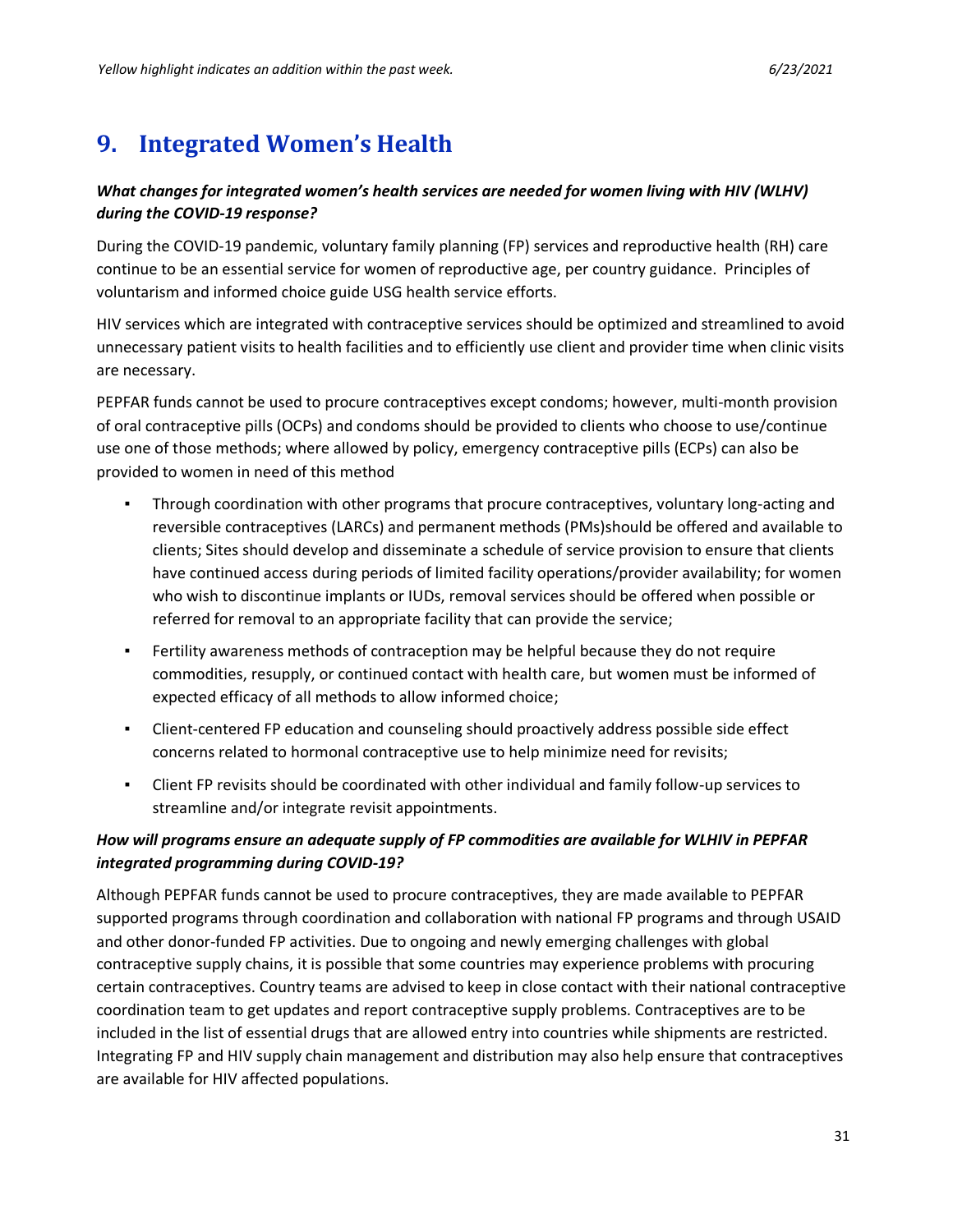## *ANC attendance is down during COVID-19 due to social distancing guidelines and fear. Are there other ways we can make sure pregnant and breastfeeding women (PBFW) are reached for testing and treatment services?*

HIV self-testing may be used as a testing strategy for PBFW. HVST can be utilized for initial or retesting points depending on the country-context. Women who screen positive should be fast-tracked for confirmatory testing and care and treatment services. Tests can be delivered by community health workers, mentor-mother groups, or other appropriate ways of reaching women at risk. Self-testing can be used by everyone except for those receiving PrEP. Virtual follow-up after self-test distribution should be used with all precautions followed if home visits are needed. Other guidance on HVST can be found within that section of the FAQs as well as COP guidance documents.

### *1. How will cervical cancer screening services be affected?*

Cervical cancer screening for WLHIV should be considered an essential service and every effort should be made to conduct these screenings within routine same-day and same-site ART clinical service visits. Cervical cancer screenings conducted outside of same-day and same-site ART clinical service visits should be limited to decrease exposure to health centers. Planned cervical cancer screenings may also be held in community spaces in countries who have reduced routine ART clinic visits through the use of MMD, with appropriate use of PPE and social distancing measures in place. Women undergoing evaluation and treatment for high grade lesions should continue with their recommended medical management with scheduling considerations to decrease exposures described above. Where HPV testing is available, consideration should be given to offer HPV testing (either patient or provider collected) as the first level of screening with VIA reserved for those with a positive HPV test. Lastly, effective and timely treatment of precancerous lesions is essential to prevent progression to cervical cancer; as a result, where feasible, country teams should explore options for treatment catch-up strategies, such as LEEP camps and similar service delivery models in accordance with national safety protocols for COVID-19.

# <span id="page-31-0"></span>**10. Maternal Child Health (MCH)**

### *How will maternal and child health (MCH) services change within the context of COVID-19?*

Please defer to local government regulations for specific guidance on clinic operations. When MCH clinics are operational, please encourage or enable HIV testing for pregnant/breastfeeding women (PBFW) and treatment services for women living with HIV (WLHIV) and their HIV-exposed infants to be included within essential services, including prioritizing maternal HIV testing and treatment and early infant diagnosis. PBFW on treatment should receive MMD (see HIV Treatment FAQ) with refill tracked to a scheduled ANC visit. Consider options to limit or reduce time spent in clinical settings, such as providing services in community settings, bundling services, or providing them in separate mother and baby fast track areas. Consider home delivery of ARV prophylaxis for HIV exposed-infants when MCH and PMTCT clinics are not operational.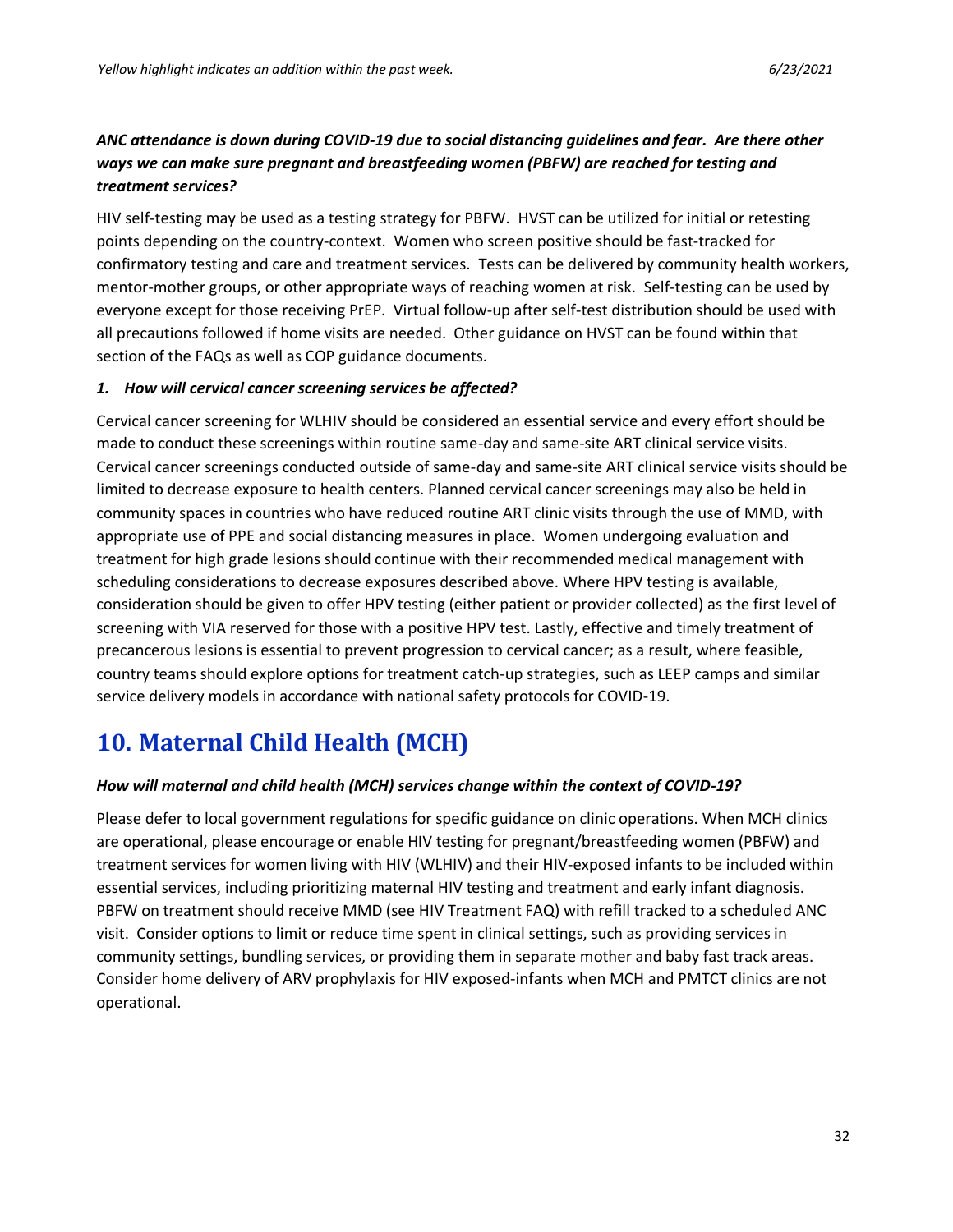#### *Should the frequency of ANC visits be adjusted, given the current COVID-19 context?*

Women should follow local and national guidelines for ANC testing.

- Regular retesting for HIV is still encouraged if feasible, especially in high burden areas, at the already-scheduled visits and at delivery;
- Women should be encouraged to leave children and other family members at home during their clinic visits. While at the clinic, all consideration should be made to allow patients to wait in uncrowded areas for their visits and to streamline visits by integration with other essential services;
- Consider operational adjustments to improve flow of patients through the clinic and to reduce amount of time spent in clinical settings;
- Consider dispersing some services to community settings when possible.

#### *Are you tracking ANC attendance to protect against increases in MTCT rates?*

Country teams are following local Ministry of Health guidance as it pertains to ANC service delivery and monitoring mechanisms. Although not a global policy, some teams and countries are trying to proactively reach women who have missed ANC visits to offer HIV testing and infant prophylaxis as needed or requested.

#### *Should we continue offering PrEP to PBFW during this time?*

Absolutely. PrEP is a critical HIV prevention tool. Consider multi-month dispensing of PrEP. Additional discussion of PrEP in PBFW considerations below in section 11, HIV Prevention- PrEP.

## *If safety concerns related to COVID-19 result in WLHIV giving birth outside facilities, should they be offered newborn prophylaxis to take home in case they deliver at home/in a community setting?*

Yes, this can be supported through PEPFAR programming.

- Consider providing infant ARVs with dosing instructions to women who will not be able to return to the facility for delivery. Please ensure that women are offered the correct regimens and dosages pursuant to local guidelines and provide supply for as long as necessary. The weight of the unborn infant will need to be estimated by the provider in order to determine the correct dosing. It may be useful to estimate if the baby will be small, medium, or large to determine which weight band to use.
- In some countries, mother-baby packs have been used to package ARVs for mother-infant pairs together. Clinic staff can actively follow up with WLHIV by phone to check in on accurate dosing. Retention and adherence support can also be reinforced by phone through community cadres, such as M2M, Mentor Mothers and/or OVC community caseworkers.
- If a woman has been given drugs to keep at home for newborn prophylaxis and she comes to a facility for delivery, she should bring the drugs with her for her newborn.

### *Should EID continue during the COVID-19 pandemic?*

Yes, EID is an essential service. There is high mortality associated with untreated HIV among infants. HIVexposed infants should continue to receive an EID test and clinical assessment as close to the recommended algorithm timing as possible. Routine immunizations are also an essential life-saving health service for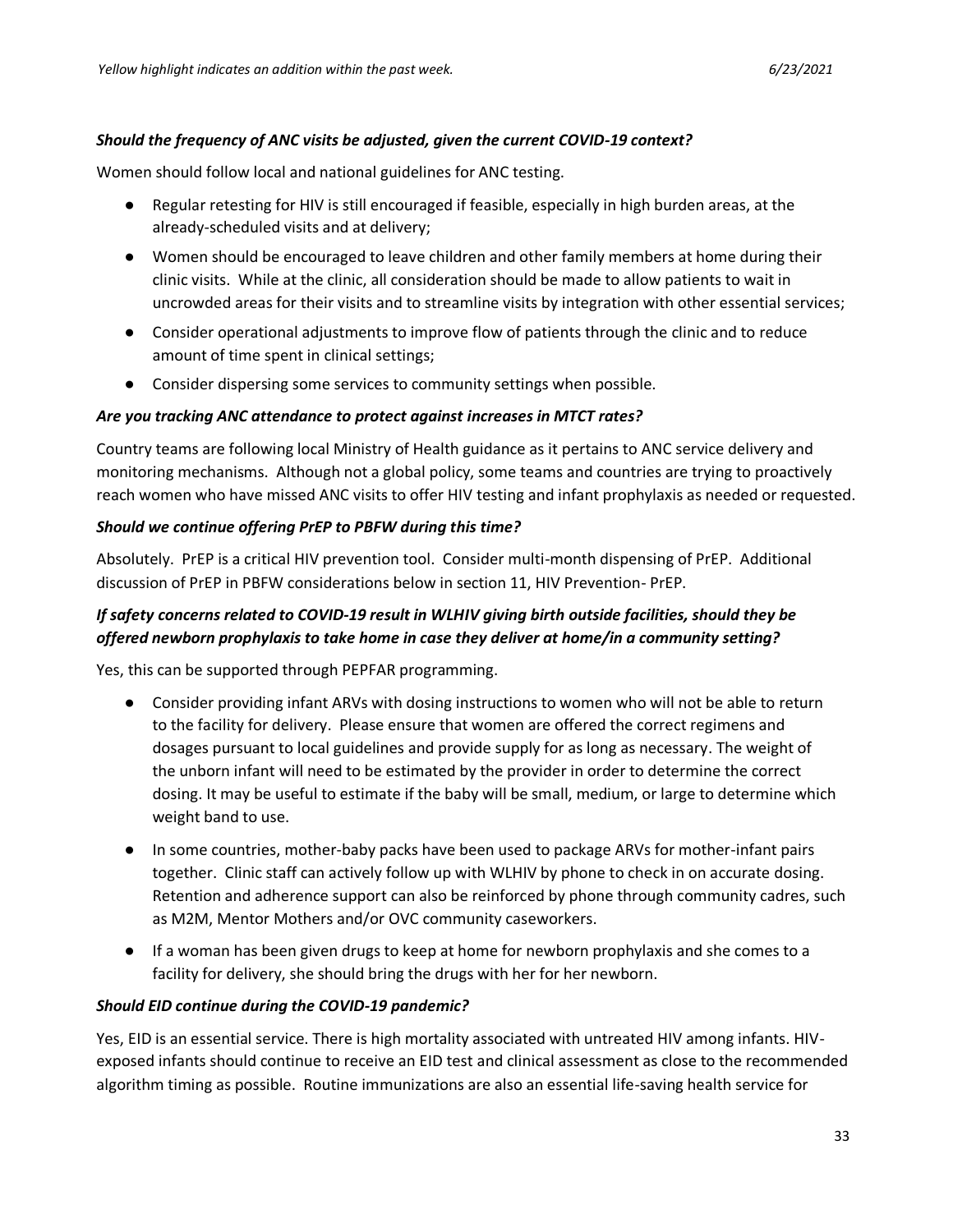infants, and EID testing and EPI schedules are commonly aligned. Fears of COVID-19 may make women reluctant to attend postnatal visits with their infants, threatening scheduled EID testing and immunizations.

Consider options for timing and location that allow for social distancing such as reducing wait times and crowded waiting rooms through scheduling and staggering appointments, streamlining clinic flow so that patients do not interact with multiple clinic providers, and providing EID and immunizations during the same health facility visit or in community settings if possible.

Consider creating an area for postpartum/well-baby checkups that is near to but separated from the health care facility to reduce contact/exposure for PBFW and their infants. Every effort should be taken to minimize stigma by integrating HIV services for HIV-exposed infants and mothers with postpartum/wellchild services including immunizations. If mobile testing or point of care services are available at the community level, please consider expanding those options.

## *Women are not returning with their infants for follow up visits or HIV testing. Most mass immunization campaigns have been suspended. How can we improve services for PBFW during the COVID-19 pandemic?*

Retention and adherence support to pregnant and breastfeeding women is still crucial to prevent MTCT. Consider expanding phone/SMS support to mothers and infants through existing support mechanisms (e.g. community health workers, peer navigators, M2M, mentor mothers) to align with ANC, PNC, and FP clinical touchpoints, as well as identifying transport methods to bring women or infants who are high risk or in need of clinical support to the facility.

### *Can pregnant and breast-feeding women with HIV or at risk for HIV receive a COVID-19 vaccine?*

Yes. Pregnancy and breastfeeding are not contraindications to receipt of the vaccine. Available COVID-19 vaccines do not contain live virus. Although PBFW were not included in the initial clinical trials, data from animal studies and post-introduction surveillance have not shown increased risks compared to nonpregnant individuals. COVID-19 infection is associated with poor pregnancy outcome. The WHO's interim recommendation is to offer COVID-19 vaccination when the benefits outweigh potential risks such as when a pregnant women has high risk of exposure to COVID-19 or she has co-morbidities placing her at high risk of severe COVID-1[9 disease.](https://www.who.int/groups/strategic-advisory-group-of-experts-on-immunization/covid-19-materials) Breastfeeding women should receive COVID vaccination like any other adult and should continue breastfeeding when vaccinated.

# <span id="page-33-0"></span>**11. HIV Prevention – General**

## *Can implementing partners who work on HIV prevention activities continue operations during the COVID-19 pandemic?*

HIV prevention activities can and should continue. The safety of staff members, volunteers and clients must be prioritized, and person-to-person interactions should be limited whenever possible – but PEPFAR is not stepping away from the life saving measures that HIV prevention services bring to people around the world. Alternate methods of communication such as phone calls, WhatsApp and text messaging services should be utilized in order to minimize individual visits, meetings or counseling sessions related to HIV prevention.

## *Why are we concerned about HIV acquisition rates increasing during periods of confinement/social isolation/self-quarantines?*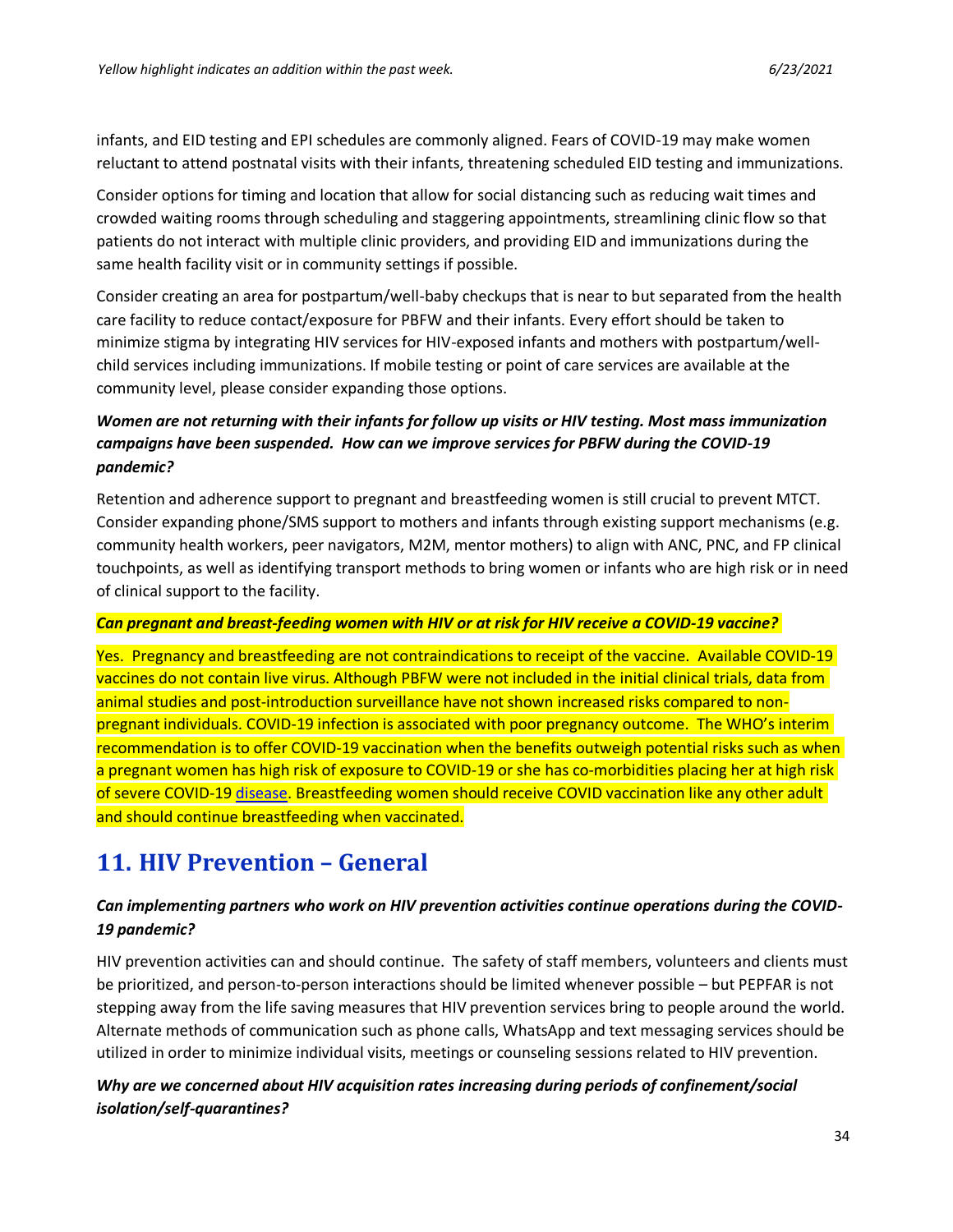Physical confinement measures are critical to contain the spread of COVID-19, but as these periods of confinement are extended, there is growing potential for increasing rates of sexual exposure for many people. Interpersonal violence, including sexual violence and violence against women and children may increase. Agencies need to work with IPs and Government to ensure that information about Gender Based Violence (GBV) is provided. Please see GBV specific FAQs. Sharing local contact options of responders who can address GBV related concerns may be initial options in some PEPFAR contexts.

## *What are some HIV prevention services that can be kept operational within the physical distancing parameters of COVID-19?*

Some examples such as the following should be considered based on populations at risk and budget availability:

- As PEPFAR teams prepare supply chain forecasts early, they should ensure that condom and lubricant supplies are also increased both to account for the increase in need, and because bulk packaging/delivery will be necessary once shipments arrive (i.e. clients will no longer be able to take 1 or 2 condoms at a time during a clinic visit or from a volunteer health care worker at a community gathering); Please see the supply chain section on condoms.
- Packaging of condoms and lubricants should be made in larger than normal quantities (akin to multi-month dispensing of ARVs) so that clients can obtain necessary supplies in sufficient quantities that allow them to minimize the number of collection visits they might need to make to a collection point. Distribution points or displays should be modified in order to allow clients to pick up these products without touching or handling products for other clients (e.g. avoid bowls). Clients are also encouraged to clean anything they pick up from collection points.

# <span id="page-34-0"></span>**12. HIV Prevention - PrEP**

### *Should PrEP be considered an essential prevention intervention during the COVID response?*

PrEP is an essential component of PEPFAR HIV programming. Strong advocacy for PrEP service delivery should continue as part of comprehensive combination prevention including counseling (by phone), condoms, and lubricants, or as outlined in country guidelines.

## *Can multiple months of PrEP be given on the first/initiation visit? What happens to the currently standard one-month check in visit?*

This should be assessed and decided by the client and provider together according to the client's needs. If a client is committed to taking several months of PrEP from initiation, then it should be allowed. Many clients express interest in taking PrEP but either don't start or don't follow-up at the one-month visit. Follow-up one month after starting PrEP remains important but can be conducted through other available modalities, including outside of the clinic space or by phone. This decreases facility congestion and allows better adherence to social distancing and mask guidance, but also increases accessibility of services for clients. Success with multi-month dispensing of PrEP during COVID-19 should encourage its continuation and scaleup even as COVID-19 disruptions and restrictions ease. HIV testing is required every 3 months for PrEP users with a blood sample using the approved national algorithm.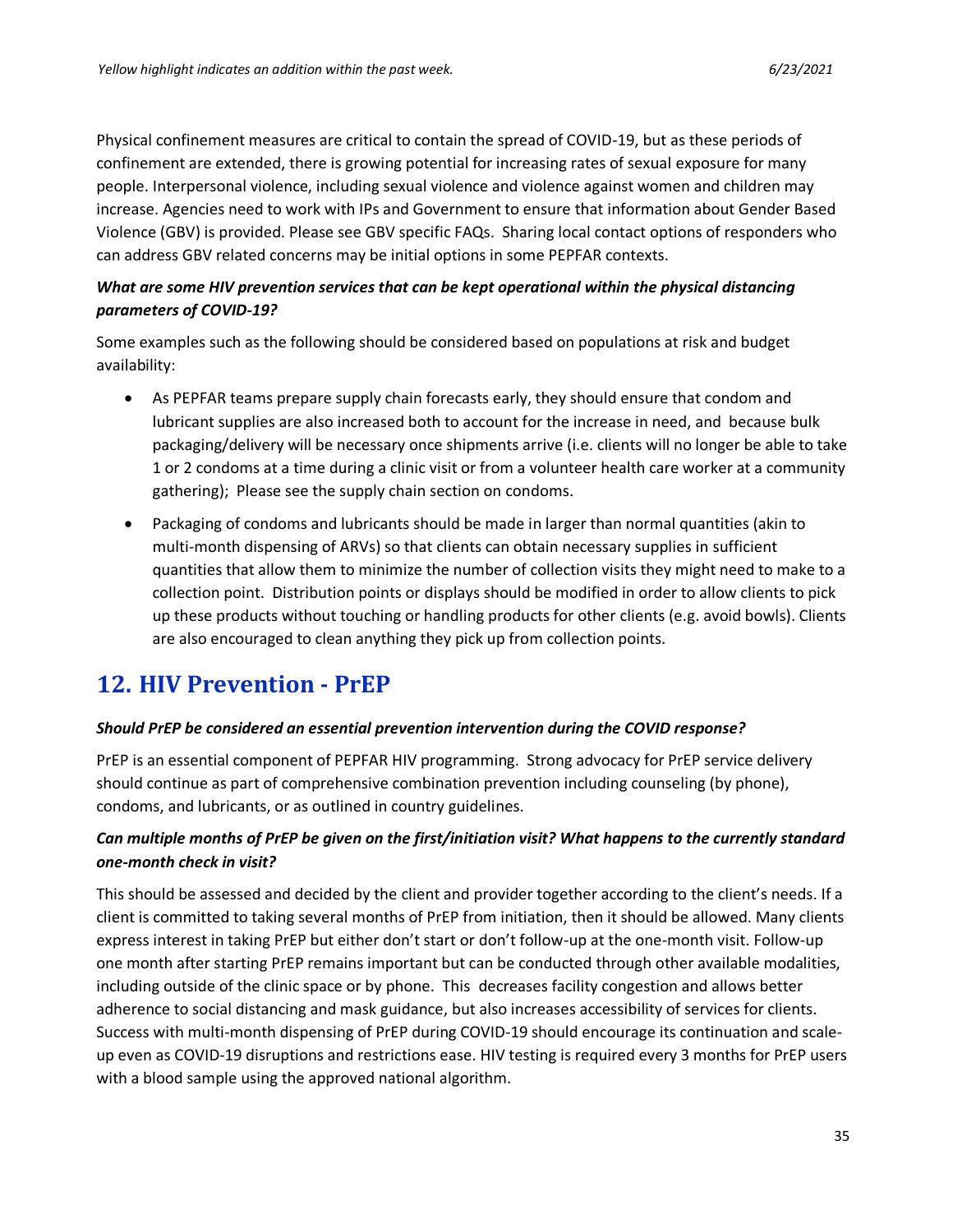## *With some reductions of direct hire staff in some countries due to evacuations and/or competing priorities because of COVID-19, how can we ensure PrEP services are properly supported?*

PEPFAR staff who have evacuated post continue to work from remote settings, and/or are returning to post. Teams should address how IPs can make a determination how best to provide PrEP services and to provide USG agency oversight. Differentiated service delivery for PrEP should be supported. It will be important to communicate to clients where services can be accessed and provide a contact for continued communication, as needed.

## *Are there innovations or programmatic solutions that implementing partners (IPs) can utilize to keep PrEP services going during COVID-19?*

PEPFAR recommends moving PrEP services away from and out of facilities, using virtual options for client initiations, refills and check-ins, decentralizing dispensing of PrEP through community delivery, and moving to multi-month dispensing (MMD) as much as possible. PrEP will be rapidly expanded in COP20 to maximize impact on reducing potential new infections. We recommend using SMS for refills and pill taking reminders, for example. While these innovations are important to COVID mitigation, they should also be continued even when mitigation for COVID is no longer needed as an ongoing effective way to increase clients' access to PrEP.

### *Should demand creation for PrEP continue?*

Demand creation based on larger social gatherings, or social mobilization, may be paused until social distancing requirements are relaxed in the specific community. However, other demand creation based on no-contact or limited-contact platforms such as radio, printed materials or virtual platforms such as videos, internet banners or podcasts should continue. With increased attention to social platforms (WhatsApp, Facebook, Instagram) to encourage community cohesion during physical isolation periods, community leaders and mentors can continue to encourage PrEP uptake safely from these settings.

Programs should actively and regularly evaluate the ability to safely resume the full spectrum of demand creation activities.

As stated above, HIV self-testing is not recommended for monitoring PrEP at this time because the test is not sensitive enough to detect breakthrough HIV infections in individuals taking PrEP.

### *How will PrEP be affected?*

For individuals already on PrEP, a 3-month supply of PrEP medication should be given. Any interim or follow up visits to assess side effects should be done by telephone, SMS, internet, or e-mail if possible (with agreement of clients). Teams are encouraged to immediately calculate any increase in PrEP that would be required to dispense 3 months' worth of PrEP. Even when/where social distancing requirements are relaxed in the specific community, these follow up methods can be continued where effective to increase clients' access to PrEP.

Community distribution and adherence support in small groups for PrEP may help support people and would not be a burden on the health care system. Adherence group meetings over the phone and use of SMS to send reminders is suggested as well. It is suggested that decentralized drug distribution approaches be considered for PrEP that include peer home delivery, scheduled community or private pharmacy pick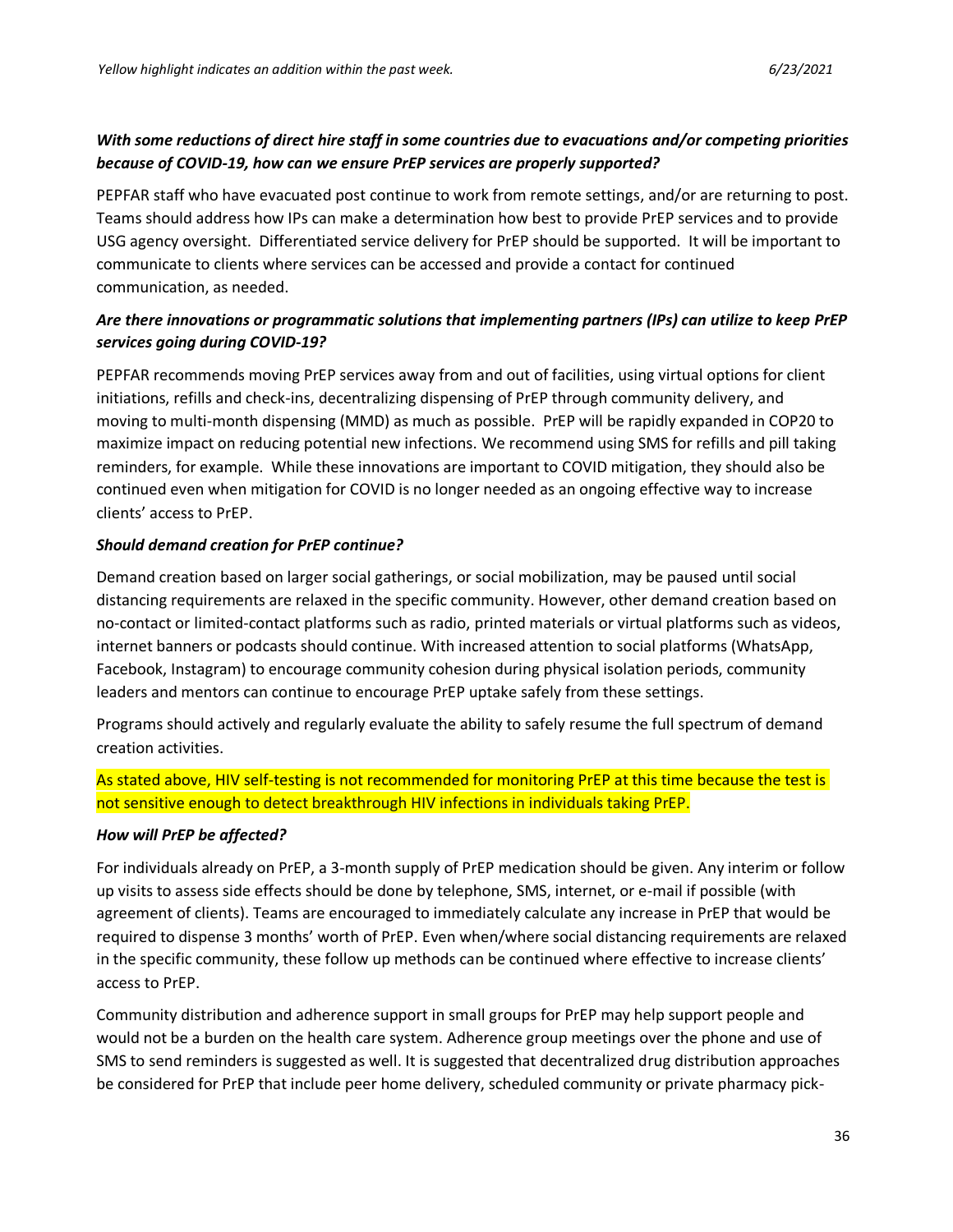ups, or distribution through pop-up pharmacies (that dispense other products such as products for hypertension, diabetes, HIV self tests, etc.).

Decentralized approaches can be used whether dispensing a monthly or 3-month supply. Note that it is up to the provider and client to decide how many months to dispense according to the needs of the client, and this can be done at any visit, including the first. As multi-month dispensing of PrEP occurs, it will be important to notify supply chain colleagues to ensure adequate supply planning.

# <span id="page-36-0"></span>**13. HIV Prevention – VMMC**

VMMC services were heavily impacted by the COVID-19 pandemic. There was a significant decrease in performance in FY20Q3, during which many programs were partially or completely suspended.

By FY20Q4, most PEPFAR priority countries resumed VMMC services, although many programs continue to operate at a decreased volume due to COVID-19-related restrictions. Overall, resumption has not been uniform across and within OUs due to varying local COVID-19 situations. Innovative approaches to demand generation, client scheduling, and remote follow-up are a few ways programs have adapted to continue service provision in the context of COVID-19. The COVID-19 pandemic continues to affect VMMC performance and programs must continue to assess the local context and prioritize the safety of healthcare workers, clients, and communities when making decisions about VMMC program implementation. We commend each program's focus on safety.

### *What should VMMC programs consider in restarting services in the context of COVID-19?*

Programs should actively and regularly evaluate their ability to safely resume and continue VMMC services. When restarting VMMC services, programs should conduct a readiness and risk assessment, and adapt services as required to mitigate risk of COVID-19 infection. This will require careful consideration of how programs and services will be modified to align with safety recommendations. Although VMMC is an important component of the overall strategy to address the HIV epidemic, it is an elective, preventive intervention. Thus, the risks and benefits of reopening or continuing operation of a site/program must be weighed. Each program will need to adapt their approach and activities to their context and unique transmission scenario, considering both the epidemic and compliance with national standards and guidelines.

Using a phased approach in reopening (for example, initially limiting the number of locations and procedure volume at those locations) allows programs to quickly address inevitable challenges. Services at a particular site should only resume when essential risk mitigation interventions needed to comply with national standards are available at and possible for that site. The safety of participants and practitioners must be assured in PEPFAR supported programs. See guidance on infection protection and control and PPE.

Please see here for further considerations, and resources for programs to use in planning for restarting services.

## *Should country teams continue reporting VMMC Notifiable Adverse Events and conducting investigations?*

Teams should continue reporting NAEs as they normally would. If guidance around travel/stay-at-home orders makes the investigation of NAEs impossible, please include that information in the initial notification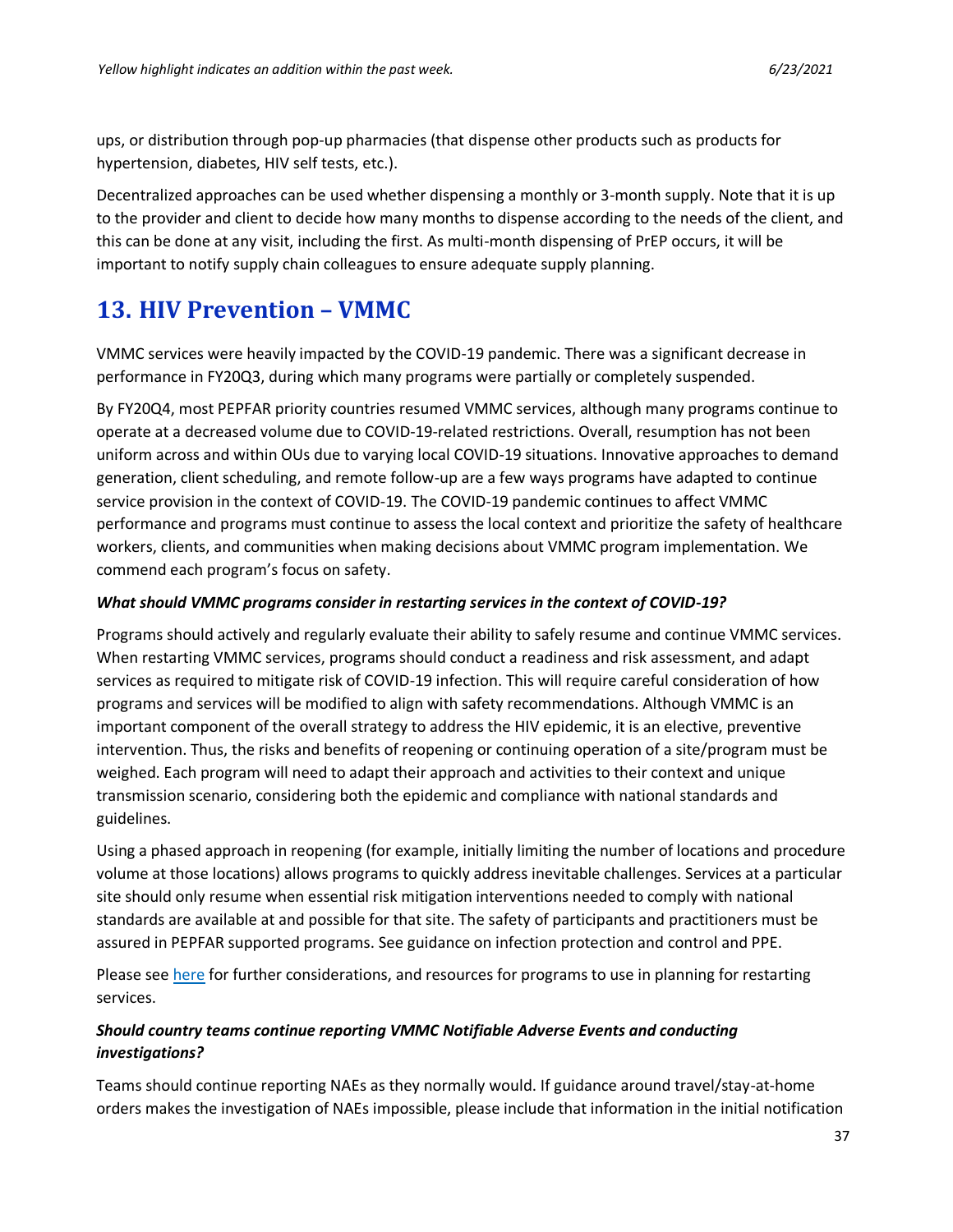email to VMMC\_AE@state.gov. Interviews can be conducted virtually if in-person is not possible. **Investigations of any cases involving the death of a client should continue as normal to the extent possible**. Country teams should reach out to VMMC\_AE@state.gov for any further guidance as needed.

# *Should possible or confirmed cases of COVID-19 among VMMC clients or staff be reported to PEPFAR by the site as a notifiable adverse event (AE)?*

On resumption of service delivery IPs should have written procedures for identifying and triaging clients and staff with potential COVID-19 exposures or illness. Possible and confirmed cases of COVID-19 identified through VMMC site activities should be tracked and reported in accordance with national standards but should not be reported as VMMC-associated AEs to PEPFAR. Site-level information about possible and/or confirmed cases of COVID-19 among VMMC clients or staff is vital for decision making for the program (e.g., weighing the risks/benefits of resuming or re-suspending services). Because a timely and appropriate response can reduce transmission, IPs should develop plans consistent with national guidance for how to respond to potential or confirmed COVID-19 cases. Please see section 5 for further details about HCW with COVID-19.

## *What age considerations should be followed for VMMC once services are resumed?*

It is now FY21 and COP20 guidance on age for VMMC eligibility is in effect including:

- 1. No circumcision in boys under age 15
- 2. For boys under 15 presenting for VMMC, provide other age-appropriate prevention services as outlined in COP20 guidance, counsel the client/parents on additional risks identified in boys 10-14 and encourage them to return for VMMC when the boy is 15 years or older.

The only exception to this age guidance is use of the ShangRing device to circumcise boys aged 10-14 years, with prior approval from OGAC to do so. Note that in COP21 guidance, this ShangRing exception changes to ages 13 and 14 only. This must be accompanied by enhanced safety monitoring as detailed in the OGAC communication (email) sent to programs on 1 October 2020. Guidance may be found [here.](https://pepfar.sharepoint.com/:f:/r/sites/ProgramQuality/Shared%20Documents/VMMC%20Guidance/Enhanced%20ShangRing%20Monitoring?csf=1&web=1&e=7Oy899)

# <span id="page-37-0"></span>**14. DREAMS**

## *How are DREAMS activities being affected?*

In most countries, in-person DREAMS activities have been limited or paused, especially those that involve group in-person meetings. This involves interventions across multiple DREAMS core package components and target populations, such as AGYW (including AGYW who belong to key populations), parents/caregivers, and community members. Because DREAMS aims to build social connections between AGYW and behavioral skills through hands-on practice, in-person delivery is a critical feature of DREAMS programming and should be prioritized for resumption as soon as safe and allowable by local guidelines.

## *How can we continue in-person, group-based DREAMS activities in the era of COVID-19?*

All DREAMS activities that involve group gatherings (e.g., community mobilization and norms change sessions, parenting sessions, and 'safe space' sessions) should follow local guidelines for COVID-19 prevention, including those on mass/group gatherings. During escalations of community COVID-19 spread, partners may need to pause in-person group activities based on local guidelines on lockdowns, gatherings,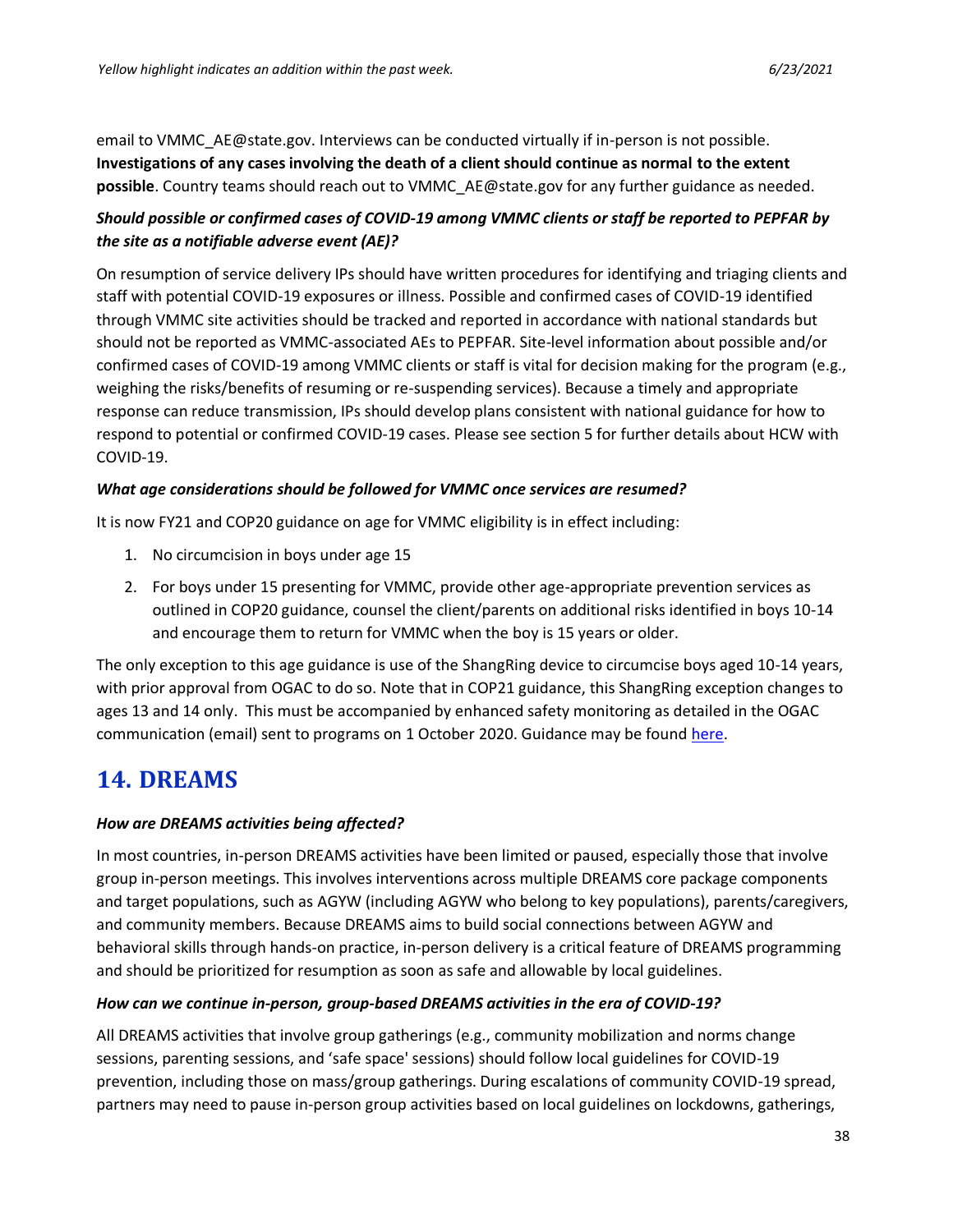etc. If this is the case, partners should stay engaged with AGYW based on the Continuum of Virtual DREAMS Content Delivery outlined below until the surge has subsided. Please see the [HRH Section](#page-5-0) on maintaining safety of health workforce in the evolving context of COVID and the [Community Meetings and Trainings](#page-10-0) section for additional guidance.

While adhering to proper COVID-19 safety measures for staff, mentors, and beneficiaries, we encourage teams to be creative in providing interventions and services to AGYW. For instance, if allowed, and whenever possible, DREAMS interventions should be delivered outdoors with smaller groups of AGYW using proper COVID-19 precautions (e.g. cloth face coverings for facilitators and beneficiaries, social distancing, hand sanitizer). Please refer to the [Infection Prevention and Control](#page-47-0) section of this document for additional detail. If DREAMS groups are delivered indoors, teams/partners should ensure that the room is wellventilated and can accommodate social distancing requirements and that all staff and participants follow face-covering recommendations. If multiple groups are meeting concurrently in a shared space, whether indoors or outdoors, teams/partners should ensure enough physical space is allowed between groups to adhere to local mass gathering guidance. Larger cohorts of AGYW can be split into smaller groups.

## *If groups cannot gather or individuals cannot meet in person, how should DREAMS IPs stay engaged with AGYW?*

Since COVID-19 restrictions are being eased in many communities, paused in-person DREAMS activities should be re-assessed on a frequent, regular basis to ensure they are resumed as soon as safe and allowable by local guidelines. However, where in-person group-based activities still need to be paused based on local regulations, a major priority is to maintain contact with DREAMS beneficiaries in the most practical and cost-effective way possible. Depending on the country and local context, this might be via SMS, phone calls, or other digital platforms such as WhatsApp. Digital contact should be made both individually and as a group if possible. As possible, partners should report on the number and proportion of AGYW with whom they are able to maintain contact.

Contact should focus on keeping beneficiaries engaged with mentors and peers and providing referrals for time-sensitive clinical services (e.g. GBV response, FP, and PrEP). AGYW should continue to access clinical services as needed. In addition, IPs should deliver information ranging from basic check-ins to delivering some content from curriculum-based interventions (see Figure below). However, most DREAMS curricula are skill-based and have an evidence base dependent on in-person interactions; therefore, **DREAMS IPs should NOT deliver full curriculum-based interventions in a virtual format.** In addition, challenges with internet and technology access are widespread and prevent equitable virtual delivery. However, due to ongoing and recurrent COVID-19 surges and the number of OUs who have had to adapt programs, an interagency subgroup of the AGYW Prevention COOP is discussing virtual program delivery to beneficiaries and updated guidance will be provided in the future. For additional detail on content that can be delivered at each point in this continuum, see the [Virtual Delivery of DREAMS content during COVID-19 document](https://pepfar.sharepoint.com/:f:/r/sites/DREAMS/Shared%20Documents/Tools%20and%20Guiding%20Documents/COVID-19%20Guidance?csf=1&web=1&e=VbiAEt) on the DREAMS SharePoint site. Please see the [Community Meetings and Trainings](#page-10-0) section for guidance about virtual training of trainers/facilitators/implementers. An interagency subgroup of the AGYW Prevention COOP is reviewing all virtual training of trainer (ToT) adaptations proposed for implementation in multiple DREAMS/OVC countries. OU-specific virtual ToT adaptations do not require COOP review, but should be reviewed by country teams and ISMEs using [this checklist](https://pepfar.sharepoint.com/:w:/s/DREAMS/EWfWHEKRLHRKkrCxQRGV3kMB0WIA32NtdEkZoMq8GuTPvg?e=x6yGxt) on the DREAMS SharePoint page.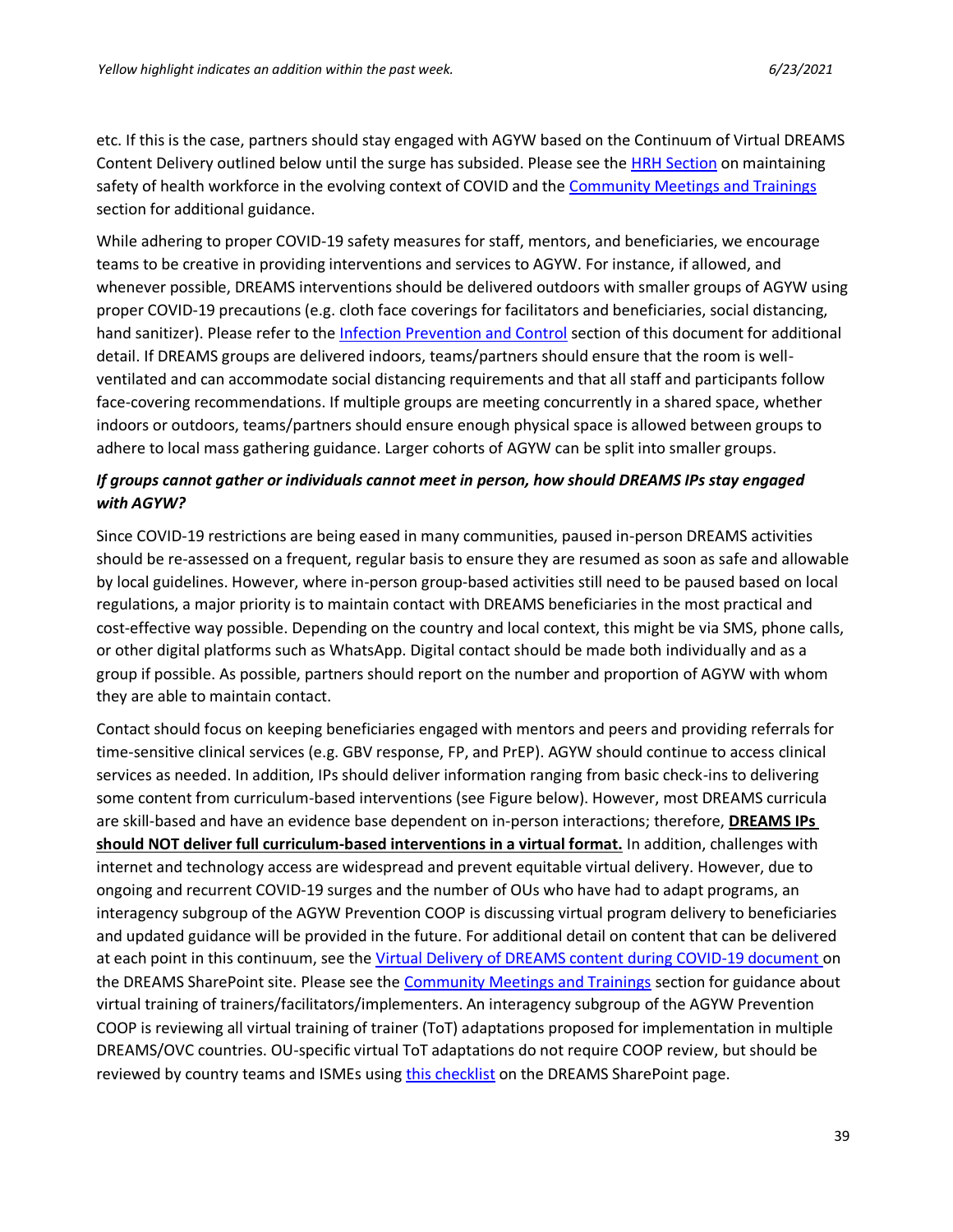DREAMS IPs should deliver the full core package to as many AGYW as safely possible under COVID-19 travel and group restrictions. However, at this time, some AGYW who need to complete one or more curriculumbased intervention(s) in order to complete the DREAMS program may NOT be able to complete the intervention or the DREAMS primary package. They should stay enrolled in DREAMS and complete other interventions as possible until able to resume the in-person interventions. It is understood that this may impact the rate at which AGYW complete DREAMS and overall AGYW\_PREV completion rates. The definition of an active DREAMS beneficiary remains as stated in the AGYW\_PREV MER 2.5 reference sheet (i.e. at Q4 they must be enrolled in DREAMS and have started or completed at least one DREAMS service/intervention within the past 12 months). Inactive DREAMS beneficiaries should not be counted under AGYW\_PREV. If a large number of beneficiaries are inactive due to COVID-19 complications, please make note of this in the narrative as directed in the indicator reference sheet. Country teams should identify ongoing challenges and solutions to share with AGYW ISMEs.

Figure: Continuum of Virtual DREAMS Content Delivery



#### *How should DREAMS mentors and facilitators be supported during this period?*

Mentors and facilitators should have adequate phone airtime and/or data to perform the functions described above (e.g. checking in with beneficiaries, providing referrals to services). Continued support and supervision must be provided to mentors as they carry out their duties in this new implementing environment. Mentors should attempt to maintain contact with beneficiaries in their cohorts with the same frequency with which they would have met before COVID. The IP staff responsible for supervising mentors should continue to routinely engage with mentors and ensure that they have the relevant information and resources to actively link DREAMS beneficiaries to services.

# <span id="page-39-0"></span>**15. Orphans and Vulnerable Children (OVC)**

*Per MER 2.5 guidance, OVC "active" beneficiaries in the OVC Comprehensive program are required to have a case plan and must receive and eligible service and be monitored at least quarterly. Due to "stay at home" restrictions imposed by host country governments during COVID-19, OVC frontline workers are, in many cases, unable to monitor children via direct contact. Can OVC continue to be counted as "active" if contact is not made in person?* 

Yes. Since COVID-19 restrictions are being eased in many communities, paused in-person OVC activities should be re-assessed on a frequent, regular basis to ensure they are resumed as soon as safe and allowable by local guidelines. While direct contact is preferred to observe the status of the child(ren) and family, the MER guidance states that monitoring can occur "virtually where needed." In settings of significant COVID-19 transmission, virtual contact may be the only option. This can be through phone calls, SMS, WhatsApp, or group chats. To be counted as "active" under the OVC Comprehensive program, all OVC\_SERV requirements must be met, including: having a case plan that has been developed (or updated) in the last 12 months; at least quarterly monitoring; and delivery of at least one eligible OVC service (listed in MER Guidance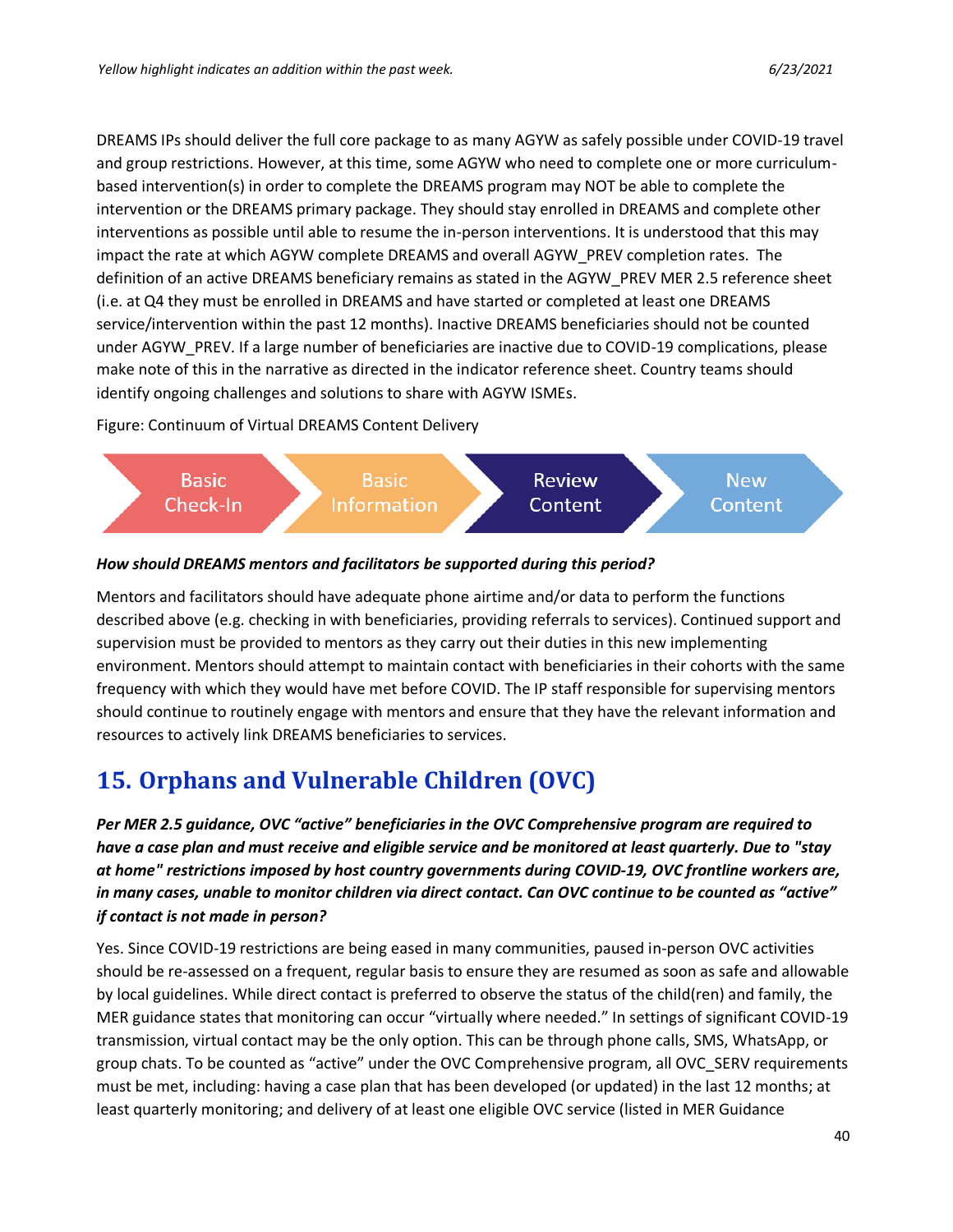Appendix E) in each of the previous two quarters. Documentation of any virtual contact should be recorded in the child's case plan. If beneficiaries do not meet this definition of "active," they should be counted as "exited without graduation" and an explanation provided within the OVC\_SERV MER narrative.

## *As many OVC programs shift to providing temporary virtual support to children and families via remote case management, which services may be counted under OVC\_SERV?*

Any OVC service included in MER Guidance (Appendix E: Illustrative eligible services for active OVC beneficiaries) that can be delivered or facilitated via remote/virtual support, in line with host country government social distancing policies and guidelines, can be counted. For example, adaptations may include providing treatment literacy and adherence support, through routine phone, SMS, and/or WhatsApp communications and support. Remote case management can facilitate linkage to local food supplementation, hygiene supplies, social grants, and distance learning opportunities. IPs are also encouraged to incorporate COVID-19 prevention messaging per host country MOH guidelines and resources into their virtual support to households.

Please note that curriculum-based interventions that require skills building (e.g. primary prevention of HIV and sexual violence curricula) **should NOT be delivered in a fully virtual format** due to concerns about fidelity to the evidence base and equity due to varying internet and technology access. Please see the [Community Meetings and Trainings](#page-10-0) section for guidance about virtual training of trainers/facilitators/implementers. An interagency subgroup of the AGYW Prevention COOP is reviewing all virtual training of trainer adaptations proposed for implementation in multiple DREAMS/OVC countries. OUspecific virtual ToT adaptations do not require COOP review, but should be reviewed by country teams and ISMEs usin[g this checklist](https://pepfar.sharepoint.com/:w:/s/DREAMS/EWfWHEKRLHRKkrCxQRGV3kMB0WIA32NtdEkZoMq8GuTPvg?e=x6yGxt) on the DREAMS SharePoint page.

### *HIV Risk Screening in OVC*

If OVC case management shifts to a phone-based or virtual approach, consider including HIV risk screening of OVC with unknown HIV status in the list of phone-based services. Implementing partners can develop a list of children who need HIV testing to ensure these children are linked to services as soon as possible. OVC staff should work with nearby facilities to facilitate completion of testing referrals. IPs and OVC staff should be aware of potential confidentiality issues due to a virtual case management approach and should mitigate these issues as possible.

### **OVC Enrollment in the Context of COVID-19**

#### *Should enrollment in OVC programs continue in the context of the COVID -19 epidemic?*

The safety and wellbeing of OVC workers and potential beneficiaries are of the utmost importance and should be prioritized when assessing whether to continue enrollment during COVID-19. PEPFAR-supported cadres should follow host government guidance as it relates to new enrollments and avoid unnecessary interactions with potential beneficiaries in facilities, communities, and homes to reduce exposure to and spread of COVID-19. National approaches and sub-national unit operations to prevent COVID-19 transmission may vary within a given country or region. If enrollment is not allowed or feasible, programs should create a waiting list or tracking system to ensure that eligible beneficiaries who were not able to be enrolled due to COVID-19 can be rapidly enrolled when normal operations return.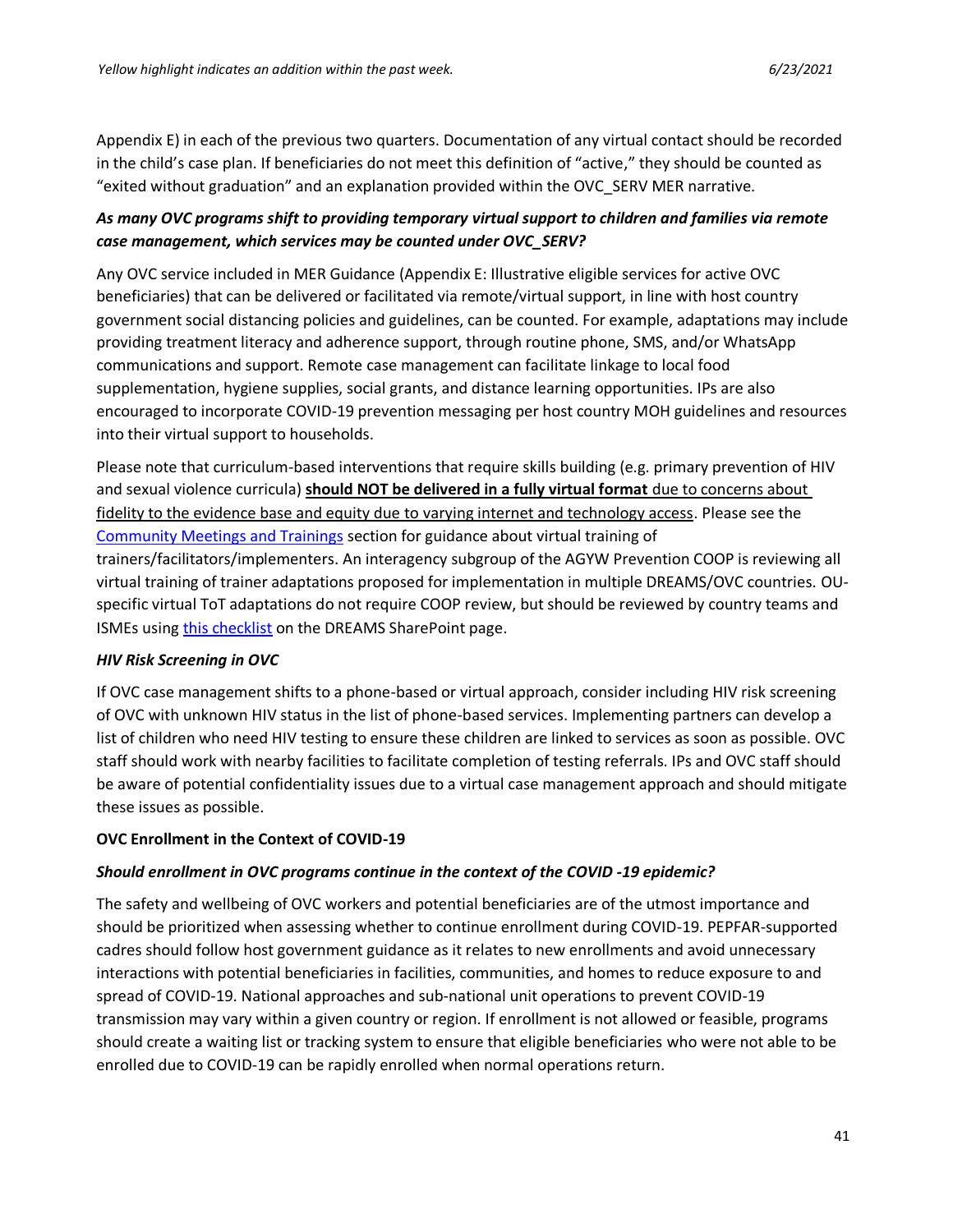## *If enrollments into OVC programs are feasible, which infants, children, and adolescents should be prioritized?*

OVC programming should follow current COP guidance. Populations to be prioritized for enrollment include:

- Children and adolescents living with HIV (C/ALHIV)
- HIV-exposed infants (especially those of adolescent mothers and newly diagnosed women)
- Children of parents living with HIV at risk of poor retention
- Children of female sex workers (especially children of HIV+ FSW in order to support index testing)
- All infants, children, or adolescents who are exposed to abuse, harm, or violence

### *If OVC enrollment is allowed/feasible, how should enrollments of priority sub-populations take place?*

As previously discussed, OVC programs should explore the temporary use of telephone-based enrollment and referrals. In select cases (e.g. critically ill child/child failing treatment, child abuse), in-person referrals, enrollment, and immediate linkage to emergency services may be required (see PEPFAR FAQs regarding home visits and GBV/CP). Key steps for enrolling priority OVC sub-populations in the COVID-19 operating context include:

- Update program MOUs, SOPs, and/or referral protocols between OVC and accredited clinical, child protection/social service, and law enforcement service providers to include an option for routine telephone-based referrals to the OVC program. Referrals to OVC should include accurate telephone contact information for each child's parent/primary caregiver.
- Designate relevant OVC case workers to serve as points of contact for phone-based referrals; ensure that the service providers mentioned above have case workers' current contact information; and ensure the provision of adequate airtime for OVC case workers processing referrals via phone. Provide case workers with forms, paper records to document calls.
- Based on receiving a phone referral from a service provider, the OVC case worker contacts the child's parent/primary caregiver via phone; provides key information about the OVC program and the types of support provided; and offers OVC program enrollment to the family.
- If the parent/primary caregiver accepts OVC program enrollment, the OVC case worker proceeds to request additional child and family information via phone in order to complete the program enrollment form.
- The OVC case worker and parent/primary caregiver arrange an appropriate date and time for a follow-up call to conduct a broader assessment of the child and family in order to complete the OVC needs assessment form.
- The OVC case worker opens a new child and family OVC case file and initiates remote case management (including care plan development, relevant counseling, service linkage where feasible, and monitoring) via routine telephone checks-ins with the parent/primary caregiver.

Please see the FAQ on testing children under HIV Testing, and cadres working with children and families under HRH for further relevant information

### *How should PEPFAR-supported cadres work with children and families in households?*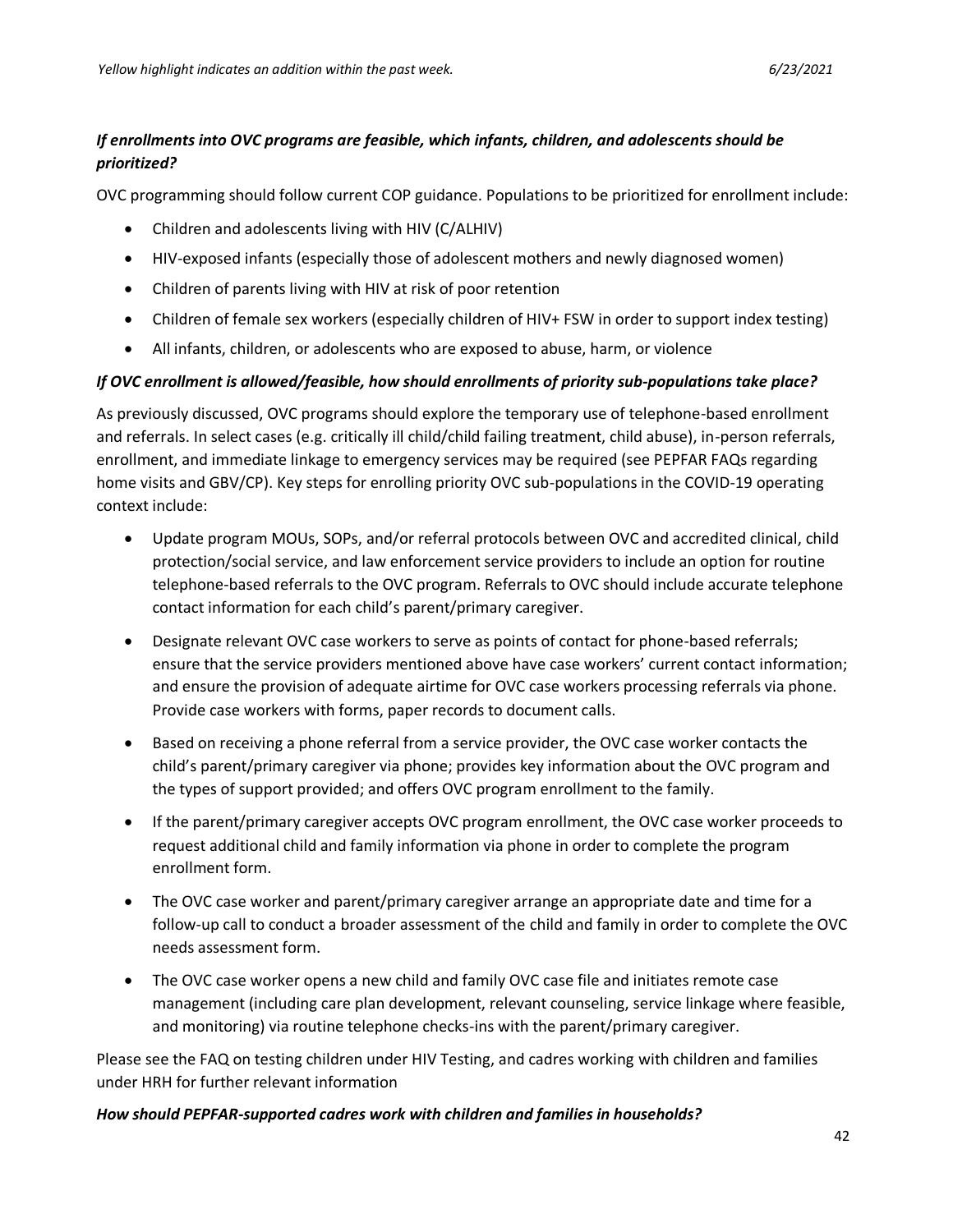Home visits, when necessary, can still achieve important objectives. Key considerations include:

- To ensure safety and well-being of both home visitors and families, program staff should determine whether a home visit is absolutely necessary.
- Home visitors should help to ensure that all PLHIV have access to six months MMD, ideally through community-based distribution points, to maintain adequate supply of ARVs at home as well as TB medicines, TPT and other required medications
- To protect home visitors and beneficiaries, every effort should be made to use phone calls and/or text messages to communicate.
- Home visitors who are at higher risk for severe COVID-19 should consider avoiding home visits. Home visitors should NOT visit beneficiaries if the visitor has any symptoms of acute illness, especially fever, cough, or shortness of breath, even if the symptoms are mild. Home visitors should NOT visit beneficiaries known to have a recent exposure to a person who tested positive for COVID19 or is suspected of having COVID-19.
- Many issues can be managed through counseling by phone. If unable to communicate via phone, situations that may warrant a visit include: 1) a critically ill beneficiary that urgently needs transport assistance to the clinic or hospital, 2) a child or adult exposed to physical harm, abuse or neglect requiring urgent attention, 3) CLHIV (or adult due to disability or other limitation) who cannot access ART and is in danger of treatment interruption.
- If the visit is deemed essential, ensure appropriate measures, including personal protective equipment (PPE) if available, are in place before, during, and after the visit. Both OVC staff and the client(s) must consent to a visit. Once the family is stabilized, focus should then be to assist with 6mo MMD and/or drug pick-up from a community-based distribution point to ensure adequate supply of ARVs at home.

*Considerations for resuming services/reopening*: Home visits may occur if they are deemed safe and in line with local guidance. However, PEPFAR programs should continue to utilize the alternative methods listed above to the degree practical and effective, in order to continue to minimize risk to HCWs.

# <span id="page-42-0"></span>**16. Key Populations (KP) Services During the COVID-19 Pandemic**

Depending on how COVID-19 impacts your country, there may be significant interruptions in access to HIV services for key populations. This may lead to economic uncertainty, increased risk-taking behavior, further experience of stigma and personal violence. Community outreach and traditional peer outreach approaches will likely be disrupted and will need to be adapted based on the client's needs.

### *What should be prioritized for Key Populations?*

- Uninterrupted HIV treatment access, clinical care, and support are critical to maintaining access for key populations.
- Services should be modified and decentralized so that all KPs can continue to access treatment, PrEP and viral load testing and other care through community platforms.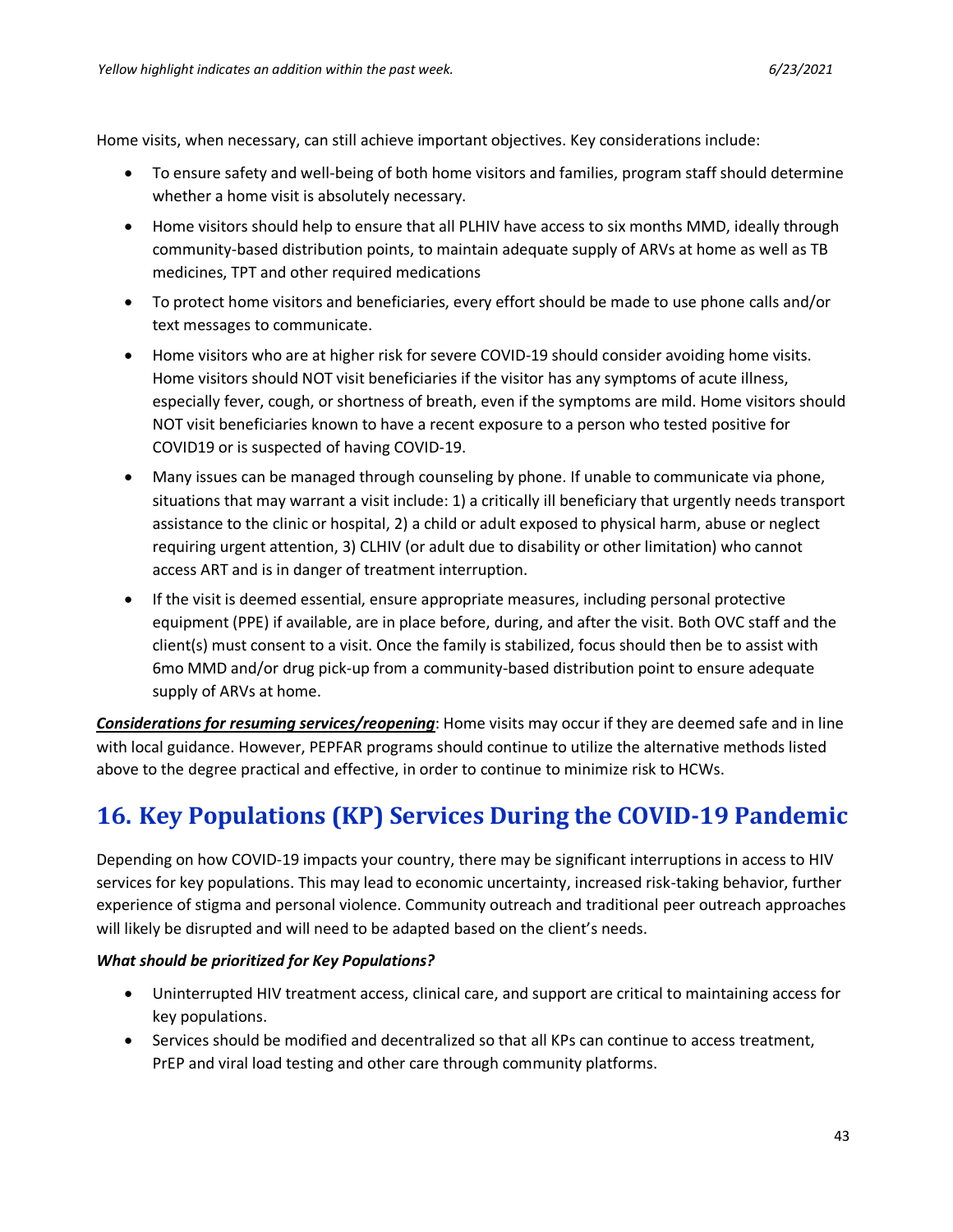• Continued coordination and collaboration among community case management teams prioritizing virtual platforms to determine appropriate and needed differentiated services for KPLHIV

## *What can be done to support people who inject drugs to maintain access to medication assisted treatment (MAT) given COVID-related restrictions?*

• Country teams should work with IPs, partner governments, civil society and others to explore and implement take away dosing of MAT, where stable MAT clients are provided with extra doses of medication to reduce the need to attend the clinic for daily dispensing. Policy changes may be required.

#### *Testing, Prevention and PrEP Services*

- Prioritize differentiated service delivery through community initiation and refill of PrEP and delivery of HIV testing including self-testing via mobile clinics, drop-in centers (DICs), and other community platforms or alternative arrangements for pickup or delivery of services
- Ensure peer outreach workers have enough supply of commodities and/or there are also community distribution points for commodities like condoms, lubricant and self-test kits.
- **Leverage Virtual Approaches**: Use of social media, phone, SMS, and alternative methods of communication by health care and peer workers may ensure critical services are continued.

#### *Ensure Safety of Key Populations*

- Programs should track reports of barriers to service delivery
- Work with IPs and engage KP community-based organizations to provide basic communications materials including infection prevention
- Programs should ensure violence prevention mechanisms and referrals are functioning to track and link clients to needed services. PEPFAR funding cannot support the provision of housing for at-risk clients, but instead recommends referring to existing resources

### *Is there an update on index testing for key populations?*

The evolving situation with COVID-19 may have implications for HTS implementation, monitoring and achieving HTS results, and teams are expected to operate under any COVID-19 related country guidelines as well as KP and HTS programming considerations below. However, given the progress made in recent months on ensuring HTS minimum standards through multiple processes, at this time, the previous halt on active index testing among key populations has been lifted. PEPFAR will work with country teams to ensure that either: (1) existing data confirm that current HTS provision at sites meets minimum standards or (2) sites are brought up to standards and assessed using vetted and valid tools. PEPFAR remains committed to ensuring all sites providing index testing services do so in a manner that meets established standards. Consult your S/GAC chair or PPM if needed.

# <span id="page-43-0"></span>**17. Gender-Based Violence (GBV) & Child Protection (CP)**

*What should all PEPFAR teams be aware of regarding violence during the COVID-19 pandemic?*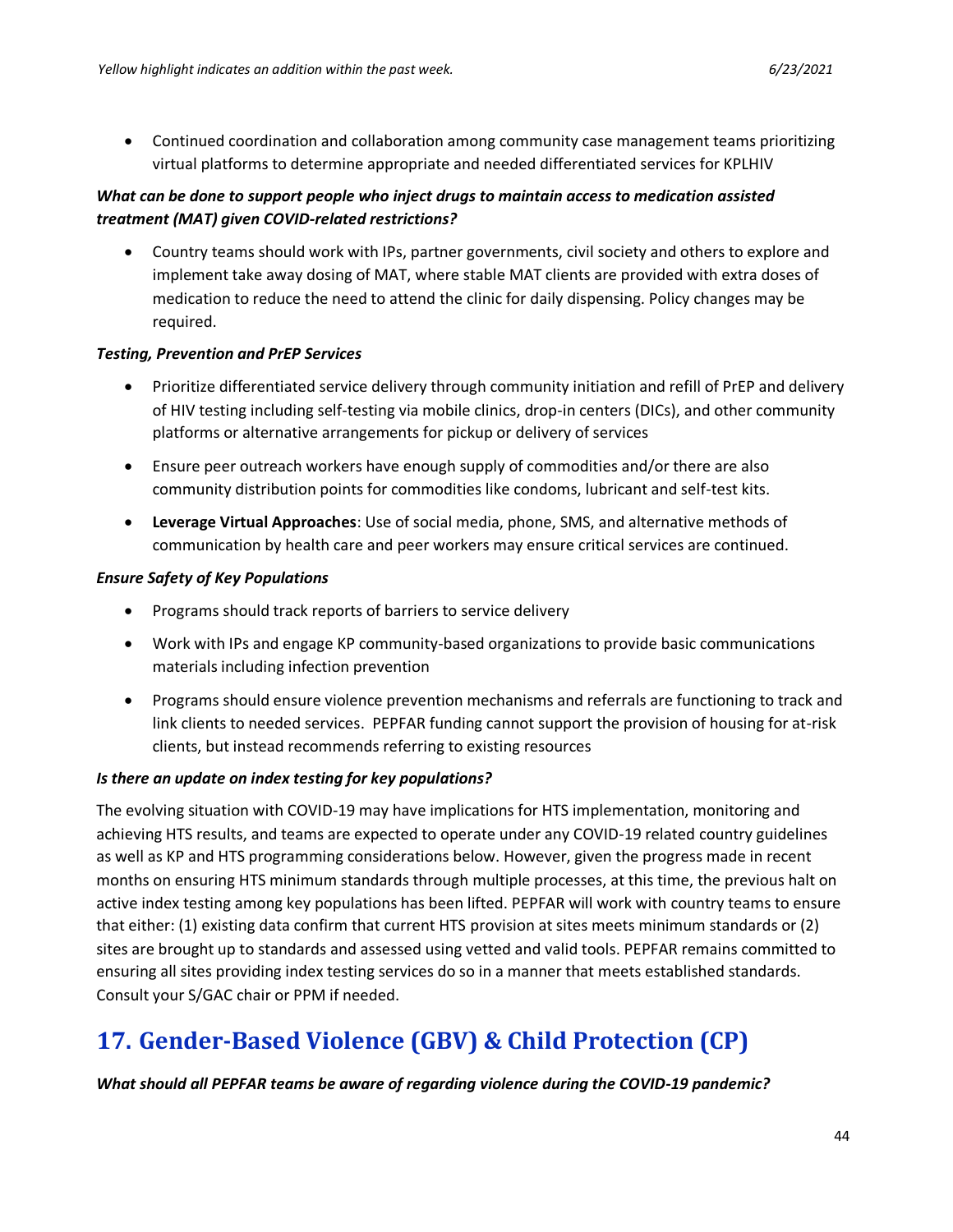Domestic violence has sharply increased since the COVID-19 outbreak (Godin, 2020). Violence, particularly intimate partner violence (IPV), increases risk of HIV acquisition (WHO, 2013) and can negatively impact an individual's adherence, retention, and viral suppression (Hatcher, 2015), PEPFAR programs must respond to violence in order to maintain achievements in retention and viral suppression during the COVID-19 outbreak.   

All PEPFAR programs (both clinical & community) can respond to GBV and CP by: 

- 1. Advocating with host governments to designate child protection and GBV responders (and their organizations and government agencies) as essential and operational during lockdowns. This also includes child helplines and other remote services.
- 2. Working with local governments, community partners, local organizations, and other donors to continuously update lists/directories (e.g. contact information, opening hours) of all local GBV/CP response services and national hotlines that are functional, including both clinical and non-clinical supportive services.
- 3. Specific considerations for clinical and community partners are noted in the following FAQs. Additional resources can be found [here.](https://gbvguidelines.org/en/knowledgehub/covid-19/)

**If there is immediate concern for a child being exposed to physical harm, abuse or neglect that requires urgent attention, this should be reported to the appropriate accredited authorities.** Please see FAQs on home visits.   

#### *How can clinical partners respond to GBV and CP issues during the COVID-19 pandemic?*

- 1. Ensure that all staff have access to an updated list of local GBV/CP responses services and national hotlines for referrals.
- 2. Facilities should have printed material that provides information on functioning local GBV/CP services and national hotlines that providers can discreetly give to clients. Community partners and local organizations may already have materials available for distribution.
- 3. Providers should deliver age-appropriate first-line support (LIVES) to all clients who disclose violence and provide or refer clients to appropriate, functioning GBV response services.
- 4. Providers should help clients make a plan to stay safe at home while living in quarantine or isolation, including tips on how to safely access support. Ensuring privacy is critical (e.g., using a safety/code word if disclosing violence in proximity of the perpetrator). It is important to do no harm.
- 5. Providers should help clients find ways to discreetly and safely take their ARVs while in quarantine or isolation.  This is important for people who have not disclosed their status or use of ART or PrEP to their partner/family.
- 6. Ensure PEPFAR-supported specialized GBV/CP facilities or one-stop-centers have enough phone/internet credit to provide virtual psychosocial support and safety planning services.

#### *How can community partners respond to GBV and CP issues during the COVID-19 pandemic?*

Maintain and adjust communication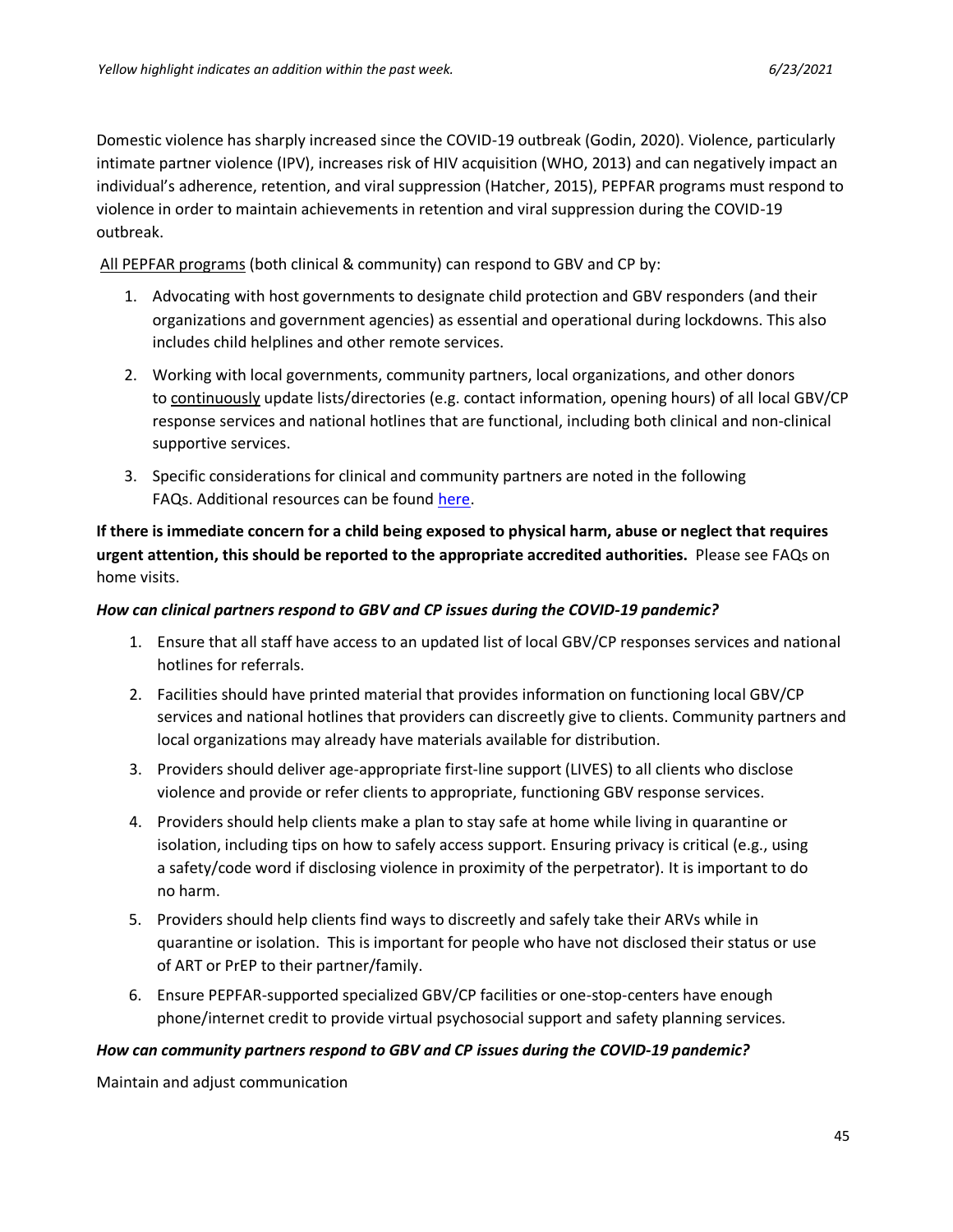- Implementing partners (IPs) should use calls, SMS, social media, and/or work with Governments to provide information about GBV/CP and COVID-19, including contact information for functioning GBV/CP response services.
- IPs with access to media such as radio, internet, or television can provide information on the risk for increased interpersonal violence during COVID-19 and resources available to those who need support.

Keep in contact with those at elevated risk for GBV or child abuse/neglect

- For participants who have disclosed experiences with violence or are potentially at higher risk for violence, staff (e.g., counselors, social workers, gender leads) may proactively reach out and discretely offer support, including developing a safety plan in the case of quarantine or social isolation and ensuring those in need know how to safely access support. Ensuring privacy is critical (e.g., using a safety/code word if disclosing violence in proximity of the perpetrator). It is important to do no harm.
- Programs that have existing relationships with individuals and families (e.g., OVC, DREAMS) should maintain communication using virtual platforms as possible. Please refer to the DREAMS FAQ on maintaining contact with AGYW.

Support frontline staff 

- IPs should ensure their field staff, mentors, and community health workers have the resources (e.g., internet connection, airtime) to reach out to PEPFAR participants to provide support, safety planning, and linkage to services as necessary.
- IPs should promote self-care and prioritize safety of staff, being cognizant of potential trauma during emergency situations.

Ensure appropriate response services are in-place and known 

• Ensure that all staff have access to an updated list of local GBV/CP responses services and national hotlines for referrals.

# <span id="page-45-0"></span>**18. Civil Society Engagement**

## *How can community and civil society organizations provide input to PEPFAR about its response to COVID-19?*

PEPFAR values the perspective of community and civil society organizations at both the global and local level. Community and CSO engagement with and observations of PEPFAR programming and response to COVID 19 can help us further refine our activities. If CSOs and communities have questions, comments, or observations about how PEPFAR is adjusting in the context of COVID 19, feedback can be provided [here.](https://www.surveymonkey.com/r/V7RJW59) PEPFAR teams are encouraged to share this opportunity with local CSOs.

In addition, PEPFAR encourages OUs to engage in virtual consultations with local civil society and community organizations as teams make decisions about and adaptations to programming in the context of the COVID 19 pandemic. While it is understood that varying degrees of physical distancing measures may preclude in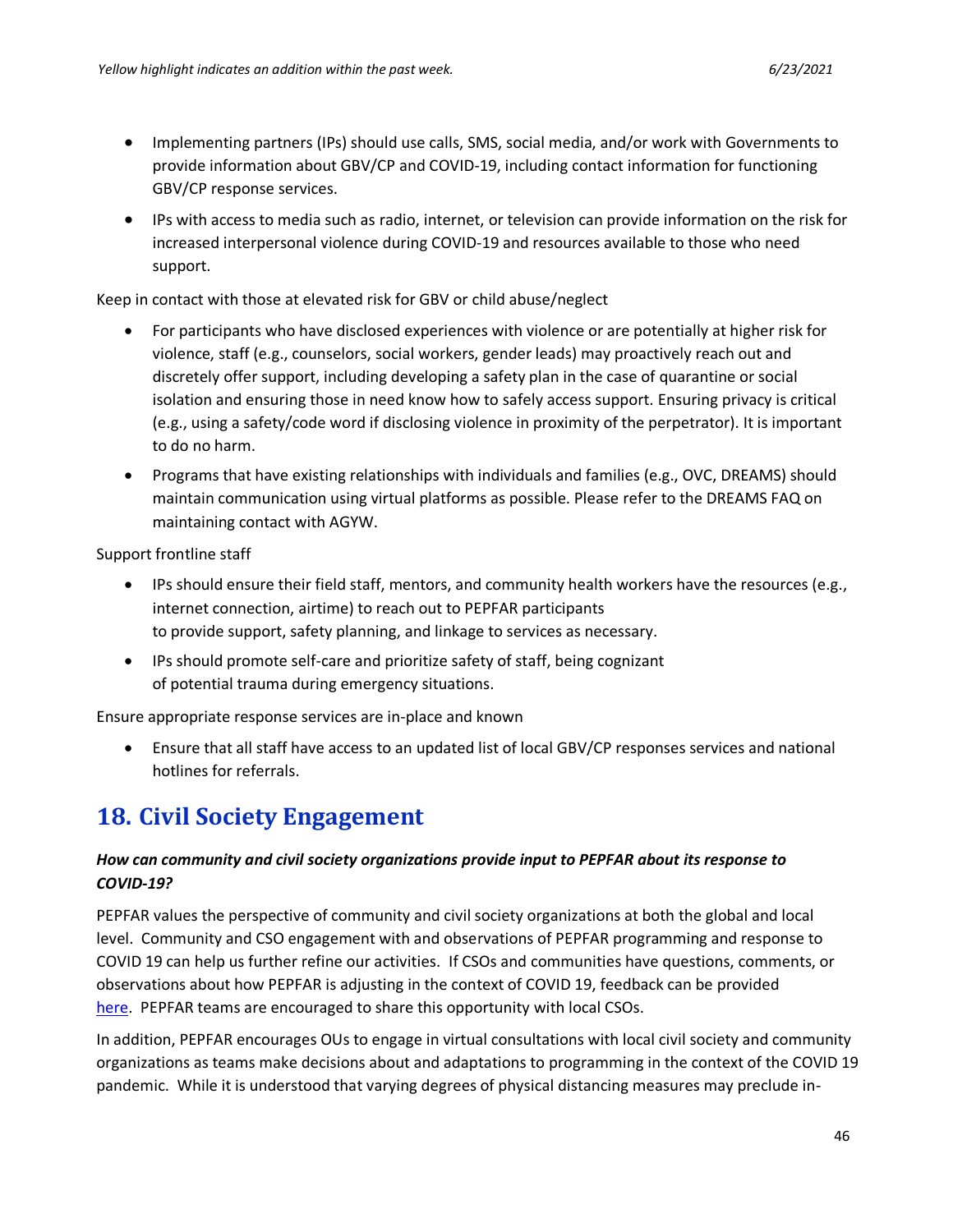person meetings in many countries, country teams are encouraged to make use of virtual technologies to convene or otherwise seek critical input from the communities and constituencies that they serve.

#### *What does PEPFAR do with the feedback from stakeholders?*

As of July 10, 2020, PEPFAR has received 58 submissions to its online COVID-19 stakeholder feedback mechanism [\(here\)](https://www.surveymonkey.com/r/V7RJW59). Responses were submitted by a range of civil society organizations and communitybased implementing partners. Diverse topics were covered, including comments, questions, and concerns about the purchase of PPE, availability of nutritional support, HIV commodities availability, virtual program adaptations, MER target achievement, and others. Each submission is reviewed by a PEPFAR U.S. government interagency task team, drawing in additional subject matter experts as necessary, to determine which refinements are needed to PEPFAR's COVID-19 FAQ and guidance, which is updated weekly. PEPFAR continues to find these questions and feedback extremely important for understanding "on the ground" realities and will continue to review incoming submissions and make adjustments or clarifications to the guidance accordingly.

# <span id="page-46-0"></span>**19. Faith and Community Based Organizations**

## *How can Faith and Community leaders help with the multiplicity of challenges countries are facing due to the co-occurrence of HIV and a COVID-19 pandemic?*

- Provide accurate and timely information from reliable sources about practical considerations and recommendations for religious leaders and faith communities in the context of COVID-19. See example [here.](https://www.who.int/publications-detail/practical-considerations-and-recommendations-for-religious-leaders-and-faith-based-communities-in-the-context-of-covid-19)
- Encourage PLHIV in and/or known to their congregations, to maintain an adequate supply of ART and to request multi-month distribution of ART.

## *What changes in the 'Faith and Community Initiative' activities are needed during the COVID-19 response?*

In the context of COVID-19, PEPFAR-supported staff working on priority #1 of the FCI: "Engaging faith communities to reach men and children living with HIV, and to link and retain them in care", should be focused on supporting, maintaining, and extending the continuity of HIV testing and decentralized treatment services for men, youth, and children, by:

- Leveraging functioning religious structures to use weekly virtual Facebook Live/YouTube® religious services for congregations and men's, women's, and youth groups, as well as congregational WhatsApp groups, to disseminate HIV Messages of Hope, prioritizing messages that use FCI message prototypes (SMS messages, video clips, etc.) to support ART adherence and continuity of treatment; leveraging these religious structures to integrate COVID-19 risk prevention communications for at-risk populations and PLHIV.
- Expanding engagement of Religious Leaders affected by and living with HIV, in reducing HIVassociated stigma/discrimination, to also address the harms of stigma/discrimination associated with TB and COVID-19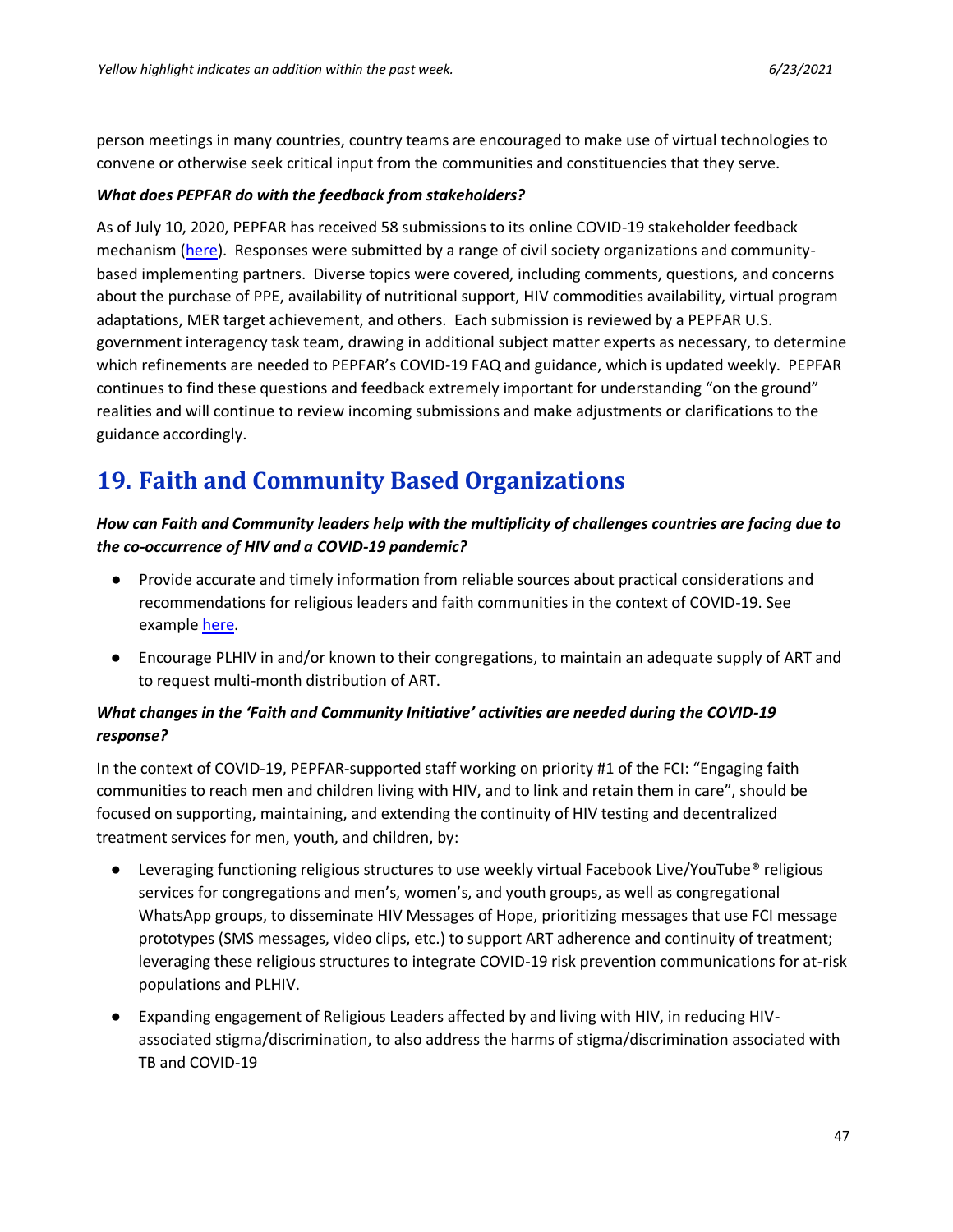- Expanding client base of faith-engaged decentralized neighborhood Community Posts to increase convenient access to MMD, among index clients and contacts,
- Expanding evidence-based FCI models that promptly link highly targeted HIV self-testing to either prevention or treatment services
- PEPFAR-supported FCI staff providing psychosocial support to boost adherence should conduct home visits and in-person support in accordance with national and local COVID-19 mitigation regulations.

## *PEPFAR-supported staff working on priority #2 of the FCI: "Strengthening Justice for Children" will need to adjust the 4 required activities to align with local "stay at home" orders and guidance regarding mass gatherings.*

- Since COVID-19 restrictions are being eased in many communities, paused in-person JfC activities should be re-assessed on a frequent, regular basis to ensure they are resumed *as soon as* safe and allowable by local guidelines. Please see the DREAMS and OVC sections of this document (Sections 13 and 14) for guidance on how to resume in-person, group-based JfC activities in the era of COVID-19. For countries in which restrictions prohibiting these activities still exist, OUs should continue to follow the guidance below:
- Country teams and IPs should continue planning for future trainings and education modules as well as who the target audience(s) will be and appropriate venues for when restrictions are lifted.
- If already part of implementation plans, efforts focused on Justice Sector systems change should continue and be finalized, with government entities using conference calls and video platforms, if available.
- Justice for Children implementing partners should review the technical guidance on Child Protection and GBV (see section 17) to ensure that they can provide appropriate assistance regarding postviolence care for survivors of violence.
- Investigation is underway to determine whether evidence-based interventions and curricula can be delivered remotely or virtually and further guidance will be issued if and when these approaches are deemed safe and appropriate.

# <span id="page-47-0"></span>**20. Infection Prevention and Control**

### *What measures should be implemented to reduce COVID-19 exposures in the healthcare setting?*

- The basic principles of IPC and standard precautions should be applied in all health care facilities and are critical to containment of SARS CoV-2.
- Health care facility visits should be minimized when possible.
- **Universal source control measures** should be used. This refers to the use of face coverings over the mouth and nose to prevent spread of respiratory secretions when talking, sneezing, or coughing. Because of the potential for asymptomatic and pre-symptomatic transmission, source control measures are recommended for everyone in a healthcare facility, even if they do not have symptoms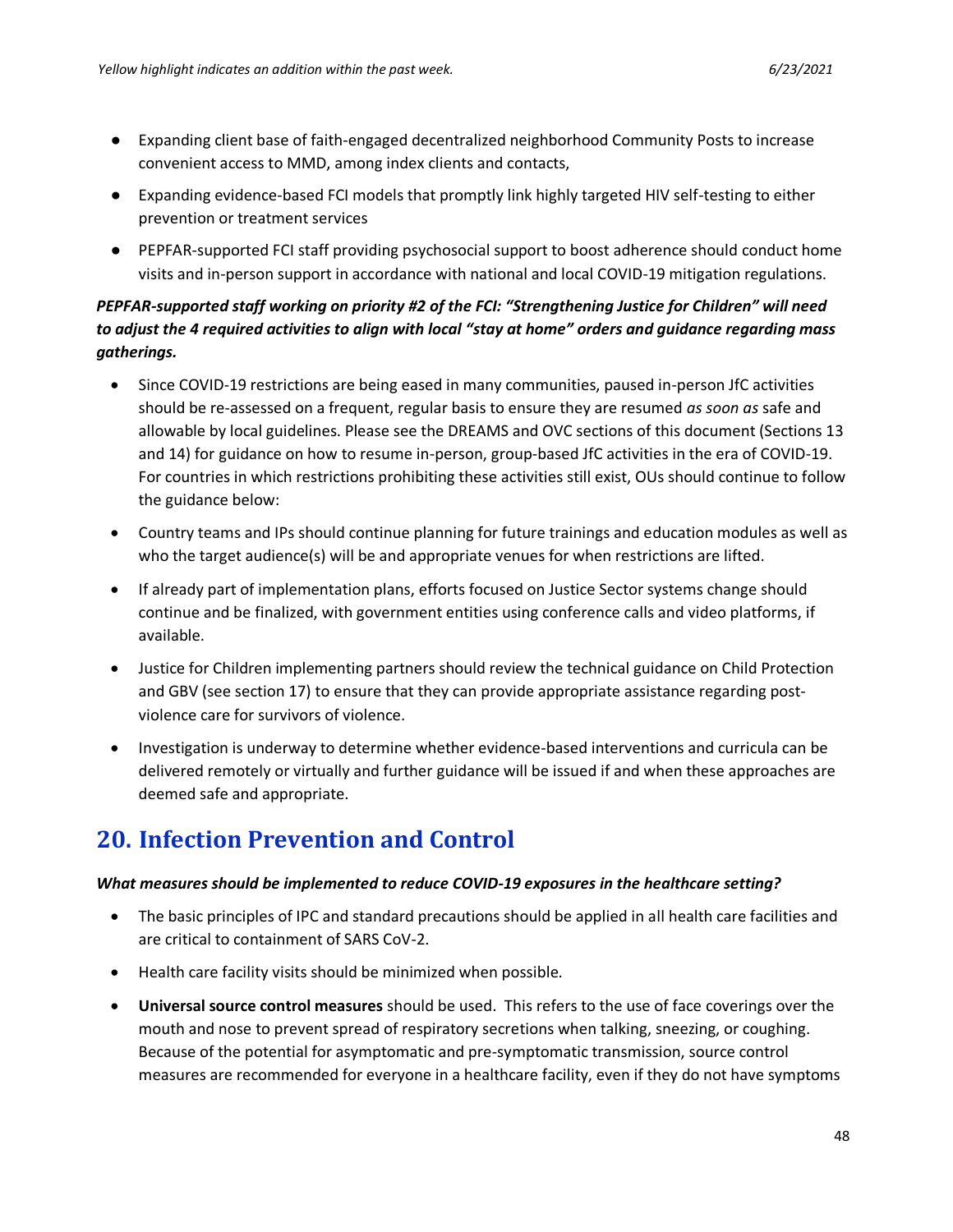o[f COVID-19.](https://www.cdc.gov/coronavirus/2019-ncov/hcp/infection-control-recommendations.html) The WHO has recommendations about the composition of these face coverings and how to use them [appropriately.](https://www.who.int/emergencies/diseases/novel-coronavirus-2019/advice-for-public/when-and-how-to-use-masks)

- Patients with respiratory symptoms should be provided medical masks, as opposed to face coverings, upon entry to the health care facility
- HCW should practice **continuous medical masking.** As of June 5, WHO recommends that facility-based health care workers should continuously wear a medical mask throughout their shift in order to prevent transmission of COVID-19 in settings where widespread COVID-19 is suspected or documented. Se[e here.](https://www.who.int/publications/i/item/advice-on-the-use-of-masks-in-the-community-during-home-care-and-in-healthcare-settings-in-the-context-of-the-novel-coronavirus-(2019-ncov)-outbreak) This includes wearing masks in breakrooms or other spaces where they may encounter coworkers. More information on medical masks a from the FDA can be found [here.](https://www.fda.gov/medical-devices/coronavirus-covid-19-and-medical-devices/face-masks-including-surgical-masks-and-respirators-covid-19?utm_medium=email&utm_source=govdelivery) Eye protection (goggles or face shields) worn with medical masks provide additional protection for individuals exposed to people with respiratory symptoms or known COVID-19. Information about maximizing the fit of face coverings and medical masks can be found [here.](https://www.cdc.gov/mmwr/volumes/70/wr/mm7007e1.htm) Information about appropriate use of PPE can be found [here.](https://apps.who.int/iris/bitstream/handle/10665/331498/WHO-2019-nCoV-IPCPPE_use-2020.2-eng.pdf)
- All facilities should have a designated focal point to oversee and monitor infection prevention activities; this individual should be supported to provide the basic principles according to WHO guidance which include:
	- o Written procedures for identifying and managing clients and staff with potential COVID- 19 exposures or illness;
	- o Systematic triage to identify ill persons;
	- o Strict adherence to hand hygiene and respiratory hygiene;
	- o Prioritization of care of symptomatic patients;
	- $\circ$  When symptomatic patients are required to wait for services; ensure they are placed in a separate waiting area;
	- $\circ$  Appropriate supplies to allow implementation of contact and droplet precautions for all suspected COVID-19 cases. Any healthcare worker or caregiver providing care to a known or suspected COVID-19 patient either in a facility or home should wear a medical mask. Both the CDC and the WHO recommend the use of eye protection: either a face shield or goggles.
	- $\circ$  Strict protocols for routine cleaning and disinfection of medical equipment and environmental (especially "high touch") surfaces such as table surfaces and door handles;
	- o Education and training of staff regarding IC precautions for COVID-19;
	- $\circ$  Ensure adequate ventilation in waiting areas and procedure/testing areas, using an "open" window" policy
	- o Assurance of appropriate and safe waste disposal of PPE and other items that might have been exposed to COVID-19
	- $\circ$  Contact and droplet precautions are recommended for COVID-19 protection. Airborne precautions are recommended only for staff performing aerosol generating procedures. These procedures include tracheal intubation, non-invasive ventilation, tracheotomy, cardiopulmonary resuscitation, manual ventilation before intubation, and bronchoscopy.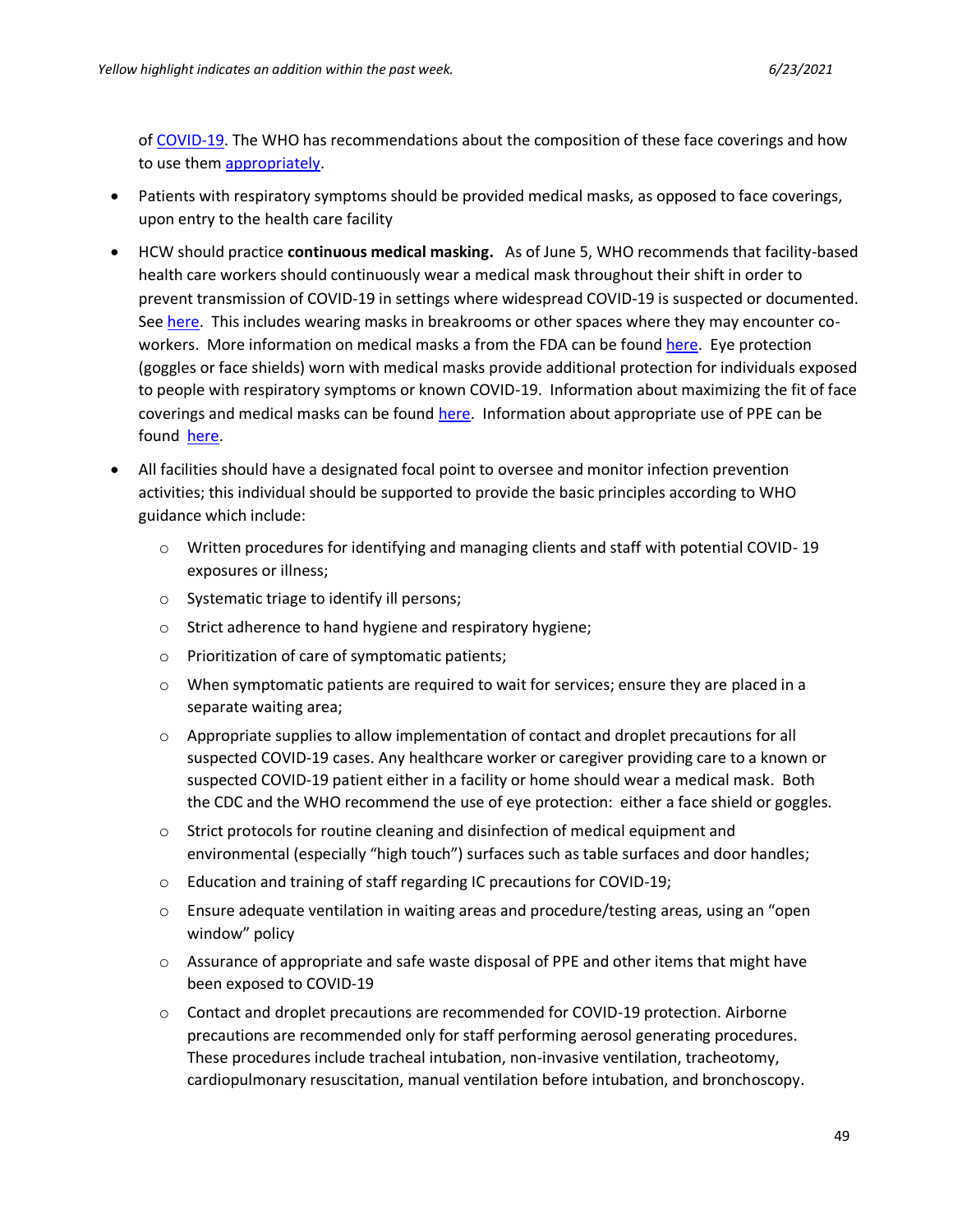- $\circ$  Guidance on cleaning and disinfection of environmental surfaces in the context of COVID-19 can be found [here.](https://www.who.int/publications/i/item/cleaning-and-disinfection-of-environmental-surfaces-inthe-context-of-covid-19) With appropriate cleaning, environmental contamination should not be a reason to close clinics.
- Similarly, home care or community healthcare workers should consider using a medical mask when in direct contact with a patient (e.g. when obtaining blood for an HIV test) and social distancing measures cannot be maintained. Updated guidance that including information about disposal of potentially contaminated medical waste has been provided by the WHO i[n this document](https://www.who.int/publications/i/item/home-care-for-patients-with-suspected-novel-coronavirus-(ncov)-infection-presenting-with-mild-symptoms-and-management-of-contacts) on page 3.

#### *What measures should be implemented to ensure safety in non-clinical workplaces?*

The safety of all PEPFAR supported staff including implementing partner staff, must be assured. Activities must be in compliance with national government and health authority guidance and include appropriate social distance, hand hygiene and face coverings for source control. Remote work options should be considered where feasible and appropriate [\(see here\)](https://www.who.int/publications/i/item/home-care-for-patients-with-suspected-novel-coronavirus-(ncov)-infection-presenting-with-mild-symptoms-and-management-of-contacts).

#### *How can we perform hand hygiene during visits to clients without running water?*

Alcohol based hand rubs are an effective method of hand hygiene and are an important part of the WHO "clean hands" campaign, which has been active since 2009 [\(see](https://www.who.int/infection-prevention/publications/hh_evidence/en/) here). WHO and UNICEF are now sponsoring "Hand Hygiene for All Global Initiative" cosponsored by UNICEF [\(see](https://www.who.int/water_sanitation_health/sanitation-waste/sanitation/hand-hygiene-for-all/en/) here).

Hand hygiene is a critical intervention for the prevention of COVID-19 infection. It is also important for prevention of healthcare associated infections and combatting spread of multidrug resistant bacteria – for this reason, hand hygiene remains essential to quality healthcare delivery.

A method for local production of hand hygiene products is [here.](https://www.who.int/gpsc/5may/Guide_to_Local_Production.pdf?ua=1)

#### *More information on personal protective equipment can be found in that section.*

## **Cloth face coverings (or Homemade Masks)**

## *Should IPs promote the use of non-medical (or homemade) masks as personal protective equipment (PPE) for health care personnel in PEPFAR-supported health clinics/facilities?*

No. Non-medical or homemade facemasks are not considered PPE because they have unknown protective capabilities. This is consistent with both [CDC guidance](https://www.cdc.gov/coronavirus/2019-ncov/hcp/ppe-strategy/face-masks.html) and WHO guidance.

## *Should IPs promote the informal production and use of non-medical (or homemade) masks to prevent community spread of COVID-19?*

- As of April 6, 2020 [CDC](https://www.cdc.gov/coronavirus/2019-ncov/prevent-getting-sick/cloth-face-cover.html) recommends the use of cloth face coverings to lessen transmission from the wearer of the mask of COVID-19 to others in public settings where other social distancing measures are difficult to maintain (e.g., grocery stores and pharmacies) particularly in areas impacted by COVID-19. Cloth face coverings also may prevent spread of COVID from persons who are infected, but do not have symptoms. Cloth face coverings should not replace or substitute for the approved PPE recommended for frontline workers (e.g., healthcare workers, community workers) as protection from coronavirus acquisition in health facilities.
- Updated guidance on face covering and best practices from WHO can be found [here.](https://www.who.int/publications/i/item/advice-on-the-use-of-masks-in-the-community-during-home-care-and-in-healthcare-settings-in-the-context-of-the-novel-coronavirus-(2019-ncov)-outbreak) The WHO suggests that cloth face coverings can be considered in several circumstances including in areas with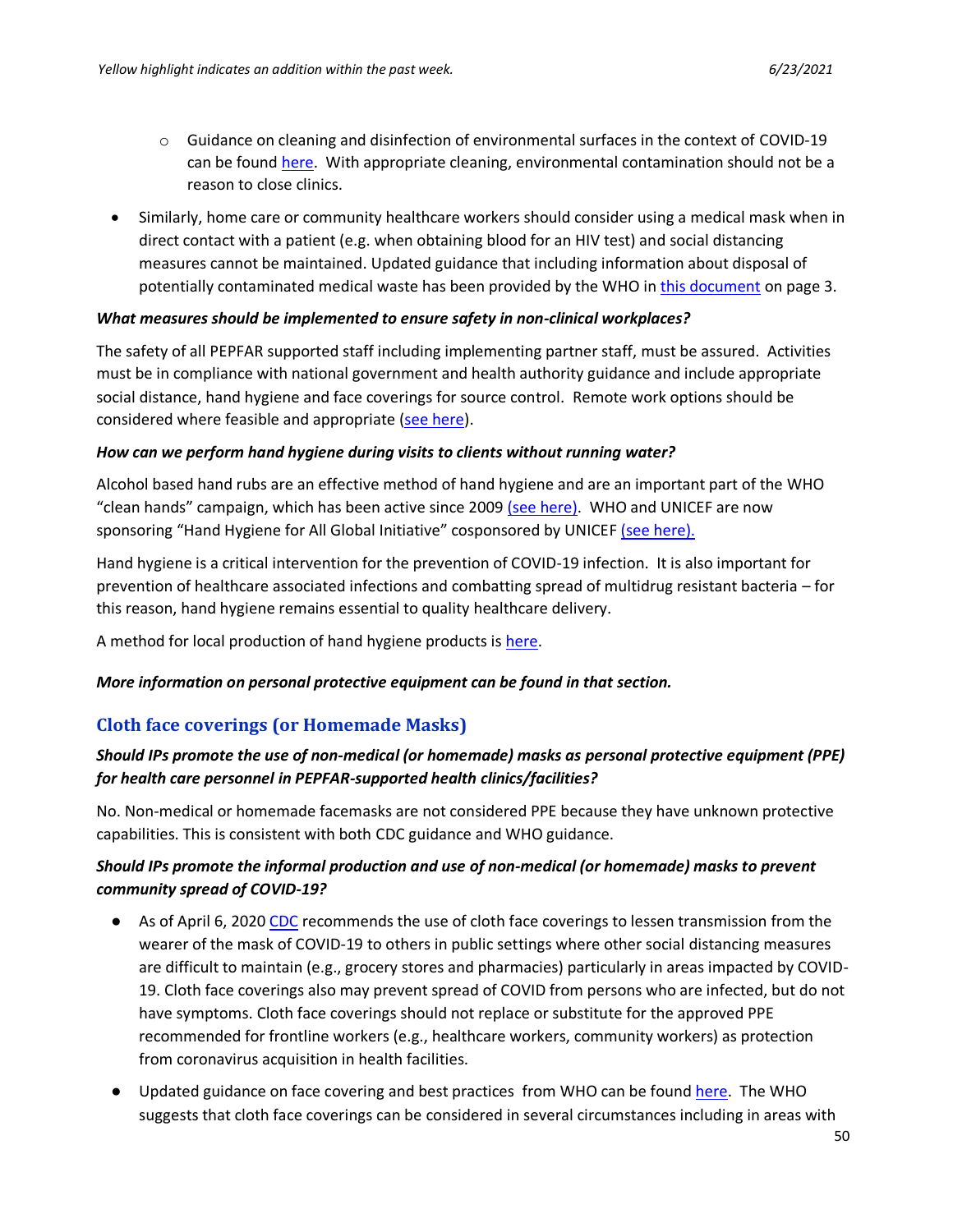known or suspected widespread transmission and areas of high population density, especially where there is limited or no capacity to implement other containment measures such as physical distancing, contact tracing, appropriate testing, and isolation and care for suspected and confirmed cases. The WHO recommends 3 layer face coverings and has suggestions for the composition of those [coverings.](https://www.who.int/emergencies/diseases/novel-coronavirus-2019/advice-for-public/when-and-how-to-use-masks)

- Decisions regarding the use, promotion and informal production of cloth face coverings should align with local customs and guidance issued by national authorities in the context of COVID-19. If cloth face coverings are used, best practices should be followed about how to wear, remove, and dispose of them, and for hand hygiene after removal. IPs should always communicate that cloth face coverings used in community settings are distinctly different from PPE used in healthcare settings for the provision of clinical services.
- Community-based production of cloth face coverings can also be integrated into current economic strengthening or income-generation activities, where such activities are already taking place and able to continue. Examples can include supplying raw materials along with training activities that are prudently adapted to ensure proper social distancing (e.g., virtual training through WhatsApp and other accessible technology).
- IP efforts should follow recommended practices (such as the [CDC](https://www.cdc.gov/coronavirus/2019-ncov/prevent-getting-sick/diy-cloth-face-coverings.html) guidance) and coordinate closely with promotional campaigns (which may or may not be implemented directly by the IP) to ensure public sensitization on proper use, re-use, and disposal of cloth face coverings as well.

# <span id="page-50-0"></span>**21. Laboratory Services**

## *How should PEPFAR supported laboratories ensure uninterrupted HIV (VL/EID) and TB testing in the midst of COVID-19?*

The goal of antiretroviral therapy is virological suppression that should be determined by testing for viral load at six months after initiating ART and then yearly thereafter. Though many PEPFAR supported programs have made significant progress in achieving between 85% and 95% viral load suppression, some of these countries are below 80% viral load testing coverage. Similarly, though significant progress has been made in improving infant diagnosis, many countries have not yet reached the 90% target for EID coverage by 2 months of age and have lengthy turnaround time and poor linkage to ART (<95%). Recent efforts to bridge these gaps have been impacted by COVID-19 at the country level. Many patients did not come to the clinic for sample collection and laboratories were unable to transport samples from rural communities to the central laboratory for testing.

Supply chain challenges associated with border closures and global flight restrictions, further led to reagent stock outs and sample backlogs. The use of instruments originally procured for HIV (VL/EID) and TB testing and repurposing of some HIV molecular staff to support COVID-19 has also impacted some programs. As such, previous guidance recommended prioritization of COVID-19, EID, TB, and VL for children, PBFW, and virally non-suppressed clients. As the COVID-19 situation improves, PEPFAR teams should work with country MOH and other stakeholders to routine and uninterrupted VL, EID and TB testing. In doing this, COVID-19 mitigation options should be deployed within the facilities that allow for social distancing. These include reduction in waiting times for sample collection, avoiding crowded waiting rooms, scheduling and staggering appointments, streamlining clinic flow so that patients for sample collection do not interact with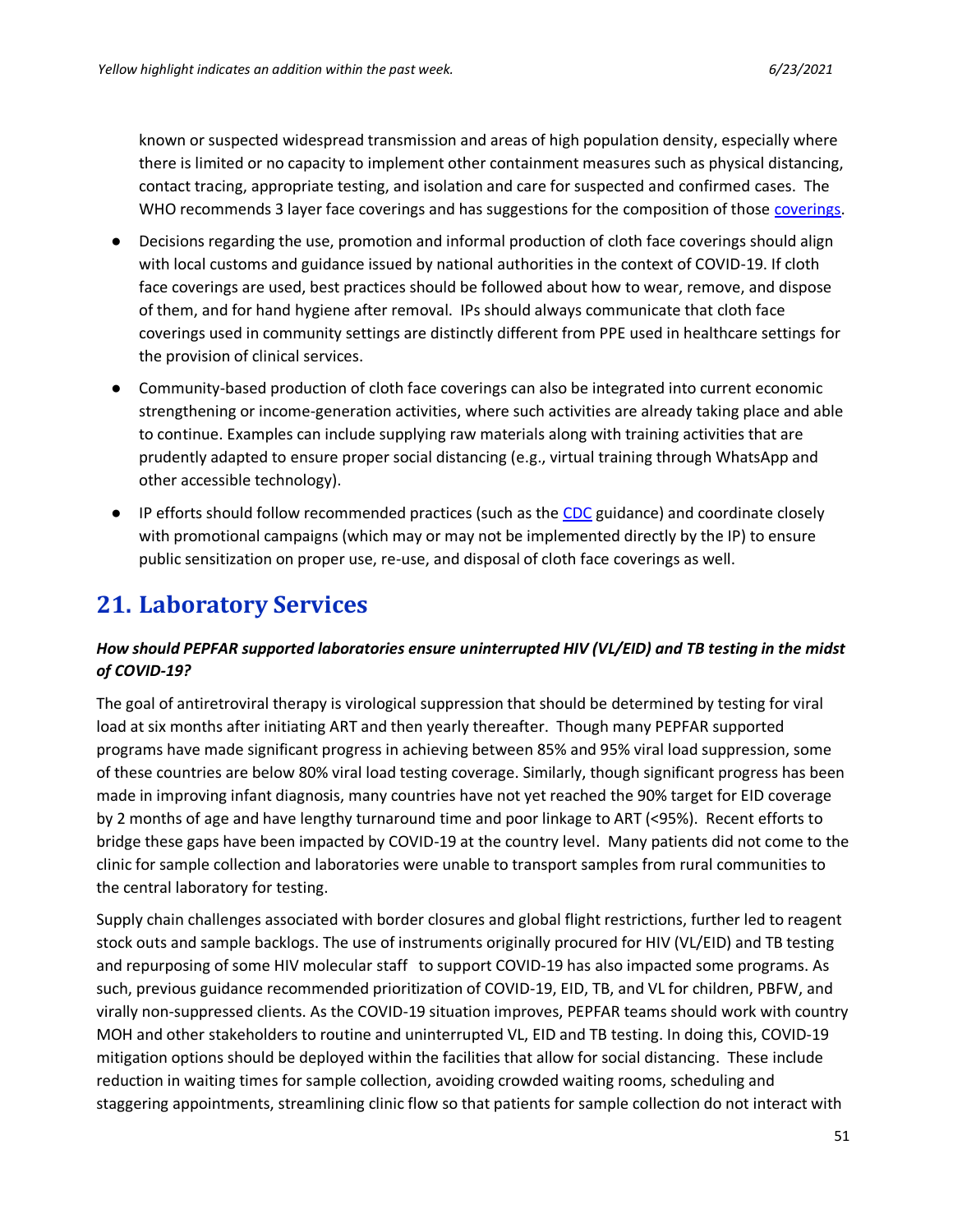multiple clinic providers, and reactivating safe sample transport systems. These should be implemented to ensure improved sample collection and testing. More use of DBS for sample collection outside of the facilities to avoid many patients coming to the facility for sample collection should be encouraged. The use of point of care platforms in the interim to test and deliver quick results to avoid patient or sample movement should be considered as well.

As noted, programs faced huge supply chain issues at the beginning of COVID-19 due to manufacturing gaps or delays in shipment due to air traffic and border closures; which have improved significantly in many countries. To avoid this, programs should place orders for laboratory test kits and consumables at least one month earlier than baseline to account for potential shipping delays. OUs should routinely review and update current stock counts at national and subnational levels and forecast for additional consumable needs. In PEPFAR supported laboratories running COVID-19 and HIV-related tests on the same instrument, standard operating procedures (SOPs) should be developed in collaboration with the MOH and other stakeholders to document how concomitant testing will occur. Issues to be considered and agreed upon include consumable use, sample transport, data systems, space and time allocation, and HRH.

# <span id="page-51-0"></span>**22. Supply Chain/Commodities**

## **Supply Chain for ARVs**

The supply chain continues to operate at a reduced capacity and delays are anticipated for the foreseeable future.

## *The situation in India is devastating. Most ARV orders originating in India, how will the most recent situation in India impact supply security*?

At present, minimal supplier delays have been reported. USG appropriately stocked up the countries last year in light of the initial lockdown. Suppliers report that they have stockpiled the active pharmaceutical ingredient (API), sufficient to last three to four months except for Zidovudine-based regimens, which are experiencing significant delays due to global API shortage further strained by COVID. Although some Indian states are shut down to various degrees, suppliers are operational albeit with reduced staffing due to absenteeism and COVID cases. USG is continuing to monitor the situation, specifically the potential risk of shortages of bottles.

### *What will USG do to mitigate risks?*

Now, that the COP21 approval meetings have finished, USG will be able to provide a forecast for July 2021 to September 2022 in the coming weeks.

### *How will the India situation impact the introduction of pediatric dolutegravir?*

Fortunately, the suppliers that manufacture pediatric dolutegravir 10 mg, also manufacture TLD. Both formulations rely on dolutegravir API and suppliers report that they have sufficient stock of dolutegravir API for three to four months. The first deliveries of pediatric dolutegravir have begun to arrive in country, with some arrive two to four months ahead of schedule.

### *What should be done to prevent country-level drug shortages?*

Consider the following interventions: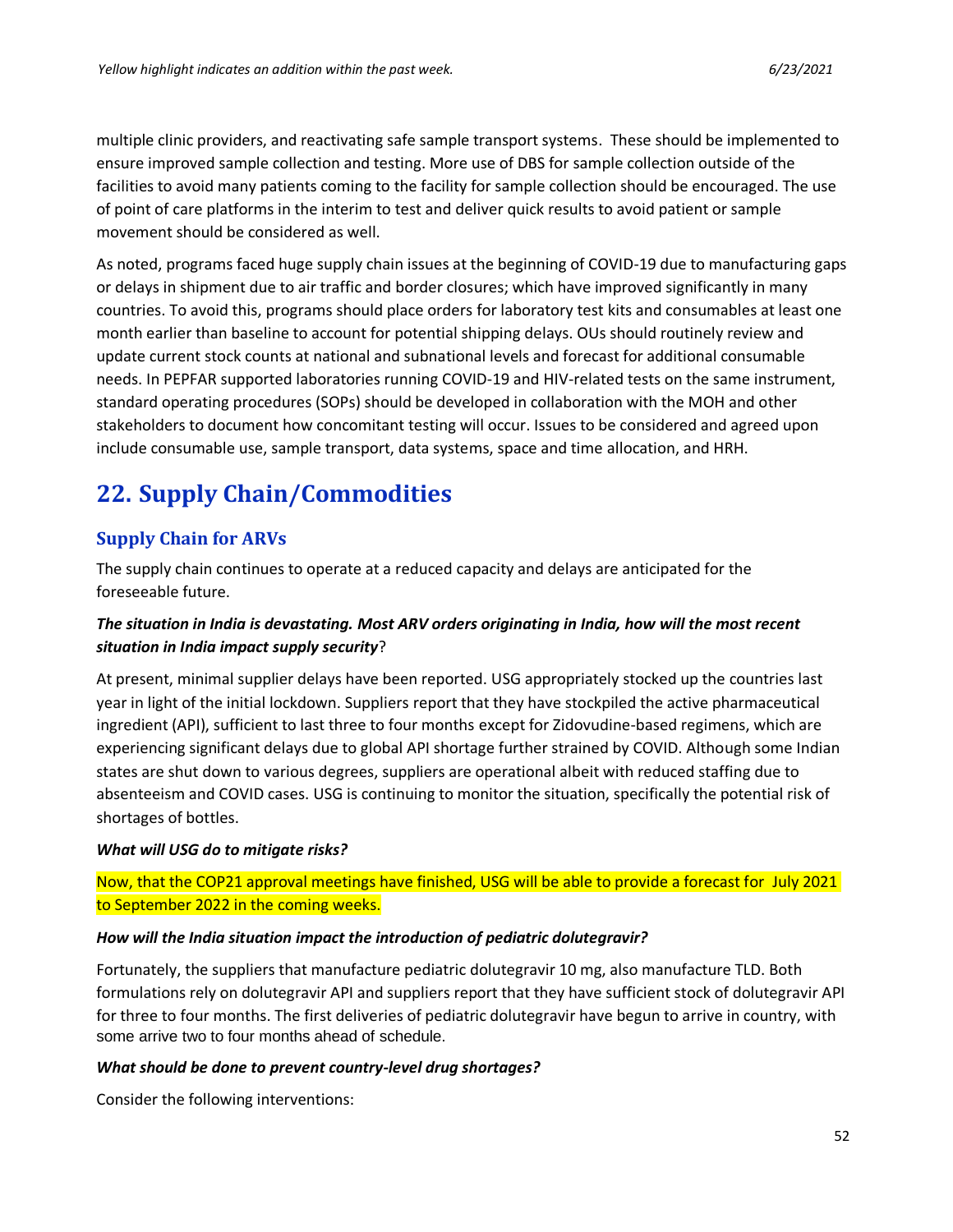- Substituting products/formulations where necessary.
- Ongoing supply plan and inventory data (PPM/R) review to identify and respond to urgent need
- Decentralized distribution approaches (as highlighted above) that include: Home deliveries, community or private pharmacies, pharmacy in a box and automated lockers.
- Order staggering to prevent delivery delays
- Reallocation of urgently needed orders to less impacted suppliers, as warranted and feasible

## **Supply Chain for Condoms**

## *My country is concerned about potential condom and/or lubricant stock-outs due to COVID-19. What are our options to access PEPFAR assistance for these commodities?*

While some PEPFAR programs are accustomed to using central funds to procure condoms and/or lubricants, many countries currently obtain male and female condoms and lubricants from non-PEPFAR sources for distribution within PEPFAR-supported services. At this time, PEPFAR's GHSC-PSM mechanism has experienced minimal delays with condom and lubricant commodities, but we are aware that other donor sources are experiencing more significant delays in production and/or shipments due to COVID-19. Early modeling on the global potential impact of COVID-19 on HIV indicates that disruptions in condom supply may lead to an increased incidence of HIV. Condom availability is an essential component of many PEPFAR prevention, testing, and treatment services and national programs should strive to make sure that incountry supplies are sufficiently available.

Based on coordination with other country actors (donors, private suppliers, etc.), country teams are highly encouraged to discuss their condom and lubricant supply status with their supply chain POCs, tabulate any anticipated gaps in condom and/or lubricant availability within PEPFAR programs, and estimate their potential budget needs. PEPFAR's GHSC-PSM program has some ability to rapidly source additional condoms and/or lubricants communicating earliest product availability dates as a stop-gap measure. If usual condom and lubricant support is unavailable in a PEPFAR supported area, OUs may work with their respective Chairs and PPMs to develop proposals for reprogramming limited amounts of PEPFAR funding for condoms and lubricants. These proposals should follow previously provided reprogramming guidance and will require approval by S/GAC.

## **Tracking Supply Chain Impact**

### *How will supply chain risks for COVID-19 be tracked?*

GHSC-PSM in conjunction with USAID has developed a **COVID 19 Impact Dashboard**, which will allow Mission supply chain staff to track the impact of COVID-19 on their orders. Additionally, GHSC-PSM is developing a **Market Risk Map** by commodity portfolio to assess the short-term and long-term sourcing risks and develop mitigation strategies as appropriate.

### *How will USAID and GHSC-PSM Mitigate Risk?*

- Early Identification of Delayed and At-Risk Orders
- Bi-weekly order status reports from all suppliers with supplemental calls as needed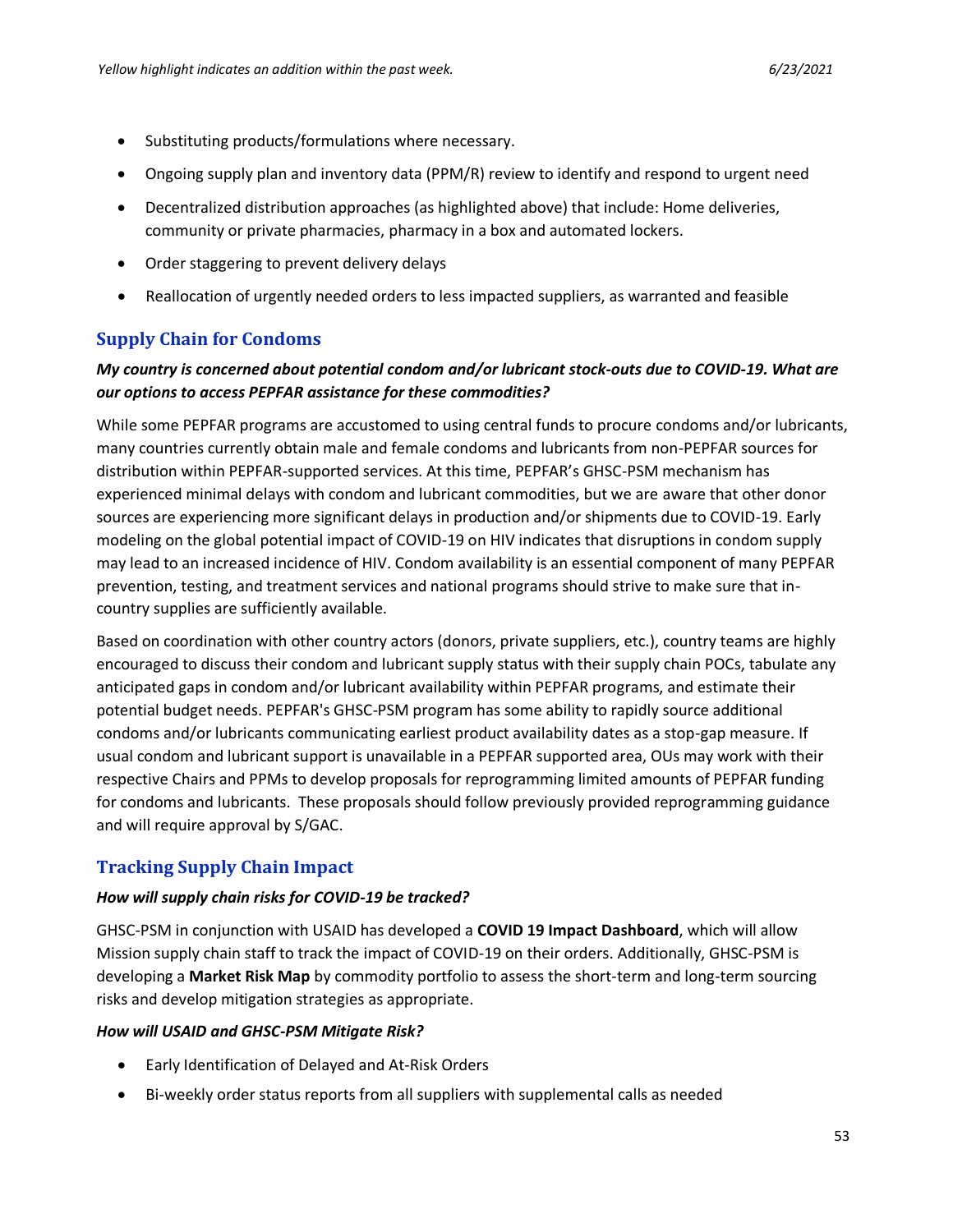- Ongoing monitoring of key raw material export data
- Ongoing market assessments to identify capacity constraints
- Ongoing updates on sampling restrictions and communications with QA labs
- Exploring alternate shipment modes to reduce delays
- Coordination meetings with WHO Access to Medicines and Health Products, and the Global Fund

## **Personal Protective Equipment (PPE)**

#### *What about personal protective equipment?*

There has been currently a world-wide shortage of personal protective equipment (PPE). PEPFAR has not procured PPE in large quantities in the past and cannot currently ensure appropriate or adequate supply.

However, implementing partners may use PEPFAR and ARPA funding to procure PPE without further approvals for the protection of and use by PEPFAR supported staff or for the safe and effective continuity of PEPFAR-funded programs.

Implementing partners should ensure that facility and community-based staff providing HIV services are equipped with PPE appropriate to their job duties (e.g., HIV testing, handling of drugs, etc.), in accordance with available local guidelines for use of PPE. Partners should consider PPE requirements and needs for community health workers, home visit staff and other community staff according to national and WHO guidelines for community-based care during COVID-19.

Note: HIV testing (or other direct HCW-patient interaction for HIV services) should not take place where routine adequate PPE is not available, (e.g. gloves and masks for phlebotomy).

## *Requirements for PPE can be found [here.](https://apps.who.int/iris/bitstream/handle/10665/331695/WHO-2019-nCov-IPC_PPE_use-2020.3-eng.pdf) Information about the use of PPE for infection prevention may be found in the IPC section 19.*

See additional information on respirators, surgical masks, and face masks from the US Food and Drug Administration [here](https://www.fda.gov/medical-devices/personal-protective-equipment-infection-control/n95-respirators-surgical-masks-and-face-masks) and [here,](https://www.fda.gov/medical-devices/coronavirus-disease-2019-covid-19-emergency-use-authorizations-medical-devices/personal-protective-equipment-euas) plus further resources from the CDC [here.](https://www.cdc.gov/niosh/npptl/topics/respirators/disp_part/)

## *The US CDC has released guidance that individuals who have been vaccinated against COVID-19 do not need to wear masks except in rare settings. What does this mean for PEPFAR program staff?*

CDC guidance has not changed for the health care setting, and thus PEPFAR continues to recommend continuous medical masking for health care workers and universal face coverings for facility visitors regardless of vaccination status. The CDC guidance is limited to the United States and not meant to address international settings and recommended precautions during international travel remain unchanged. Although CDC may provide further guidance for the non-healthcare workplace setting, this guidance will likely only be applicable within the United States. Host country guidance and local US Embassy standards of practice for maintaining a safe working environment should be maintained.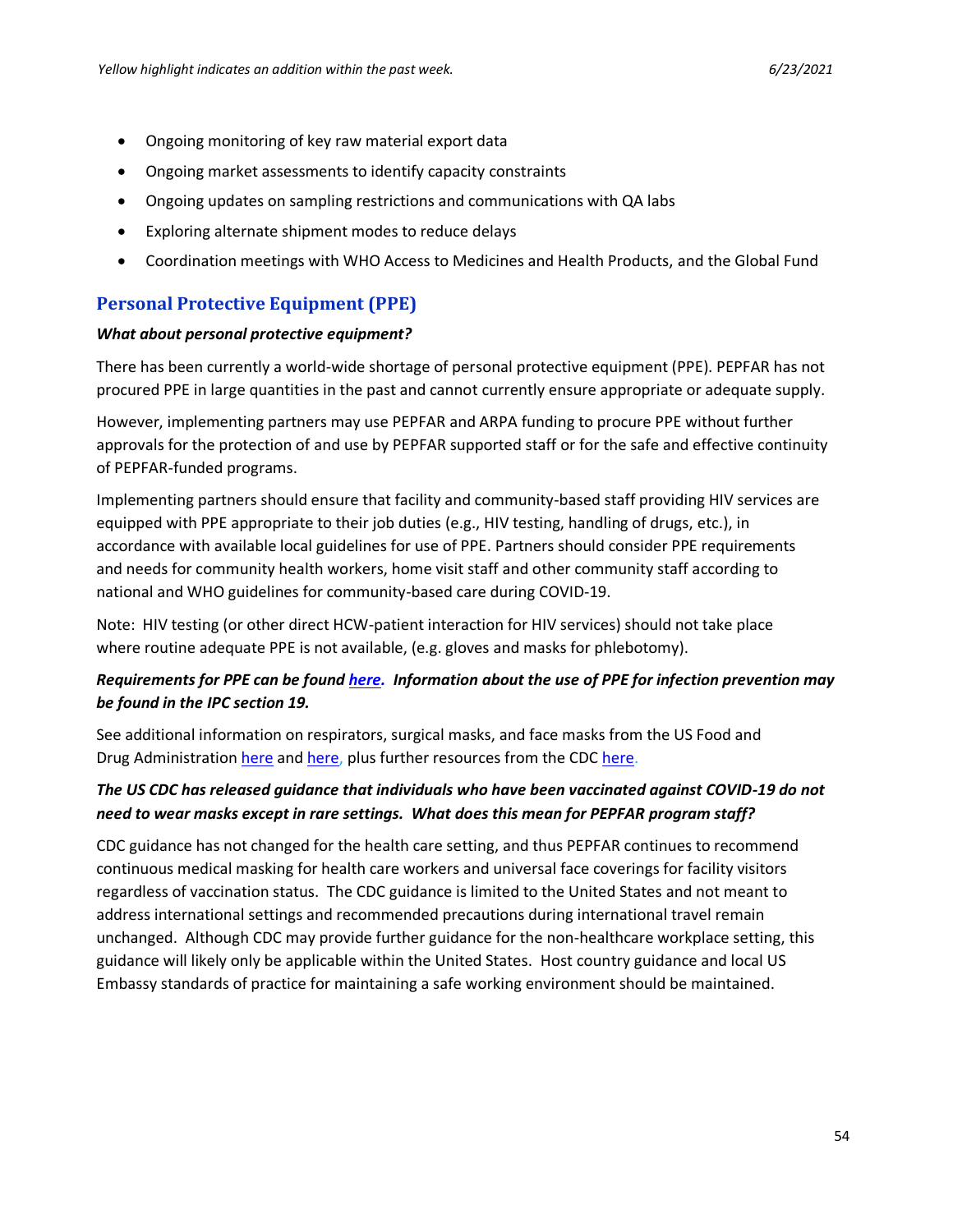# <span id="page-54-0"></span>**23. Operations**

### *How will operations at PEPFAR be affected and what measures should be taken to prevent disruptions?*

- Social distancing measures including quarantine have resulted in disrupted operations due to evacuations, travel restrictions and fragile communications networks outside of the larger cities. PEPFAR country teams should make all efforts to stay in communication with headquarters, and with implementing partners who may be most affected.
- Requests to utilize resources that support HIV services but also respond to COVID-19 should follow budget guidance that has been provided in a separate document. Agencies at Post must, in turn, consult with the S/GAC Chair with copy to **[SGAC\\_M&B@state.gov](mailto:SGAC_M%26B@state.gov)** ahead of granting approval for such activities.

# <span id="page-54-1"></span>**24. Reporting and SIMS**

### *We are having challenges collecting data. Is there a process for relaxing some of the data requirements?*

PEPFAR does want to acknowledge the need for flexibility due to the impact of COVID-19, but in order to best understand the services PEPFAR needs to provide clients who are also impacted by COVID-19, reporting must be as complete and timely as possible. Thus, the original MER 2.0 v 2.5 reporting requirements should be followed for all FY2021 reporting, as much as feasible. We do recognize that the COVID-19 situation is constantly evolving and want to keep all PEPFAR and PEPFAR-supported staff as safe as possible, and in compliance with Chief of Mission directives and Host Country Government policies. Teams that are having challenges should inform their S/GAC chair and PPM of these difficulties ASAP and note these challenges and impact on reporting within the OU-level and technical area narratives. Programmatic and reporting challenges may also be noted in the COVID-19 Implementation Tracking Templates.

### *Are we expected to continue SIMS implementation and reporting?*

SIMS implementation and reporting has been limited by the pandemic and expect it will continue to be affected during this time. Teams are requested to keep their S/GAC chair and PPM updated on changes in SIMS implementation status. In general SIMS assessments should not be performed where COVID-19 spread is prevalent in the community. If considering adaptations due to COVID-19, please review SIMS 4.1 Implementation Guidance (page 21-22) and contact [SGAC\\_SIMS@state.gov](mailto:SGAC_SIMS@state.gov) during planning.

## *Budget Guidance*

Please coordinate with your agency financial and agreement management POCs for how to address any budget implications of implementing this guidance.

# <span id="page-54-2"></span>**25. Information and Resources**

### *Resources and Information on Implementing PEPFAR During COVID-19 Pandemic:*

• [https://pepfar.sharepoint.com/:b:/r/Shared%20Documents/01.06.21%20PEPFAR%20Technical%20Gui](https://pepfar.sharepoint.com/:b:/r/Shared%20Documents/01.06.21%20PEPFAR%20Technical%20Guidance%20During%20COVID.pdf?csf=1&web=1&e=VABGla) [dance%20During%20COVID.pdf?csf=1&web=1&e=VABGla](https://pepfar.sharepoint.com/:b:/r/Shared%20Documents/01.06.21%20PEPFAR%20Technical%20Guidance%20During%20COVID.pdf?csf=1&web=1&e=VABGla)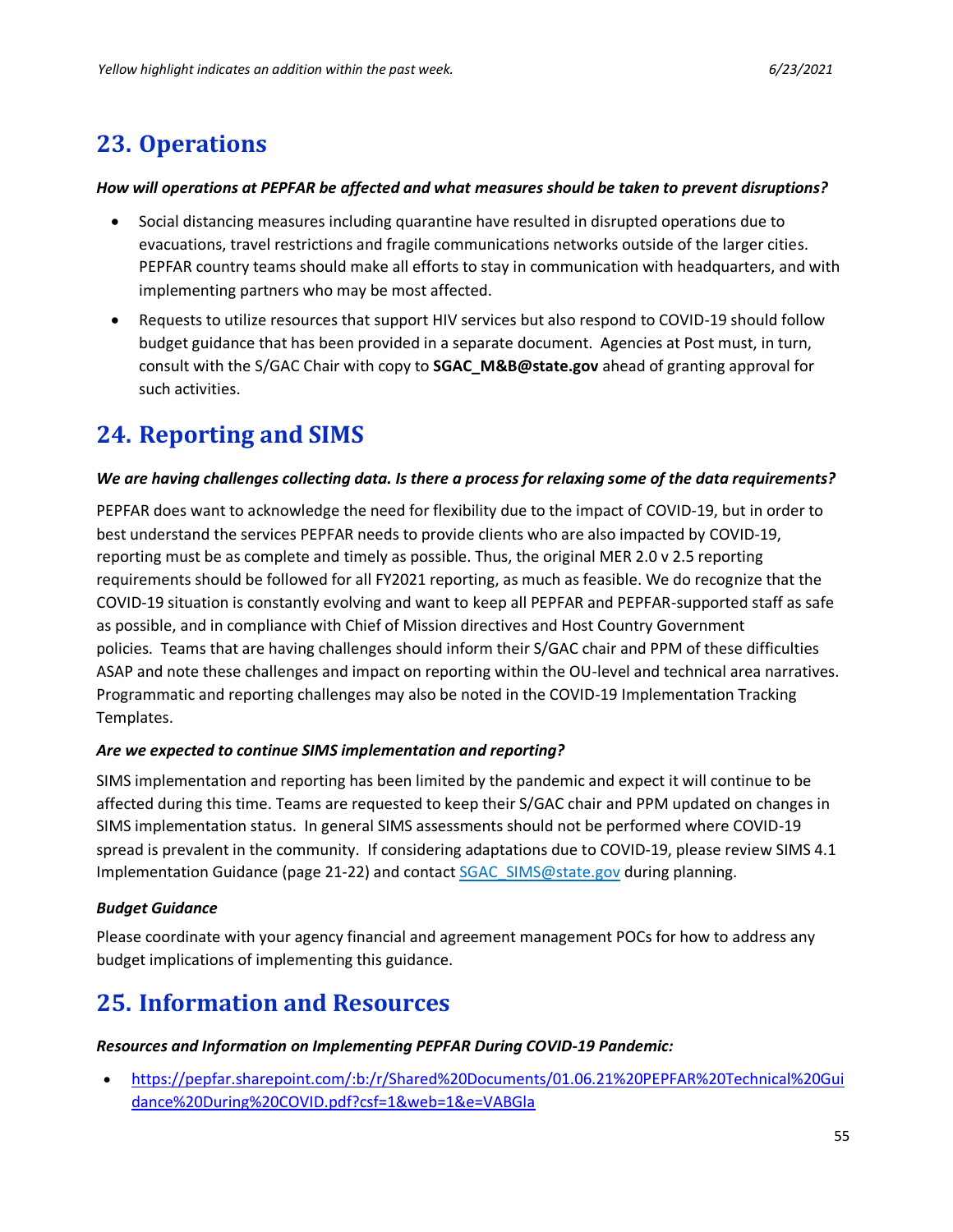#### *World Health Organization's Mobile Learning App:*

• With content in six languages, the app delivers mobile access to a wealth of COVID-19 knowledge resources developed by WHO, including up-to-the-minute guidance, tools, training, and virtual workshops to support health workers in caring for patients infected by COVID-19 and protect themselves as they do their critical work. It is available in the Apple App Store <https://apps.apple.com/us/app/who-academy/id1506019873?ls=1> and the Google Play Store <https://play.google.com/store/apps/details?id=org.who.WHOA>

#### *Specimen Handling, Testing and Laboratory-related Resources*

- CDC Interim Guidelines for Collecting, Handling, and Testing Clinical Specimens from Persons for Coronavirus Disease 2019 (COVID-19): [https://www.cdc.gov/coronavirus/2019-ncov/lab/guidelines](https://www.cdc.gov/coronavirus/2019-ncov/lab/guidelines-clinical-specimens.html)[clinical-specimens.html](https://www.cdc.gov/coronavirus/2019-ncov/lab/guidelines-clinical-specimens.html)
- WHO Guidance on Laboratory Testing of 2019-nCoV in Humans: [https://www.who.int/emergencies/diseases/novel-coronavirus-2019/technical-guidance/laboratory](https://www.who.int/emergencies/diseases/novel-coronavirus-2019/technical-guidance/laboratory-guidance)[guidance](https://www.who.int/emergencies/diseases/novel-coronavirus-2019/technical-guidance/laboratory-guidance)
- WHO Laboratory Biosafety Guidance Related to COVID-19: [https://www.who.int/publications](https://www.who.int/publications-detail/laboratory-biosafety-guidance-related-to-coronavirus-disease-2019-(covid-19))[detail/laboratory-biosafety-guidance-related-to-coronavirus-disease-2019-\(covid-19\)](https://www.who.int/publications-detail/laboratory-biosafety-guidance-related-to-coronavirus-disease-2019-(covid-19))

#### *Information for Pediatric Healthcare Providers:*

• [https://www.cdc.gov/coronavirus/2019-ncov/hcp/pediatric-hcp.html](https://gcc01.safelinks.protection.outlook.com/?url=https%3A%2F%2Fwww.cdc.gov%2Fcoronavirus%2F2019-ncov%2Fhcp%2Fpediatric-hcp.html&data=02%7C01%7CAchrekarA%40state.gov%7C14e593a780a24aef715b08d7f7820fe7%7C66cf50745afe48d1a691a12b2121f44b%7C0%7C0%7C637250010301917160&sdata=MItAbu7GmB9WhtES%2FqvJOibqwQeHUqz8WMAN0BUbk5I%3D&reserved=0)

### *Resources on GBV and Child Protection:*

- Health care for women subjected to intimate partner violence or sexual violence: A clinical handbook WHO, 2014
	- $\circ$  Job aids can be found on pages 11 (how to ask about violence) and 14-32 (LIVES, including safety planning and referrals)
- [Caring for women subjected to violence: A WHO curriculum for training health-care providers -](https://www.who.int/reproductivehealth/publications/caring-for-women-subject-to-violence/en/) WHO, [2019](https://www.who.int/reproductivehealth/publications/caring-for-women-subject-to-violence/en/)
- [Integrating Violence Against Children Prevention and Response into HIV Service](http://ovcsupport.org/resource/integrating-violence-against-children-prevention-and-response-into-hiv-services/)
	- o Job aids can be found in the [Participants Manual](http://ovcsupport.org/wp-content/uploads/2019/10/Final-PARTICIPANTS-MANUAL-2019B-1.pdf) on pages 48-53 (LIVES) and 72 (referrals).

### *Training Resources:*

• The Strengthening Interprofessional Education for HIV (STRIPE) program offers trainings specific to COVID-19 for HIV care providers at: [https://stripe-website-dev.globalhealthapp.net/module-material/.](https://stripe-website-dev.globalhealthapp.net/module-material/)

#### *Food Security references:*

• Food and Agricultural Organization, Q&A: COVID-19 pandemic – impact on food and agriculture, [http://www.fao.org/2019-ncov/q-and-a/impact-on-food-and](http://www.fao.org/2019-ncov/q-and-a/impact-on-food-and-agriculture/en/?fbclid=IwAR0LkDhDLGABJx6kgwXJs9R4f0CjocQVnIMEpMGFmBnV4Fo57yCAqXhnRss)[agriculture/en/?fbclid=IwAR0LkDhDLGABJx6kgwXJs9R4f0CjocQVnIMEpMGFmBnV4Fo57yCAqXhnRss](http://www.fao.org/2019-ncov/q-and-a/impact-on-food-and-agriculture/en/?fbclid=IwAR0LkDhDLGABJx6kgwXJs9R4f0CjocQVnIMEpMGFmBnV4Fo57yCAqXhnRss)